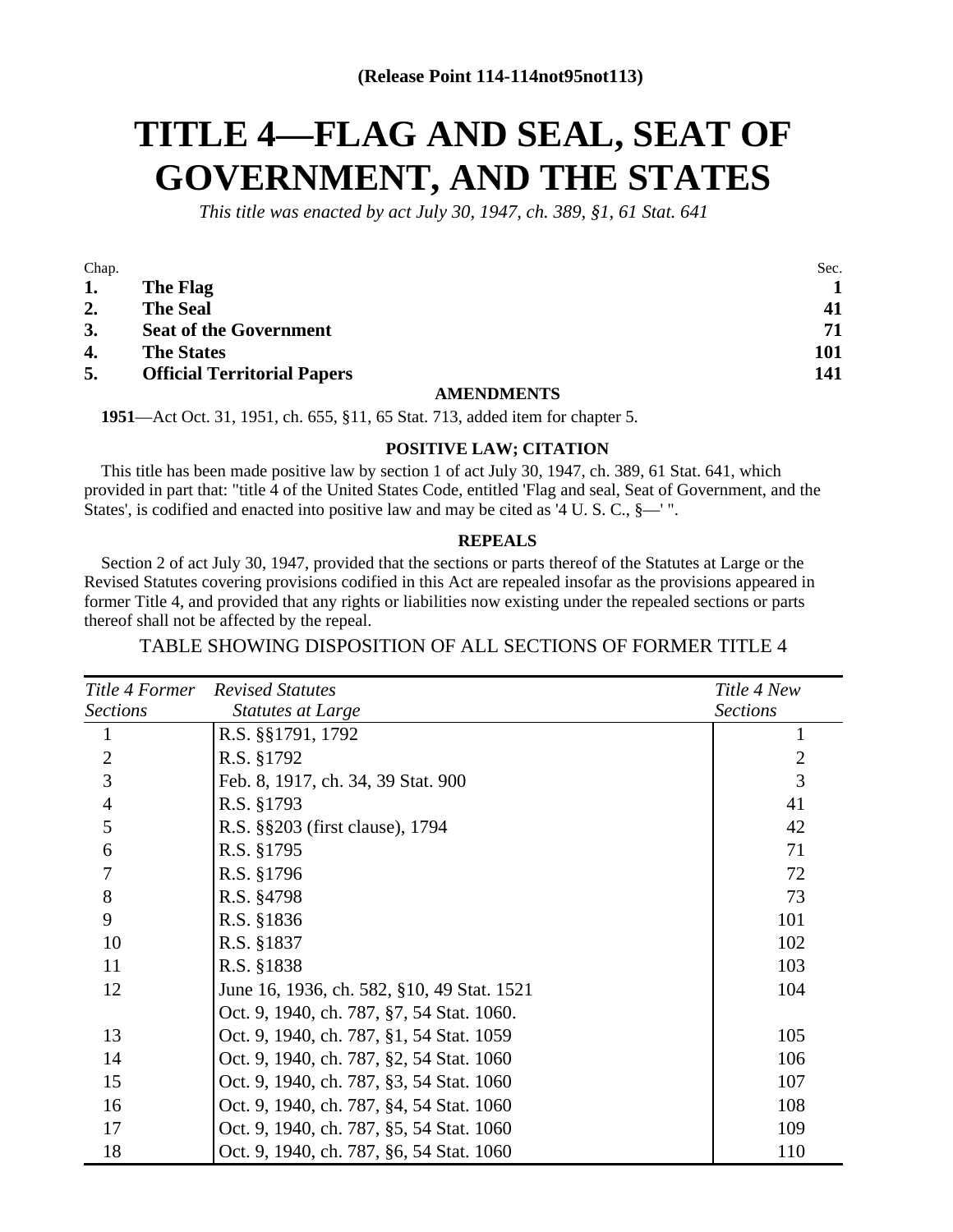# **CHAPTER 1—THE FLAG**

- 1. Flag; stripes and stars on.
- 2. Same; additional stars.

Sec.

- 3. Use of flag for advertising purposes; mutilation of flag.
- 4. Pledge of allegiance to the flag; manner of delivery.
- 5. Display and use of flag by civilians; codification of rules and customs; definition.
- 6. Time and occasions for display.
- 7. Position and manner of display.
- 8. Respect for flag.
- 9. Conduct during hoisting, lowering or passing of flag.
- 10. Modification of rules and customs by President.

### **AMENDMENTS**

**1998**—Pub. L. 105–225, §2(b), Aug. 12, 1998, 112 Stat. 1498, added items 4 to 10.

# **§1. Flag; stripes and stars on**

The flag of the United States shall be thirteen horizontal stripes, alternate red and white; and the union of the flag shall be forty-eight stars, white in a blue field.

(July 30, 1947, ch. 389, 61 Stat. 642.)

# **SHORT TITLE OF 2009 AMENDMENT**

Pub. L. 111–41, §1, July 27, 2009, 123 Stat. 1962, provided that: "This Act [amending section 6 of this title] may be cited as the 'Korean War Veterans Recognition Act'."

#### **SHORT TITLE OF 2007 AMENDMENT**

Pub. L. 110–41, §1, June 29, 2007, 121 Stat. 233, provided that: "This Act [amending section 7 of this title and provisions set out as a note under section 7 of this title] may be cited as the 'Army Specialist Joseph P. Micks Federal Flag Code Amendment Act of 2007'."

#### **SHORT TITLE OF 2000 AMENDMENT**

Pub. L. 106–252, §1, July 28, 2000, 114 Stat. 626, provided that: "This Act [enacting sections 116 to 126 of this title and provisions set out as a note under section 116 of this title] may be cited as the 'Mobile Telecommunications Sourcing Act'."

# **EXECUTIVE ORDER NO. 10798**

Ex. Ord. No. 10798, Jan. 3, 1959, 24 F.R. 79, which prescribed proportions and sizes of flags until July 4, 1960, was revoked by section 33 of Ex. Ord. No. 10834, set out as a note under this section.

#### **EX. ORD. NO. 10834. PROPORTIONS AND SIZES OF FLAGS AND POSITION OF STARS**

Ex. Ord. No. 10834, Aug. 21, 1959, 24 F.R. 6865, provided:

WHEREAS the State of Hawaii has this day been admitted into the Union; and

WHEREAS section 2 of title 4 of the United States Code provides as follows: "On the admission of a new State into the Union one star shall be added to the union of the flag; and such addition shall take effect on the fourth day of July then next succeeding such admission."; and

WHEREAS the Federal Property and Administrative Services Act of 1949 (63 Stat. 377), as amended [see chapters 1 to 11 of Title 40, Public Buildings, Property, and Works, and division C (except sections 3302, 3307(e), 3501(b), 3509, 3906, 4710, and 4711) of subtitle I of Title 41, Public Contracts] authorizes the President to prescribe policies and directives governing the procurement and utilization of property by executive agencies; and

WHEREAS the interests of the Government require that orderly and reasonable provision be made for various matters pertaining to the flag and that appropriate regulations governing the procurement and utilization of national flags and union jacks by executive agencies be prescribed:

NOW, THEREFORE, by virtue of the authority vested in me as President of the United States and as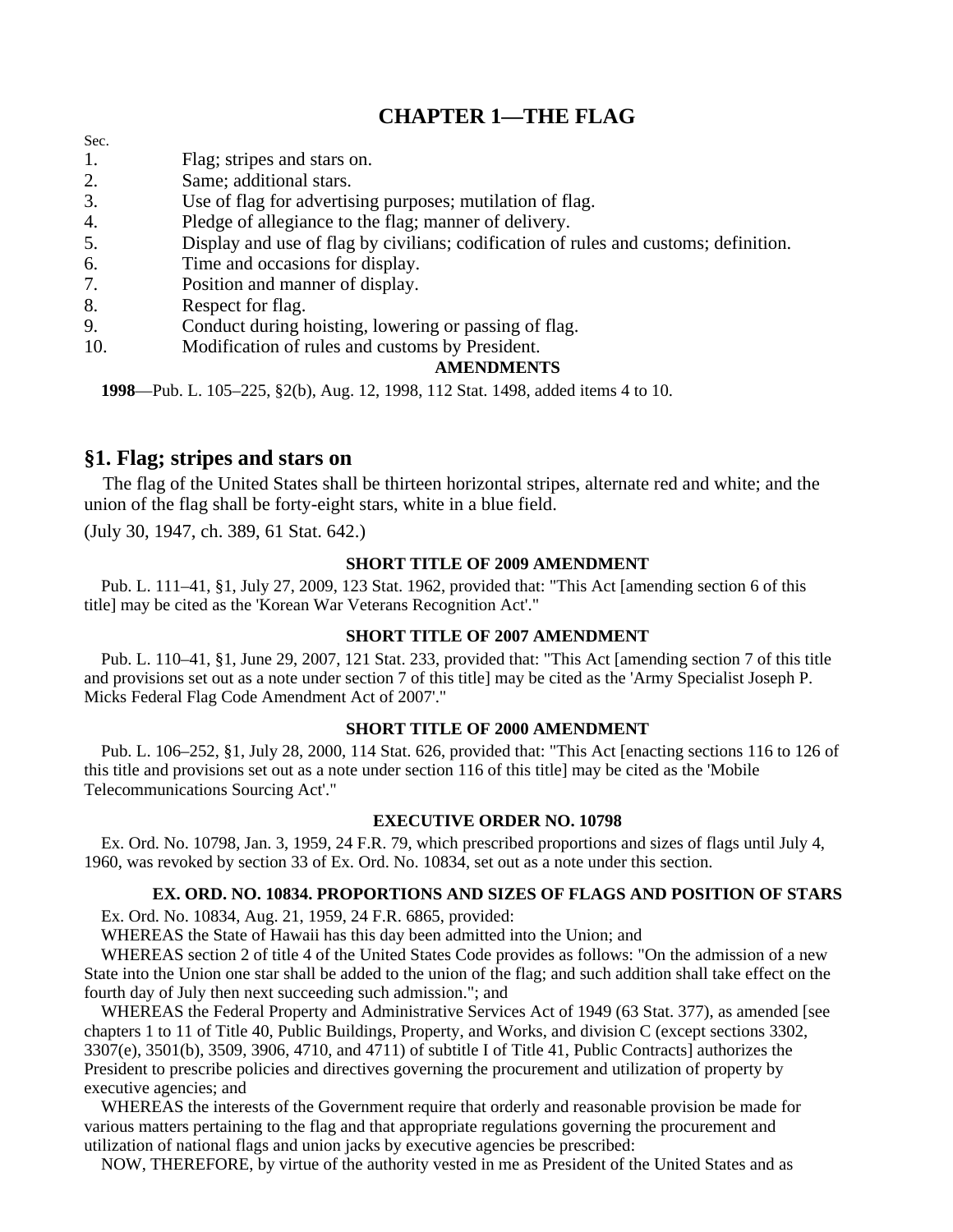Commander in Chief of the armed forces of the United States, and the Federal Property and Administrative Services Act of 1949, as amended [see Short Title of 1949 Act note under section 101 of Title 41, Public Contracts], it is hereby ordered as follows:

#### **PART I—DESIGN OF THE FLAG**

SECTION 1. The flag of the United States shall have thirteen horizontal stripes, alternate red and white, and a union consisting of white stars on a field of blue.

SEC. 2. The positions of the stars in the union of the flag and in the union jack shall be as indicated on the attachment to this order, which is hereby made a part of this order.

SEC. 3. The dimensions of the constituent parts of the flag shall conform to the proportions set forth in the attachment referred to in section 2 of this order.

#### **PART II—REGULATIONS GOVERNING EXECUTIVE AGENCIES**

SEC. 21. The following sizes of flags are authorized for executive agencies:

|                                    | Dimensions of Flag |  |  |  |
|------------------------------------|--------------------|--|--|--|
| Size<br>Hoist (width) Fly (length) |                    |  |  |  |
|                                    | Feet<br>Feet       |  |  |  |
| (1)                                | 20.00<br>38.00     |  |  |  |
| (2)                                | 10.00<br>19.00     |  |  |  |
| (3)                                | 8.95<br>17.00      |  |  |  |
| (4)                                | 7.00<br>11.00      |  |  |  |
| (5)                                | 5.00<br>9.50       |  |  |  |
| (6)                                | 4.33<br>5.50       |  |  |  |
| (7)                                | 3.50<br>6.65       |  |  |  |
| (8)                                | 3.00<br>4.00       |  |  |  |
| (9)                                | 3.00<br>5.70       |  |  |  |
| (10)                               | 2.37<br>4.50       |  |  |  |
| (11)                               | 1.32<br>2.50       |  |  |  |

SEC. 22. Flags manufactured or purchased for the use of executive agencies:

(a) Shall conform to the provisions of Part I of this order, except as may be otherwise authorized pursuant to the provisions of section 24, or except as otherwise authorized by the provisions of section 21, of this order.

(b) Shall conform to the provisions of section 21 of this order, except as may be otherwise authorized pursuant to the provisions of section 24 of this order.

SEC. 23. The exterior dimensions of each union jack manufactured or purchased for executive agencies shall equal the respective exterior dimensions of the union of a flag of a size authorized by or pursuant to this order. The size of the union jack flown with the national flag shall be the same as the size of the union of that national flag.

SEC. 24. (a) The Secretary of Defense in respect of procurement for the Department of Defense (including military colors) and the Administrator of General Services in respect of procurement for executive agencies other than the Department of Defense may, for cause which the Secretary or the Administrator, as the case may be, deems sufficient, make necessary minor adjustments in one or more of the dimensions or proportionate dimensions prescribed by this order, or authorize proportions or sizes other than those prescribed by section 3 or section 21 of this order.

(b) So far as practicable, (1) the actions of the Secretary of Defense under the provisions of section 24(a) of this order, as they relate to the various organizational elements of the Department of Defense, shall be coordinated, and (2) the Secretary and the Administrator shall mutually coordinate their actions under that section.

SEC. 25. Subject to such limited exceptions as the Secretary of Defense in respect of the Department of Defense, and the Administrator of General Services in respect of executive agencies other than the Department of Defense, may approve, all national flags and union jacks now in the possession of executive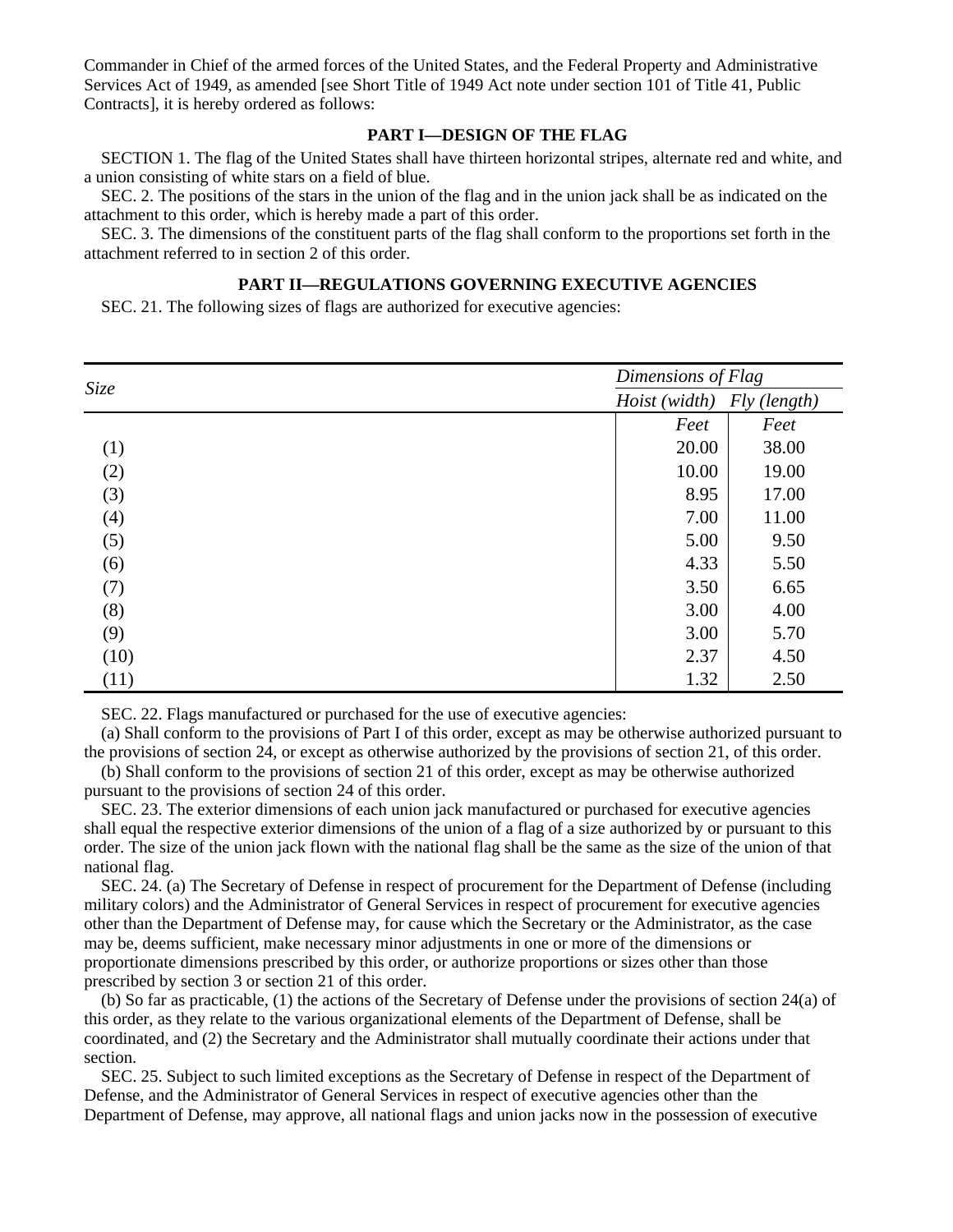agencies, or hereafter acquired by executive agencies under contracts awarded prior to the date of this order, including those so possessed or so acquired by the General Services Administration, for distribution to other agencies, shall be utilized until unserviceable.

#### **PART III—GENERAL PROVISIONS**

SEC. 31. The flag prescribed by Executive Order No. 10798 of January 3, 1959, shall be the official flag of the United States until July 4, 1960, and on that date the flag prescribed by Part I of this order shall become the official flag of the United States; but this section shall neither derogate from section 24 or section 25 of this order nor preclude the procurement, for executive agencies, of flags provided for by or pursuant to this order at any time after the date of this order.

SEC. 32. As used in this order, the term "executive agencies" means the executive departments and independent establishments in the executive branch of the Government, including wholly-owned Government corporations.

SEC. 33. Executive Order No. 10798 of January 3, 1959, is hereby revoked.

#### DWIGHT D. EISENHOWER.

| Hoist<br>(width)<br>of flag<br>1.0 | Fly<br>(length)<br>of flag<br>1.9 | Hoist<br>(width)<br>of Union<br>0.5385<br>7/13) | Fly<br>(length)<br>of Union<br>0.76 | 0.054 | 0.054 | 0.063 | 0.063 | Diameter<br>of star<br>0.0616 | Width of<br>stripe<br>0.0769<br>(1/13) |
|------------------------------------|-----------------------------------|-------------------------------------------------|-------------------------------------|-------|-------|-------|-------|-------------------------------|----------------------------------------|
| A                                  | B                                 |                                                 | D                                   | E     | F     |       | H     |                               |                                        |

#### **Standard proportions**

# **§2. Same; additional stars**

On the admission of a new State into the Union one star shall be added to the union of the flag; and such addition shall take effect on the fourth day of July then next succeeding such admission. (July 30, 1947, ch. 389, 61 Stat. 642.)

# **§3. Use of flag for advertising purposes; mutilation of flag**

Any person who, within the District of Columbia, in any manner, for exhibition or display, shall place or cause to be placed any word, figure, mark, picture, design, drawing, or any advertisement of any nature upon any flag, standard, colors, or ensign of the United States of America; or shall expose or cause to be exposed to public view any such flag, standard, colors, or ensign upon which shall have been printed, painted, or otherwise placed, or to which shall be attached, appended, affixed, or annexed any word, figure, mark, picture, design, or drawing, or any advertisement of any nature; or who, within the District of Columbia, shall manufacture, sell, expose for sale, or to public view, or give away or have in possession for sale, or to be given away or for use for any purpose, any article or substance being an article of merchandise, or a receptacle for merchandise or article or thing for carrying or transporting merchandise, upon which shall have been printed, painted, attached, or otherwise placed a representation of any such flag, standard, colors, or ensign, to advertise, call attention to, decorate, mark, or distinguish the article or substance on which so placed shall be deemed guilty of a misdemeanor and shall be punished by a fine not exceeding \$100 or by imprisonment for not more than thirty days, or both, in the discretion of the court. The words "flag, standard, colors, or ensign", as used herein, shall include any flag, standard, colors, ensign, or any picture or representation of either, or of any part or parts of either, made of any substance or represented on any substance, of any size evidently purporting to be either of said flag, standard, colors, or ensign of the United States of America or a picture or a representation of either, upon which shall be shown the colors, the stars and the stripes, in any number of either thereof, or of any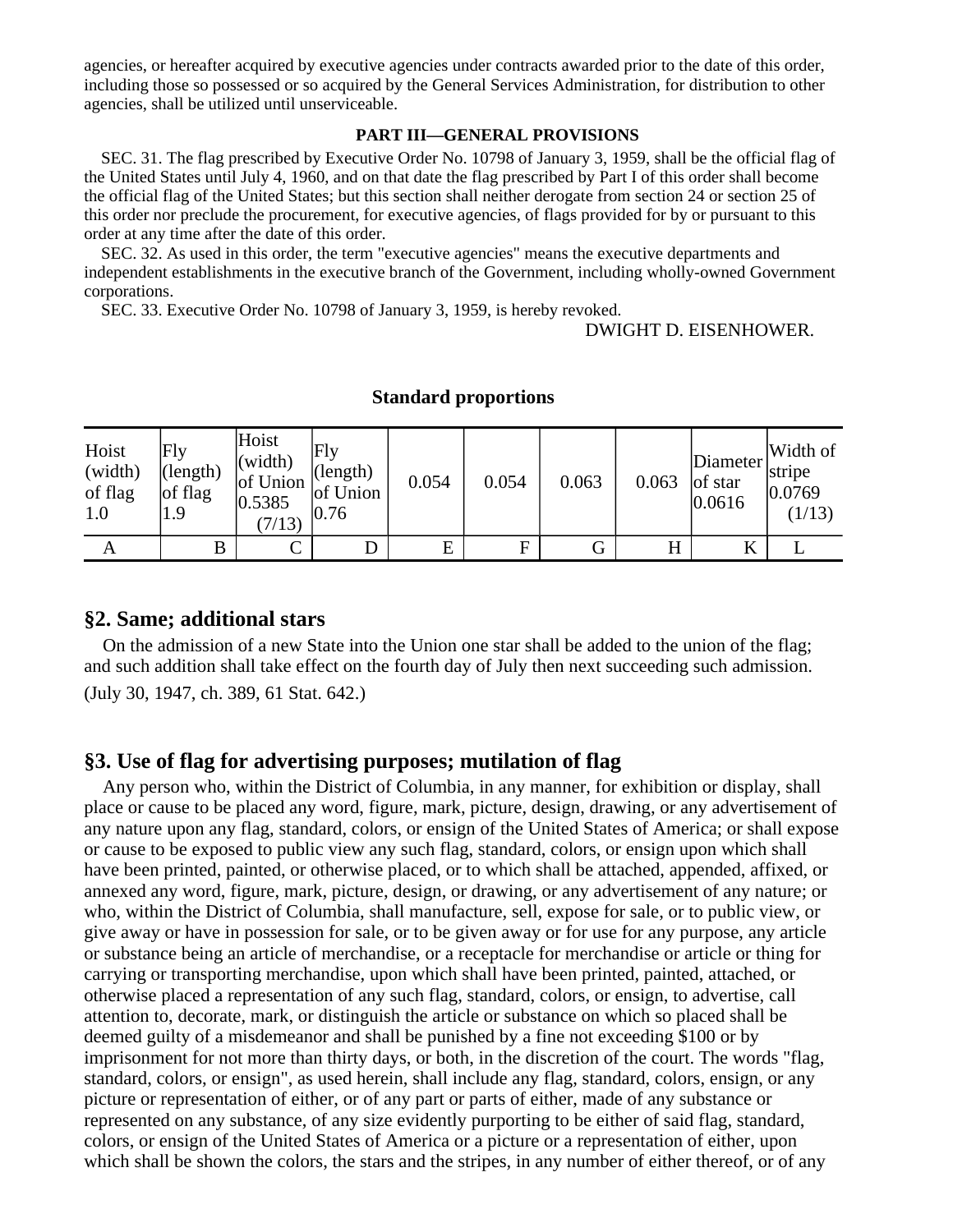part or parts of either, by which the average person seeing the same without deliberation may believe the same to represent the flag, colors, standard, or ensign of the United States of America.

(July 30, 1947, ch. 389, 61 Stat. 642; Pub. L. 90–381, §3, July 5, 1968, 82 Stat. 291.)

#### **AMENDMENTS**

**1968**—Pub. L. 90–381 struck out "; or who, within the District of Columbia, shall publicly mutilate, deface, defile or defy, trample upon, or cast contempt, either by word or act, upon any such flag, standard, colors, or ensign," after "substance on which so placed".

# **§4. Pledge of allegiance to the flag; manner of delivery**

The Pledge of Allegiance to the Flag: "I pledge allegiance to the Flag of the United States of America, and to the Republic for which it stands, one Nation under God, indivisible, with liberty and justice for all.", should be rendered by standing at attention facing the flag with the right hand over the heart. When not in uniform men should remove any non-religious headdress with their right hand and hold it at the left shoulder, the hand being over the heart. Persons in uniform should remain silent, face the flag, and render the military salute. Members of the Armed Forces not in uniform and veterans may render the military salute in the manner provided for persons in uniform.

(Added Pub. L. 105–225, §2(a), Aug. 12, 1998, 112 Stat. 1494; amended Pub. L. 107–293, §2(a), Nov. 13, 2002, 116 Stat. 2060; Pub. L. 113–66, div. A, title V, §586, Dec. 26, 2013, 127 Stat. 777.)

#### HISTORICAL AND REVISION NOTES

| Revised<br><b>Section</b> | Source (U.S. Code) | Source (Statutes at Large)                                                                                                                                                                                                        |
|---------------------------|--------------------|-----------------------------------------------------------------------------------------------------------------------------------------------------------------------------------------------------------------------------------|
|                           | 36:172.            | June 22, 1942, ch. 435, §7, 56 Stat.<br>380; Dec. 22, 1942, ch. 806, §7, 56<br>Stat. 1077; Dec. 28, 1945, ch. 607,<br>59 Stat. 668; June 14, 1954, ch. 297,<br>68 Stat. 249; July 7, 1976, Pub. L.<br>94–344, (19), 90 Stat. 813. |

#### **CODIFICATION**

Amendment by Pub. L. 107–293 reaffirmed the exact language of the Pledge, see section 2(b) of Pub. L. 107–293, set out as a Reaffirmation of Language note below.

#### **AMENDMENTS**

**2013**—Pub. L. 113–66 inserted at end "Members of the Armed Forces not in uniform and veterans may render the military salute in the manner provided for persons in uniform."

**2002**—Pub. L. 107–293 reenacted section catchline without change and amended text generally. Prior to amendment, text read as follows: "The Pledge of Allegiance to the Flag, 'I pledge allegiance to the Flag of the United States of America, and to the Republic for which it stands, one Nation under God, indivisible, with liberty and justice for all.', should be rendered by standing at attention facing the flag with the right hand over the heart. When not in uniform men should remove their headdress with their right hand and hold it at the left shoulder, the hand being over the heart. Persons in uniform should remain silent, face the flag, and render the military salute."

#### **FINDINGS**

Pub. L. 107–293, §1, Nov. 13, 2002, 116 Stat. 2057, provided that: "Congress finds the following:

"(1) On November 11, 1620, prior to embarking for the shores of America, the Pilgrims signed the Mayflower Compact that declared: 'Having undertaken, for the Glory of God and the advancement of the Christian Faith and honor of our King and country, a voyage to plant the first colony in the northern parts of Virginia,'.

"(2) On July 4, 1776, America's Founding Fathers, after appealing to the 'Laws of Nature, and of Nature's God' to justify their separation from Great Britain, then declared: 'We hold these Truths to be self-evident, that all Men are created equal, that they are endowed by their Creator with certain unalienable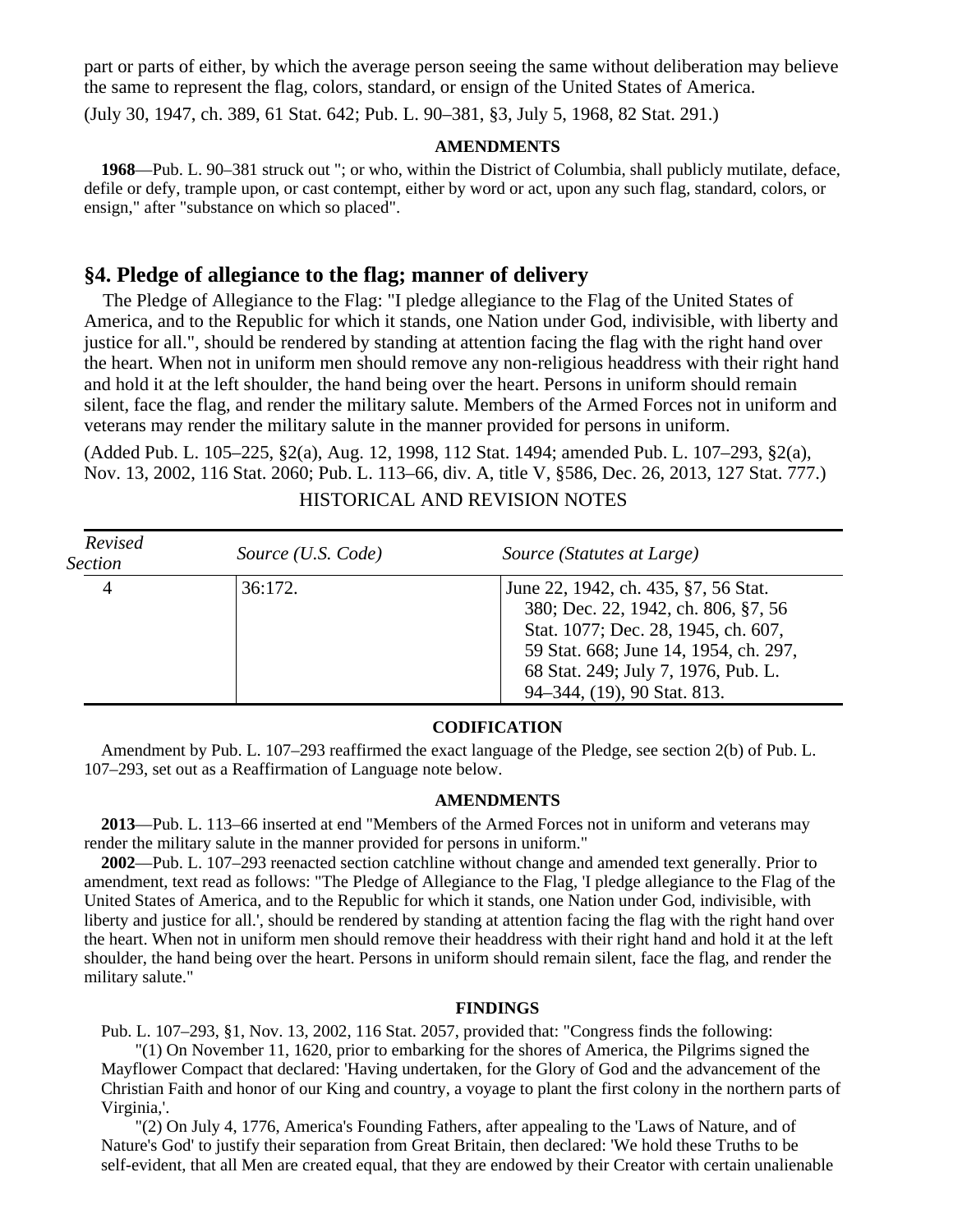Rights, that among these are Life, Liberty, and the Pursuit of Happiness'.

"(3) In 1781, Thomas Jefferson, the author of the Declaration of Independence and later the Nation's third President, in his work titled 'Notes on the State of Virginia' wrote: 'God who gave us life gave us liberty. And can the liberties of a nation be thought secure when we have removed their only firm basis, a conviction in the minds of the people that these liberties are of the Gift of God. That they are not to be violated but with His wrath? Indeed, I tremble for my country when I reflect that God is just; that his justice cannot sleep forever.'

"(4) On May 14, 1787, George Washington, as President of the Constitutional Convention, rose to admonish and exhort the delegates and declared: 'If to please the people we offer what we ourselves disapprove, how can we afterward defend our work? Let us raise a standard to which the wise and the honest can repair; the event is in the hand of God!'

"(5) On July 21, 1789, on the same day that it approved the Establishment Clause concerning religion, the First Congress of the United States also passed the Northwest Ordinance, providing for a territorial government for lands northwest of the Ohio River, which declared: 'Religion, morality, and knowledge, being necessary to good government and the happiness of mankind, schools and the means of education shall forever be encouraged.'

"(6) On September 25, 1789, the First Congress unanimously approved a resolution calling on President George Washington to proclaim a National Day of Thanksgiving for the people of the United States by declaring, 'a day of public thanksgiving and prayer, to be observed by acknowledging, with grateful hearts, the many signal favors of Almighty God, especially by affording them an opportunity peaceably to establish a constitution of government for their safety and happiness.'

"(7) On November 19, 1863, President Abraham Lincoln delivered his Gettysburg Address on the site of the battle and declared: 'It is rather for us to be here dedicated to the great task remaining before us—that from these honored dead we take increased devotion to that cause for which they gave the last full measure of devotion—that we here highly resolve that these dead shall not have died in vain—that this Nation, under God, shall have a new birth of freedom—and that Government of the people, by the people, for the people, shall not perish from the earth.'

"(8) On April 28, 1952, in the decision of the Supreme Court of the United States in Zorach v. Clauson, 343 U.S. 306 (1952), in which school children were allowed to be excused from public schools for religious observances and education, Justice William O. Douglas, in writing for the Court stated: 'The First Amendment, however, does not say that in every and all respects there shall be a separation of Church and State. Rather, it studiously defines the manner, the specific ways, in which there shall be no concern or union or dependency one on the other. That is the common sense of the matter. Otherwise the State and religion would be aliens to each other—hostile, suspicious, and even unfriendly. Churches could not be required to pay even property taxes. Municipalities would not be permitted to render police or fire protection to religious groups. Policemen who helped parishioners into their places of worship would violate the Constitution. Prayers in our legislative halls; the appeals to the Almighty in the messages of the Chief Executive; the proclamations making Thanksgiving Day a holiday; "so help me God" in our courtroom oaths—these and all other references to the Almighty that run through our laws, our public rituals, our ceremonies would be flouting the First Amendment. A fastidious atheist or agnostic could even object to the supplication with which the Court opens each session: "God save the United States and this Honorable Court." '

"(9) On June 15, 1954, Congress passed and President Eisenhower signed into law a statute that was clearly consistent with the text and intent of the Constitution of the United States, that amended the Pledge of Allegiance to read: 'I pledge allegiance to the Flag of the United States of America and to the Republic for which it stands, one Nation under God, indivisible, with liberty and justice for all.'

"(10) On July 20, 1956, Congress proclaimed that the national motto of the United States is 'In God We Trust', and that motto is inscribed above the main door of the Senate, behind the Chair of the Speaker of the House of Representatives, and on the currency of the United States.

"(11) On June 17, 1963, in the decision of the Supreme Court of the United States in Abington School District v. Schempp, 374 U.S. 203 (1963), in which compulsory school prayer was held unconstitutional, Justices Goldberg and Harlan, concurring in the decision, stated: 'But untutored devotion to the concept of neutrality can lead to invocation or approval of results which partake not simply of that noninterference and noninvolvement with the religious which the Constitution commands, but of a brooding and pervasive devotion to the secular and a passive, or even active, hostility to the religious. Such results are not only not compelled by the Constitution, but, it seems to me, are prohibited by it. Neither government nor this Court can or should ignore the significance of the fact that a vast portion of our people believe in and worship God and that many of our legal, political, and personal values derive historically from religious teachings.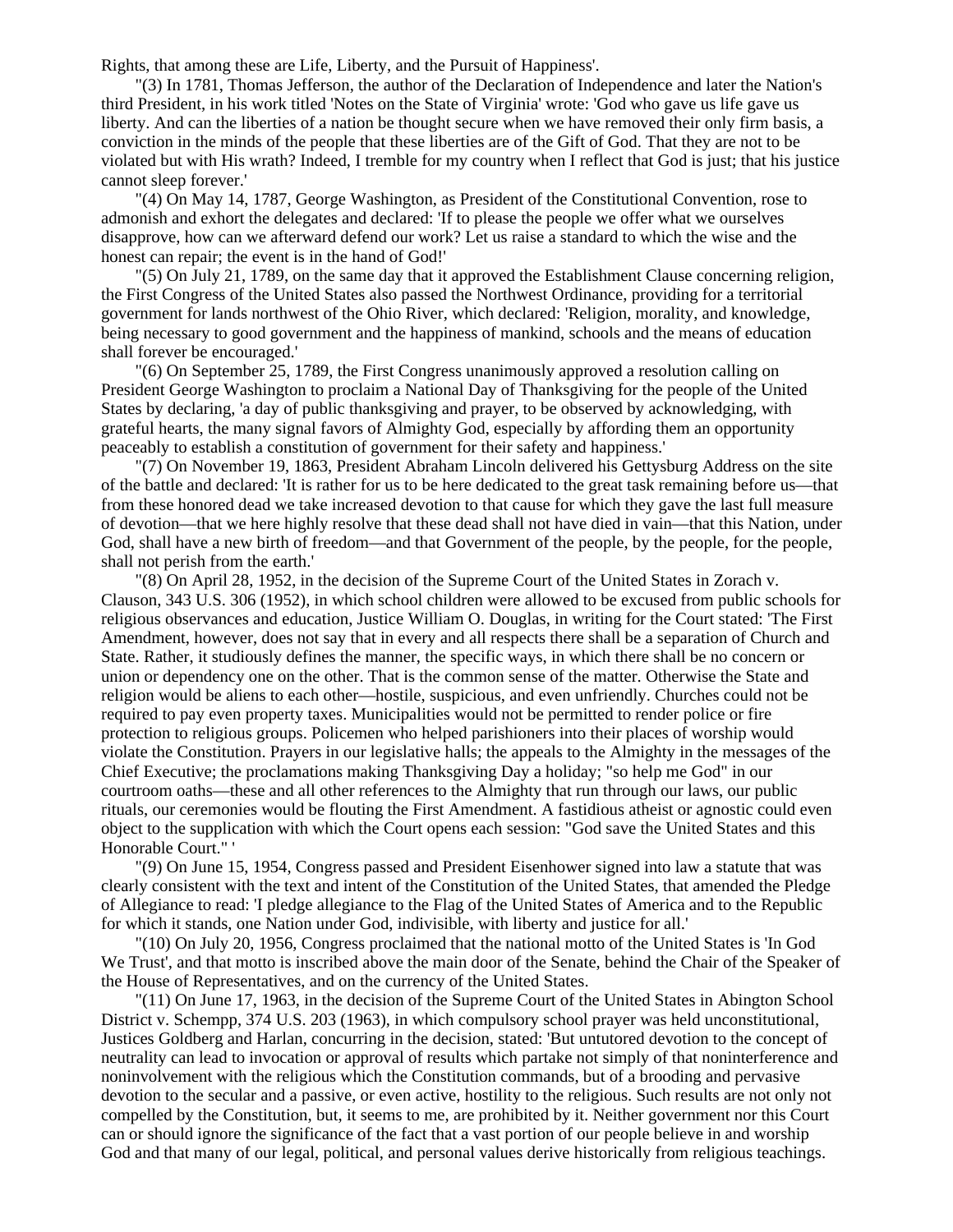Government must inevitably take cognizance of the existence of religion and, indeed, under certain circumstances the First Amendment may require that it do so.'

"(12) On March 5, 1984, in the decision of the Supreme Court of the United States in Lynch v. Donelly, 465 U.S. 668 (1984), in which a city government's display of a nativity scene was held to be constitutional, Chief Justice Burger, writing for the Court, stated: 'There is an unbroken history of official acknowledgment by all three branches of government of the role of religion in American life from at least 1789 . . . [E]xamples of reference to our religious heritage are found in the statutorily prescribed national motto "In God We Trust" (36 U.S.C. 186) [now 36 U.S.C. 302], which Congress and the President mandated for our currency, see (31 U.S.C. 5112(d)(1) (1982 ed.)), and in the language "One Nation under God", as part of the Pledge of Allegiance to the American flag. That pledge is recited by many thousands of public school children—and adults—every year . . . Art galleries supported by public revenues display religious paintings of the 15th and 16th centuries, predominantly inspired by one religious faith. The National Gallery in Washington, maintained with Government support, for example, has long exhibited masterpieces with religious messages, notably the Last Supper, and paintings depicting the Birth of Christ, the Crucifixion, and the Resurrection, among many others with explicit Christian themes and messages. The very chamber in which oral arguments on this case were heard is decorated with a notable and permanent—not seasonal—symbol of religion: Moses with the Ten Commandments. Congress has long provided chapels in the Capitol for religious worship and meditation.'

"(13) On June 4, 1985, in the decision of the Supreme Court of the United States in Wallace v. Jaffree, 472 U.S. 38 (1985), in which a mandatory moment of silence to be used for meditation or voluntary prayer was held unconstitutional, Justice O'Connor, concurring in the judgment and addressing the contention that the Court's holding would render the Pledge of Allegiance unconstitutional because Congress amended it in 1954 to add the words 'under God,' stated 'In my view, the words "under God" in the Pledge, as codified at (36 U.S.C. 172) [now 4 U.S.C. 4], serve as an acknowledgment of religion with "the legitimate secular purposes of solemnizing public occasions, [and] expressing confidence in the future." '

"(14) On November 20, 1992, the United States Court of Appeals for the 7th Circuit, in Sherman v. Community Consolidated School District 21, 980 F.2d 437 (7th Cir. 1992), held that a school district's policy for voluntary recitation of the Pledge of Allegiance including the words 'under God' was constitutional.

"(15) The 9th Circuit Court of Appeals erroneously held, in Newdow v. U.S. Congress (9th Cir. June 26, 2002), that the Pledge of Allegiance's use of the express religious reference 'under God' violates the First Amendment to the Constitution, and that, therefore, a school district's policy and practice of teacher-led voluntary recitations of the Pledge of Allegiance is unconstitutional.

"(16) The erroneous rationale of the 9th Circuit Court of Appeals in Newdow would lead to the absurd result that the Constitution's use of the express religious reference 'Year of our Lord' in Article VII violates the First Amendment to the Constitution, and that, therefore, a school district's policy and practice of teacher-led voluntary recitations of the Constitution itself would be unconstitutional."

#### **REAFFIRMATION OF LANGUAGE**

Pub. L. 107–293, §2(b), Nov. 13, 2002, 116 Stat. 2060, provided that: "In codifying this subsection [probably should be "section", meaning section 2 of Pub. L. 107–293, which amended this section], the Office of the Law Revision Counsel shall show in the historical and statutory notes that the 107th Congress reaffirmed the exact language that has appeared in the Pledge for decades."

# **§5. Display and use of flag by civilians; codification of rules and customs; definition**

The following codification of existing rules and customs pertaining to the display and use of the flag of the United States of America is established for the use of such civilians or civilian groups or organizations as may not be required to conform with regulations promulgated by one or more executive departments of the Government of the United States. The flag of the United States for the purpose of this chapter shall be defined according to sections 1 and 2 of this title and Executive Order 10834 issued pursuant thereto.

(Added Pub. L. 105–225, §2(a), Aug. 12, 1998, 112 Stat. 1494.)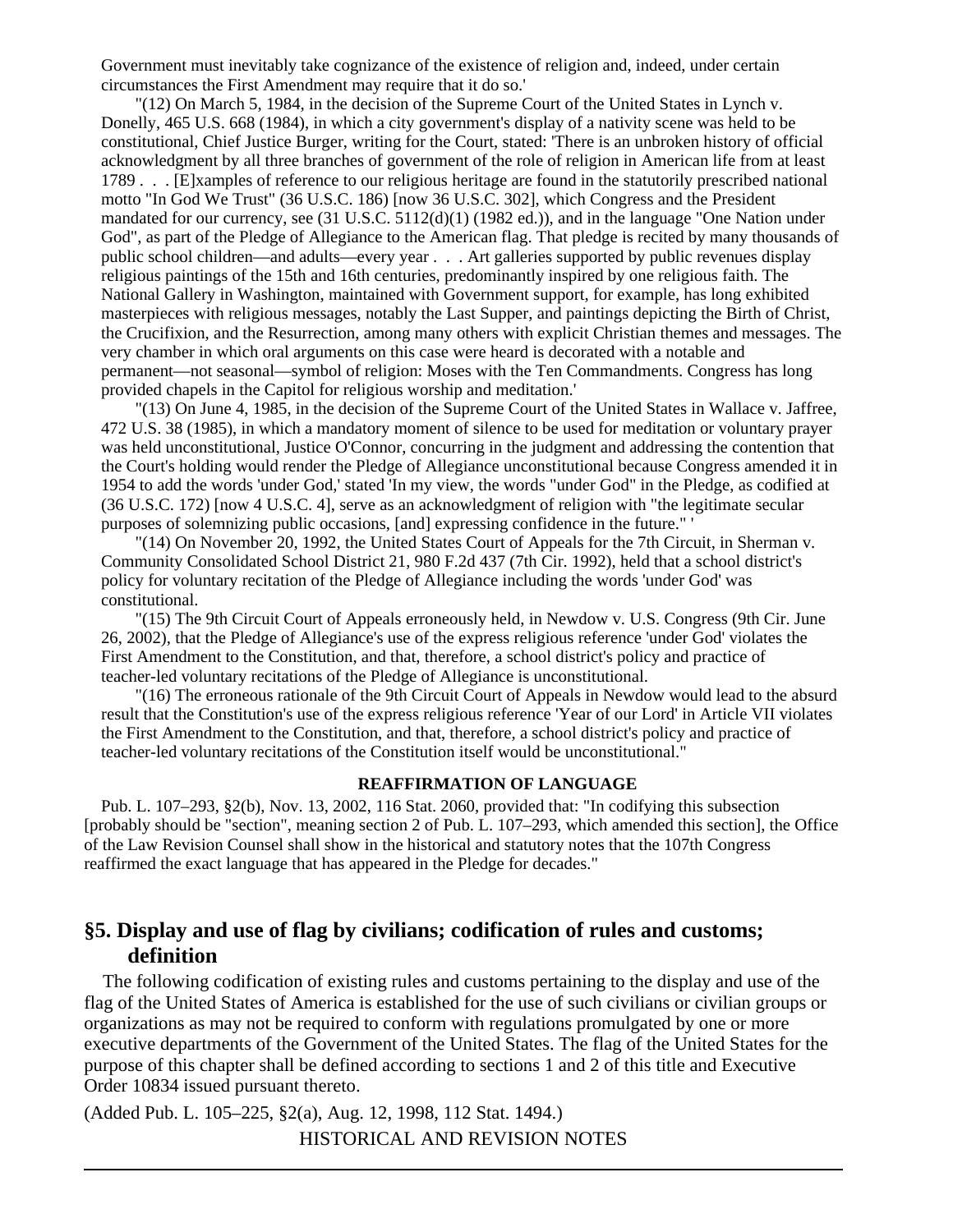| Revised<br><b>Section</b> | Source (U.S. Code) | Source (Statutes at Large)                                                                                                                     |
|---------------------------|--------------------|------------------------------------------------------------------------------------------------------------------------------------------------|
|                           | 36:173.            | June 22, 1942, ch. 435, §1, 56 Stat.<br>377; Dec. 22, 1942, ch. 806, §1, 56<br>Stat. 1074; July 7, 1976, Pub. L.<br>94–344, (1), 90 Stat. 810. |

#### **REFERENCES IN TEXT**

Executive Order 10834, referred to in text, is set out as a note under section 1 of this title.

#### **FREEDOM TO DISPLAY THE AMERICAN FLAG**

Pub. L. 109–243, July 24, 2006, 120 Stat. 572, provided that:

#### "SECTION 1. SHORT TITLE.

"This Act may be cited as the 'Freedom to Display the American Flag Act of 2005'.

#### "SEC. 2. DEFINITIONS.

"For purposes of this Act—

 $\binom{n}{1}$  the term 'flag of the United States' has the meaning given the term 'flag, standard, colors, or ensign' under section 3 of title 4, United States Code;

"(2) the terms 'condominium association' and 'cooperative association' have the meanings given such terms under section 604 of Public Law 96–399 (15 U.S.C. 3603);

"(3) the term 'residential real estate management association' has the meaning given such term under section 528 of the Internal Revenue Code of 1986 (26 U.S.C. 528); and

"(4) the term 'member'—

"(A) as used with respect to a condominium association, means an owner of a condominium unit (as defined under section 604 of Public Law 96–399 (15 U.S.C. 3603)) within such association;

"(B) as used with respect to a cooperative association, means a cooperative unit owner (as defined under section 604 of Public Law 96–399 (15 U.S.C. 3603)) within such association; and

"(C) as used with respect to a residential real estate management association, means an owner of a residential property within a subdivision, development, or similar area subject to any policy or restriction adopted by such association.

#### "SEC. 3. RIGHT TO DISPLAY THE FLAG OF THE UNITED STATES.

"A condominium association, cooperative association, or residential real estate management association may not adopt or enforce any policy, or enter into any agreement, that would restrict or prevent a member of the association from displaying the flag of the United States on residential property within the association with respect to which such member has a separate ownership interest or a right to exclusive possession or use.

#### "SEC. 4. LIMITATIONS.

"Nothing in this Act shall be considered to permit any display or use that is inconsistent with—

"(1) any provision of chapter 1 of title 4, United States Code, or any rule or custom pertaining to the proper display or use of the flag of the United States (as established pursuant to such chapter or any otherwise applicable provision of law); or

"(2) any reasonable restriction pertaining to the time, place, or manner of displaying the flag of the United States necessary to protect a substantial interest of the condominium association, cooperative association, or residential real estate management association."

# **§6. Time and occasions for display**

(a) It is the universal custom to display the flag only from sunrise to sunset on buildings and on stationary flagstaffs in the open. However, when a patriotic effect is desired, the flag may be displayed 24 hours a day if properly illuminated during the hours of darkness.

(b) The flag should be hoisted briskly and lowered ceremoniously.

(c) The flag should not be displayed on days when the weather is inclement, except when an all weather flag is displayed.

(d) The flag should be displayed on all days, especially on New Year's Day, January 1; Inauguration Day, January 20; Martin Luther King Jr.'s birthday, third Monday in January; Lincoln's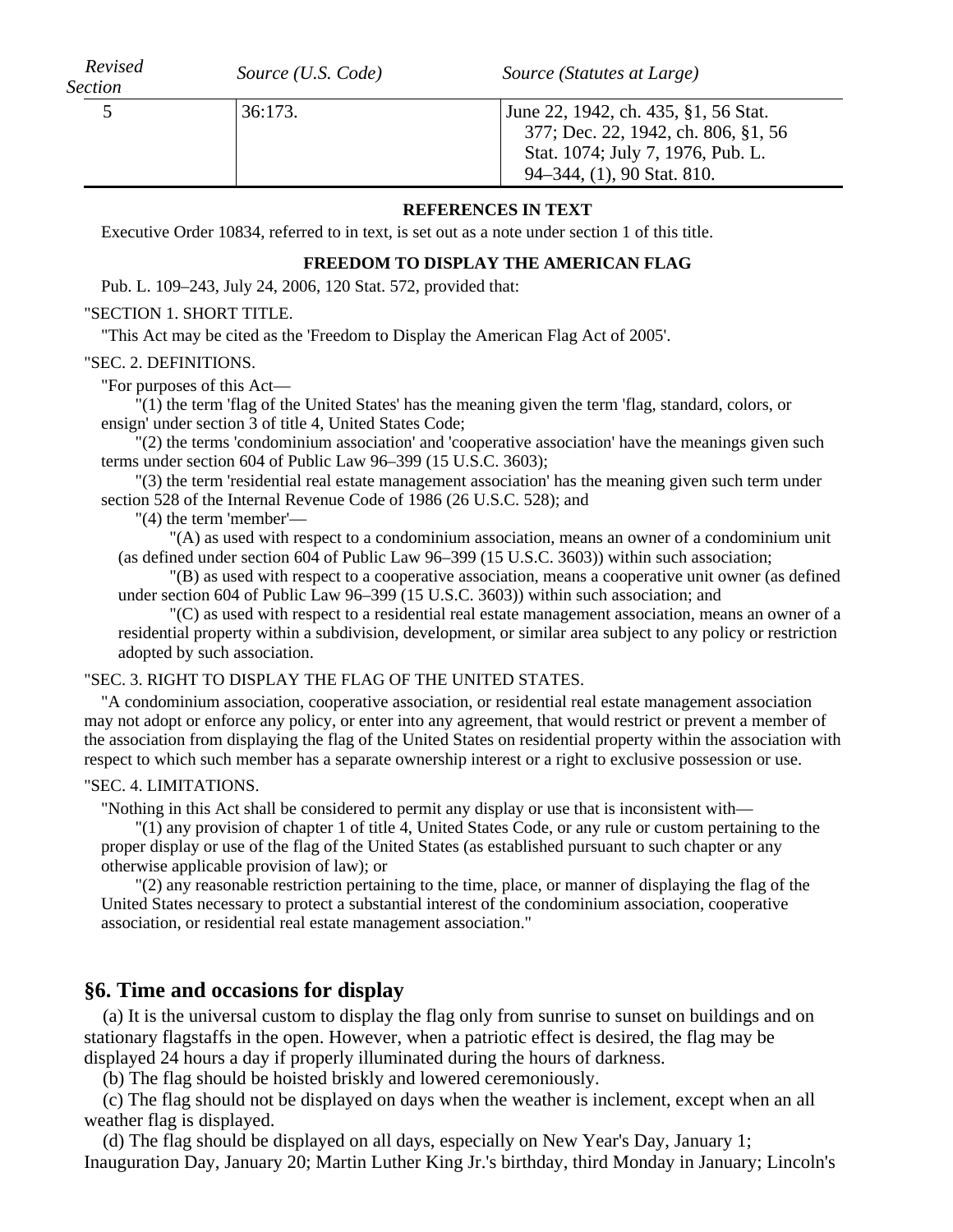Birthday, February 12; Washington's Birthday, third Monday in February; Easter Sunday (variable); Mother's Day, second Sunday in May; Armed Forces Day, third Saturday in May; Memorial Day (half-staff until noon), the last Monday in May; Flag Day, June 14; Father's Day, third Sunday in June; Independence Day, July 4; National Korean War Veterans Armistice Day, July 27; Labor Day, first Monday in September; Constitution Day, September 17; Columbus Day, second Monday in October; Navy Day, October 27; Veterans Day, November 11; Thanksgiving Day, fourth Thursday in November; Christmas Day, December 25; and such other days as may be proclaimed by the President of the United States; the birthdays of States (date of admission); and on State holidays.

(e) The flag should be displayed daily on or near the main administration building of every public institution.

(f) The flag should be displayed in or near every polling place on election days.

(g) The flag should be displayed during school days in or near every schoolhouse.

(Added Pub. L. 105–225, §2(a), Aug. 12, 1998, 112 Stat. 1494; amended Pub. L. 106–80, §1, Oct. 25, 1999, 113 Stat. 1285; Pub. L. 110–239, §1, June 3, 2008, 122 Stat. 1559; Pub. L. 111–41, §2, July 27, 2009, 123 Stat. 1962.)

#### HISTORICAL AND REVISION NOTES

| Revised<br><i>Section</i> | Source (U.S. Code) | Source (Statutes at Large)                                                                                                                               |
|---------------------------|--------------------|----------------------------------------------------------------------------------------------------------------------------------------------------------|
|                           | 36:174.            | June 22, 1942, ch. 435, §2, 56 Stat.<br>378; Dec. 22, 1942, ch. 806, §2, 56<br>Stat. 1074; July 7, 1976, Pub. L.<br>$94-344$ , $(2)-(5)$ , 90 Stat. 810. |

In subsection (d), the words "Veterans Day" are substituted for "Armistice Day" because of the Act of June 1, 1954 (ch. 250, 68 Stat. 168).

#### **AMENDMENTS**

**2009**—Subsec. (d). Pub. L. 111–41 inserted "National Korean War Veterans Armistice Day, July 27;" after "July 4;".

**2008**—Subsec. (d). Pub. L. 110–239 inserted "Father's Day, third Sunday in June;" after "Flag Day, June 14;".

**1999**—Subsec. (d). Pub. L. 106–80 inserted "Martin Luther King Jr.'s birthday, third Monday in January;" after "January 20;".

# **§7. Position and manner of display**

The flag, when carried in a procession with another flag or flags, should be either on the marching right; that is, the flag's own right, or, if there is a line of other flags, in front of the center of that line.

(a) The flag should not be displayed on a float in a parade except from a staff, or as provided in subsection (i) of this section.

(b) The flag should not be draped over the hood, top, sides, or back of a vehicle or of a railroad train or a boat. When the flag is displayed on a motorcar, the staff shall be fixed firmly to the chassis or clamped to the right fender.

(c) No other flag or pennant should be placed above or, if on the same level, to the right of the flag of the United States of America, except during church services conducted by naval chaplains at sea, when the church pennant may be flown above the flag during church services for the personnel of the Navy. No person shall display the flag of the United Nations or any other national or international flag equal, above, or in a position of superior prominence or honor to, or in place of, the flag of the United States at any place within the United States or any Territory or possession thereof: *Provided*, That nothing in this section shall make unlawful the continuance of the practice heretofore followed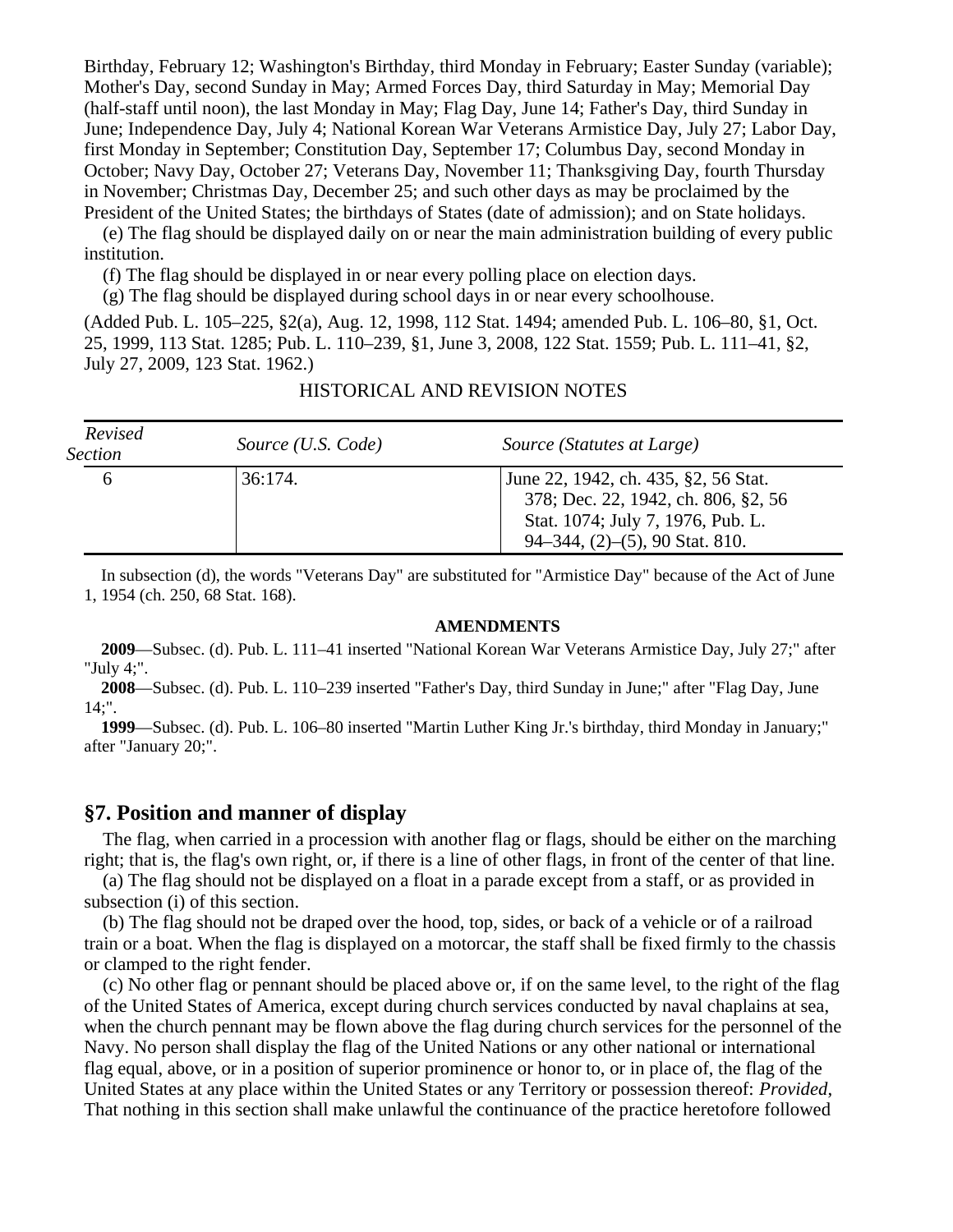of displaying the flag of the United Nations in a position of superior prominence or honor, and other national flags in positions of equal prominence or honor, with that of the flag of the United States at the headquarters of the United Nations.

(d) The flag of the United States of America, when it is displayed with another flag against a wall from crossed staffs, should be on the right, the flag's own right, and its staff should be in front of the staff of the other flag.

(e) The flag of the United States of America should be at the center and at the highest point of the group when a number of flags of States or localities or pennants of societies are grouped and displayed from staffs.

(f) When flags of States, cities, or localities, or pennants of societies are flown on the same halyard with the flag of the United States, the latter should always be at the peak. When the flags are flown from adjacent staffs, the flag of the United States should be hoisted first and lowered last. No such flag or pennant may be placed above the flag of the United States or to the United States flag's right.

(g) When flags of two or more nations are displayed, they are to be flown from separate staffs of the same height. The flags should be of approximately equal size. International usage forbids the display of the flag of one nation above that of another nation in time of peace.

(h) When the flag of the United States is displayed from a staff projecting horizontally or at an angle from the window sill, balcony, or front of a building, the union of the flag should be placed at the peak of the staff unless the flag is at half-staff. When the flag is suspended over a sidewalk from a rope extending from a house to a pole at the edge of the sidewalk, the flag should be hoisted out, union first, from the building.

(i) When displayed either horizontally or vertically against a wall, the union should be uppermost and to the flag's own right, that is, to the observer's left. When displayed in a window, the flag should be displayed in the same way, with the union or blue field to the left of the observer in the street.

(j) When the flag is displayed over the middle of the street, it should be suspended vertically with the union to the north in an east and west street or to the east in a north and south street.

(k) When used on a speaker's platform, the flag, if displayed flat, should be displayed above and behind the speaker. When displayed from a staff in a church or public auditorium, the flag of the United States of America should hold the position of superior prominence, in advance of the audience, and in the position of honor at the clergyman's or speaker's right as he faces the audience. Any other flag so displayed should be placed on the left of the clergyman or speaker or to the right of the audience.

(l) The flag should form a distinctive feature of the ceremony of unveiling a statue or monument, but it should never be used as the covering for the statue or monument.

(m) The flag, when flown at half-staff, should be first hoisted to the peak for an instant and then lowered to the half-staff position. The flag should be again raised to the peak before it is lowered for the day. On Memorial Day the flag should be displayed at half-staff until noon only, then raised to the top of the staff. By order of the President, the flag shall be flown at half-staff upon the death of principal figures of the United States Government and the Governor of a State, territory, or possession, as a mark of respect to their memory. In the event of the death of other officials or foreign dignitaries, the flag is to be displayed at half-staff according to Presidential instructions or orders, or in accordance with recognized customs or practices not inconsistent with law. In the event of the death of a present or former official of the government of any State, territory, or possession of the United States or the death of a member of the Armed Forces from any State, territory, or possession who dies while serving on active duty, the Governor of that State, territory, or possession may proclaim that the National flag shall be flown at half-staff, and the same authority is provided to the Mayor of the District of Columbia with respect to present or former officials of the District of Columbia and members of the Armed Forces from the District of Columbia. When the Governor of a State, territory, or possession, or the Mayor of the District of Columbia, issues a proclamation under the preceding sentence that the National flag be flown at half-staff in that State, territory, or possession or in the District of Columbia because of the death of a member of the Armed Forces, the National flag flown at any Federal installation or facility in the area covered by that proclamation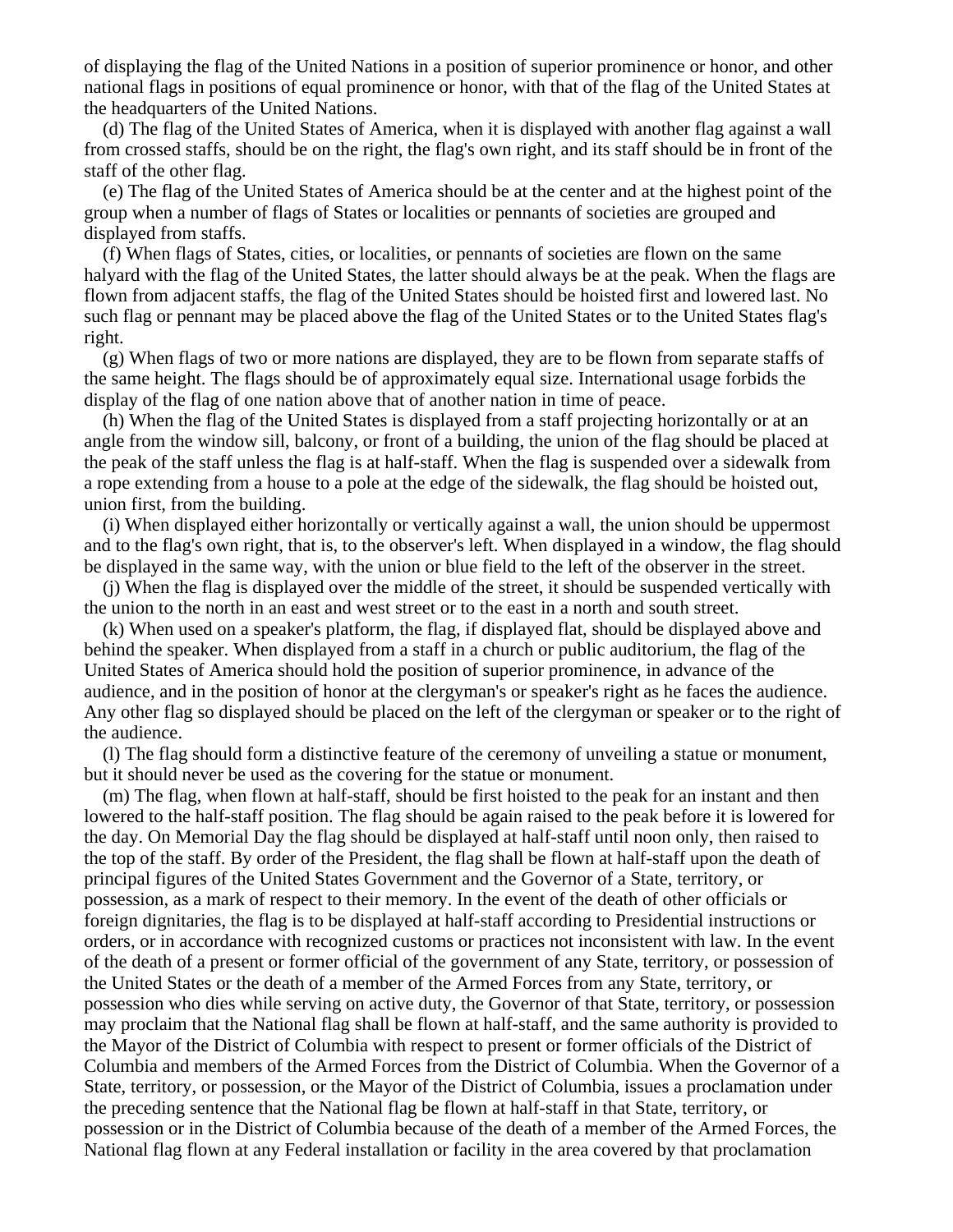shall be flown at half-staff consistent with that proclamation. The flag shall be flown at half-staff 30 days from the death of the President or a former President; 10 days from the day of death of the Vice President, the Chief Justice or a retired Chief Justice of the United States, or the Speaker of the House of Representatives; from the day of death until interment of an Associate Justice of the Supreme Court, a Secretary of an executive or military department, a former Vice President, or the Governor of a State, territory, or possession; and on the day of death and the following day for a Member of Congress. The flag shall be flown at half-staff on Peace Officers Memorial Day, unless that day is also Armed Forces Day. As used in this subsection—

(1) the term "half-staff" means the position of the flag when it is one-half the distance between the top and bottom of the staff;

(2) the term "executive or military department" means any agency listed under sections 101 and 102 of title 5, United States Code; and

(3) the term "Member of Congress" means a Senator, a Representative, a Delegate, or the Resident Commissioner from Puerto Rico.

(n) When the flag is used to cover a casket, it should be so placed that the union is at the head and over the left shoulder. The flag should not be lowered into the grave or allowed to touch the ground.

(o) When the flag is suspended across a corridor or lobby in a building with only one main entrance, it should be suspended vertically with the union of the flag to the observer's left upon entering. If the building has more than one main entrance, the flag should be suspended vertically near the center of the corridor or lobby with the union to the north, when entrances are to the east and west or to the east when entrances are to the north and south. If there are entrances in more than two directions, the union should be to the east.

(Added Pub. L. 105–225, §2(a), Aug. 12, 1998, 112 Stat. 1495; amended Pub. L. 110–41, §3, June 29, 2007, 121 Stat. 233.)

| Revised<br>Section | Source (U.S. Code) | Source (Statutes at Large)                                                                                                                                                                                                                                                    |
|--------------------|--------------------|-------------------------------------------------------------------------------------------------------------------------------------------------------------------------------------------------------------------------------------------------------------------------------|
|                    | 36:175.            | June 22, 1942, ch. 435, §3, 56 Stat.<br>378; Dec. 22, 1942, ch. 806, §3, 56<br>Stat. 1075; July 9, 1953, ch. 183, 67<br>Stat. 142; July 7, 1976, Pub. L.<br>$94-344, (6)–(11), 90$ Stat. 811; Sept.<br>13, 1994, Pub. L. 103–322, title<br>XXXII, §320922(b), 108 Stat. 2131. |

#### HISTORICAL AND REVISION NOTES

### **AMENDMENTS**

**2007**—Subsec. (m). Pub. L. 110–41, in sixth sentence, inserted "or the death of a member of the Armed Forces from any State, territory, or possession who dies while serving on active duty" after "present or former official of the government of any State, territory, or possession of the United States" and substituted ", and the same authority is provided to the Mayor of the District of Columbia with respect to present or former officials of the District of Columbia and members of the Armed Forces from the District of Columbia. When the Governor of a State, territory, or possession, or the Mayor of the District of Columbia, issues a proclamation under the preceding sentence that the National flag be flown at half-staff in that State, territory, or possession or in the District of Columbia because of the death of a member of the Armed Forces, the National flag flown at any Federal installation or facility in the area covered by that proclamation shall be flown at half-staff consistent with that proclamation." for period at end.

#### **FINDING**

Pub. L. 110–41, §2, June 29, 2007, 121 Stat. 233, provided that: "Congress finds that members of the Armed Forces of the United States defend the freedom and security of the United States."

#### **PROC. NO. 3044. DISPLAY OF FLAG AT HALF-STAFF UPON DEATH OF CERTAIN OFFICIALS**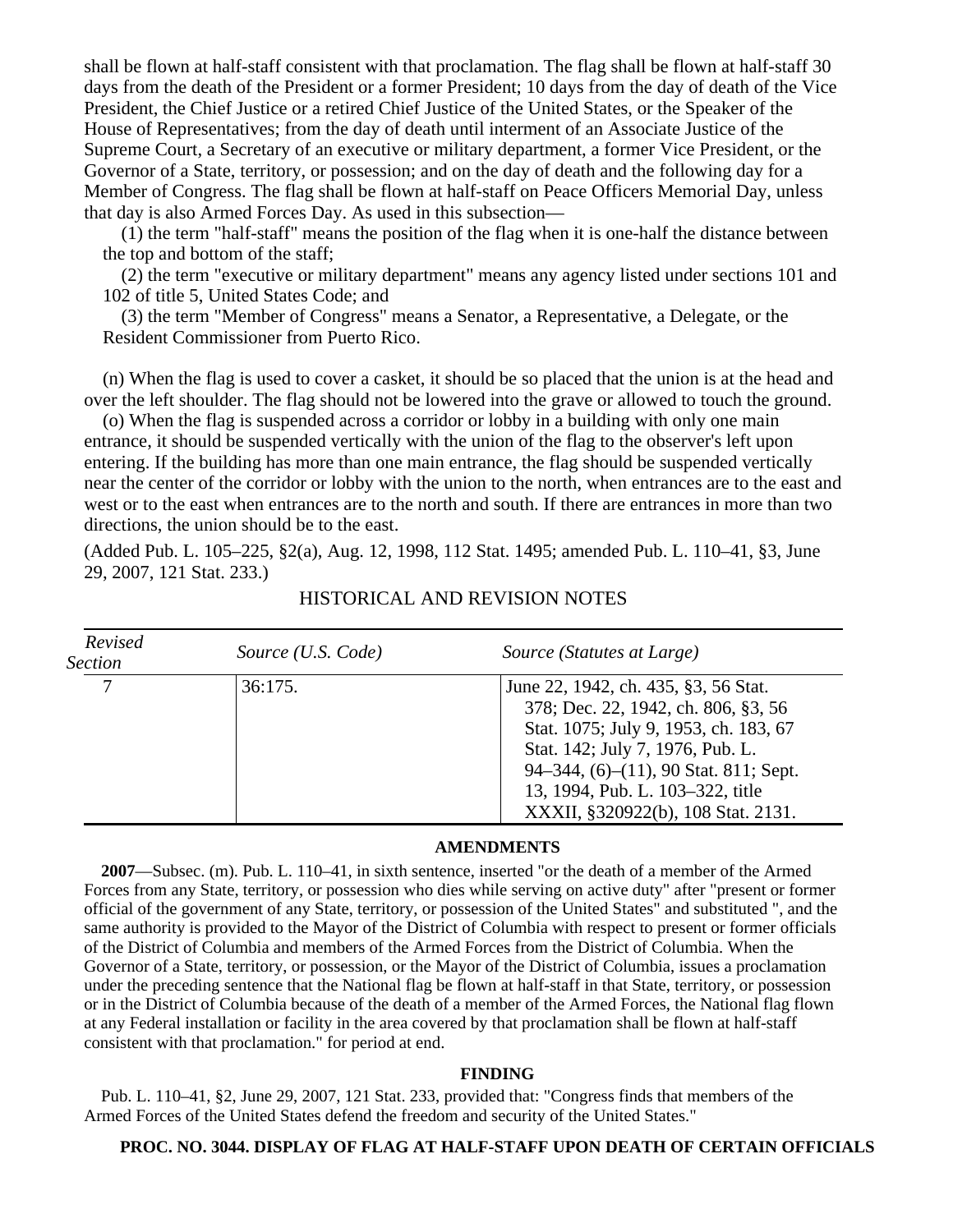#### **AND FORMER OFFICIALS**

Proc. No. 3044, Mar. 1, 1954, 19 F.R. 1235, as amended by Proc. No. 3948, Dec. 12, 1969, 34 F.R. 19699, provided:

WHEREAS it is appropriate that the flag of the United States of America be flown at half-staff on Federal buildings, grounds, and facilities upon the death of principal officials and former officials of the Government of the United States and the Governors of the States, Territories, and possessions of the United States as a mark of respect to their memory; and

WHEREAS it is desirable that rules be prescribed for the uniform observance of this mark of respect by all executive departments and agencies of the Government, and as a guide to the people of the Nation generally on such occasions:

NOW, THEREFORE, I, DWIGHT D. EISENHOWER, President of the United States of America and Commander in Chief of the armed forces of the United States, do hereby prescribe and proclaim the following rules with respect to the display of the flag of the United States of America at half-staff upon the death of the officials hereinafter designated:

1. The flag of the United States shall be flown at half-staff on all buildings, grounds, and naval vessels of the Federal Government in the District of Columbia and throughout the United States and its Territories and possessions for the period indicated upon the death of any of the following-designated officials or former officials of the United States:

(a) The President or a former President: for thirty days from the day of death.

The flag shall also be flown at half-staff for such period at all United States embassies, legations, and other facilities abroad, including all military facilities and naval vessels and stations.

(b) The Vice President, the Chief Justice or a retired Chief Justice of the United States, or the Speaker of the House of Representatives: for ten days from the day of death.

(c) An Associate Justice of the Supreme Court, a member of the Cabinet, a former Vice President, the President pro tempore of the Senate, the Majority Leader of the Senate, the Minority Leader of the Senate, the Majority Leader of the House of Representatives, or the Minority Leader of the House of Representatives: from the day of death until interment.

2. The flag of the United States shall be flown at half-staff on all buildings, grounds, and naval vessels of the Federal Government in the metropolitan area of the District of Columbia on the day of death and on the following day upon the death of a United States Senator, Representative, Territorial Delegate, or the Resident Commissioner from the Commonwealth of Puerto Rico, and it shall also be flown at half-staff on all buildings, grounds, and naval vessels of the Federal Government in the State, Congressional District, Territory, or Commonwealth of such Senator, Representative, Delegate, or Commissioner, respectively, from the day of death until interment.

3. The flag of the United States shall be flown at half-staff on all buildings and grounds of the Federal Government in a State, Territory, or possession of the United States upon the death of the Governor of such State, Territory, or possession from the day of death until interment.

4. In the event of the death of other officials, former officials, or foreign dignitaries, the flag of the United States shall be displayed at half-staff in accordance with such orders or instructions as may be issued by or at the direction of the President, or in accordance with recognized customs or practices not inconsistent with law.

5. The heads of the several departments and agencies of the Government may direct that the flag of the United States be flown at half-staff on buildings, grounds, or naval vessels under their jurisdiction on occasions other than those specified herein which they consider proper, and that suitable military honors be rendered as appropriate.

IN WITNESS WHEREOF, I have hereunto set my hand and caused the Seal of the United States of America to be affixed.

 DONE at the City of Washington this 1st day of March in the year of our Lord nineteen hundred and fifty-four, and of the Independence of the United States of America the one hundred and seventy-eighth.

[SEAL]

DWIGHT D. EISENHOWER.

# **§8. Respect for flag**

No disrespect should be shown to the flag of the United States of America; the flag should not be dipped to any person or thing. Regimental colors, State flags, and organization or institutional flags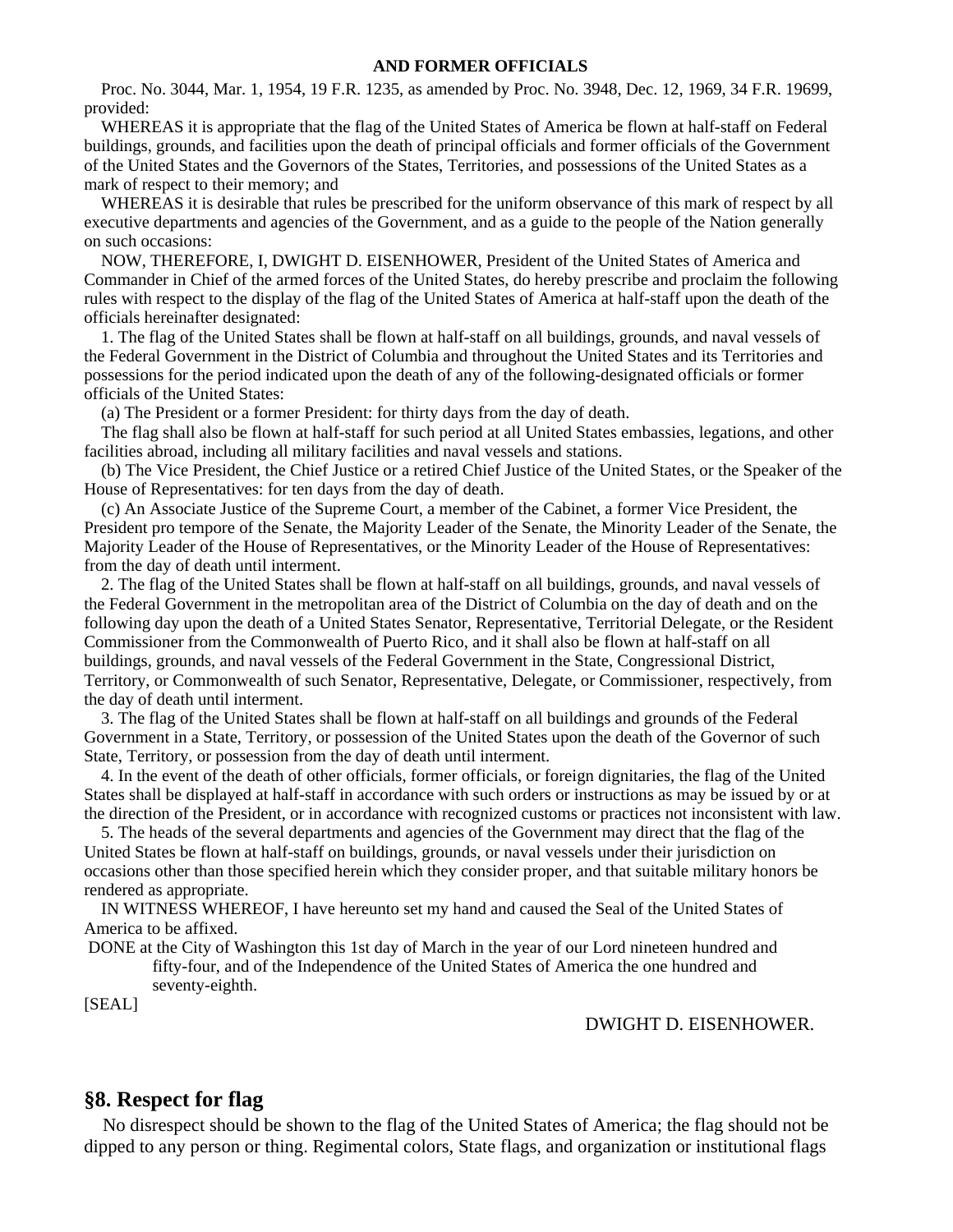are to be dipped as a mark of honor.

(a) The flag should never be displayed with the union down, except as a signal of dire distress in instances of extreme danger to life or property.

(b) The flag should never touch anything beneath it, such as the ground, the floor, water, or merchandise.

(c) The flag should never be carried flat or horizontally, but always aloft and free.

(d) The flag should never be used as wearing apparel, bedding, or drapery. It should never be festooned, drawn back, nor up, in folds, but always allowed to fall free. Bunting of blue, white, and red, always arranged with the blue above, the white in the middle, and the red below, should be used for covering a speaker's desk, draping the front of the platform, and for decoration in general.

(e) The flag should never be fastened, displayed, used, or stored in such a manner as to permit it to be easily torn, soiled, or damaged in any way.

(f) The flag should never be used as a covering for a ceiling.

(g) The flag should never have placed upon it, nor on any part of it, nor attached to it any mark, insignia, letter, word, figure, design, picture, or drawing of any nature.

(h) The flag should never be used as a receptacle for receiving, holding, carrying, or delivering anything.

(i) The flag should never be used for advertising purposes in any manner whatsoever. It should not be embroidered on such articles as cushions or handkerchiefs and the like, printed or otherwise impressed on paper napkins or boxes or anything that is designed for temporary use and discard. Advertising signs should not be fastened to a staff or halyard from which the flag is flown.

(j) No part of the flag should ever be used as a costume or athletic uniform. However, a flag patch may be affixed to the uniform of military personnel, firemen, policemen, and members of patriotic organizations. The flag represents a living country and is itself considered a living thing. Therefore, the lapel flag pin being a replica, should be worn on the left lapel near the heart.

(k) The flag, when it is in such condition that it is no longer a fitting emblem for display, should be destroyed in a dignified way, preferably by burning.

(Added Pub. L. 105–225, §2(a), Aug. 12, 1998, 112 Stat. 1497.)

| <b>HISTORICAL AND REVISION NOTES</b> |  |
|--------------------------------------|--|
|                                      |  |

| Revised<br>Section | Source (U.S. Code) | Source (Statutes at Large)                                                                                                                           |
|--------------------|--------------------|------------------------------------------------------------------------------------------------------------------------------------------------------|
|                    | 36:176.            | June 22, 1942, ch. 435, §4, 56 Stat.<br>379; Dec. 22, 1942, ch. 806, §4, 56<br>Stat. 1076; July 7, 1976, Pub. L.<br>94–344, (12)–(16), 90 Stat. 812. |

# **§9. Conduct during hoisting, lowering or passing of flag**

During the ceremony of hoisting or lowering the flag or when the flag is passing in a parade or in review, all persons present in uniform should render the military salute. Members of the Armed Forces and veterans who are present but not in uniform may render the military salute. All other persons present should face the flag and stand at attention with their right hand over the heart, or if applicable, remove their headdress with their right hand and hold it at the left shoulder, the hand being over the heart. Citizens of other countries present should stand at attention. All such conduct toward the flag in a moving column should be rendered at the moment the flag passes.

(Added Pub. L. 105–225, §2(a), Aug. 12, 1998, 112 Stat. 1498; Pub. L. 110–181, div. A, title V, §594, Jan. 28, 2008, 122 Stat. 138.)

HISTORICAL AND REVISION NOTES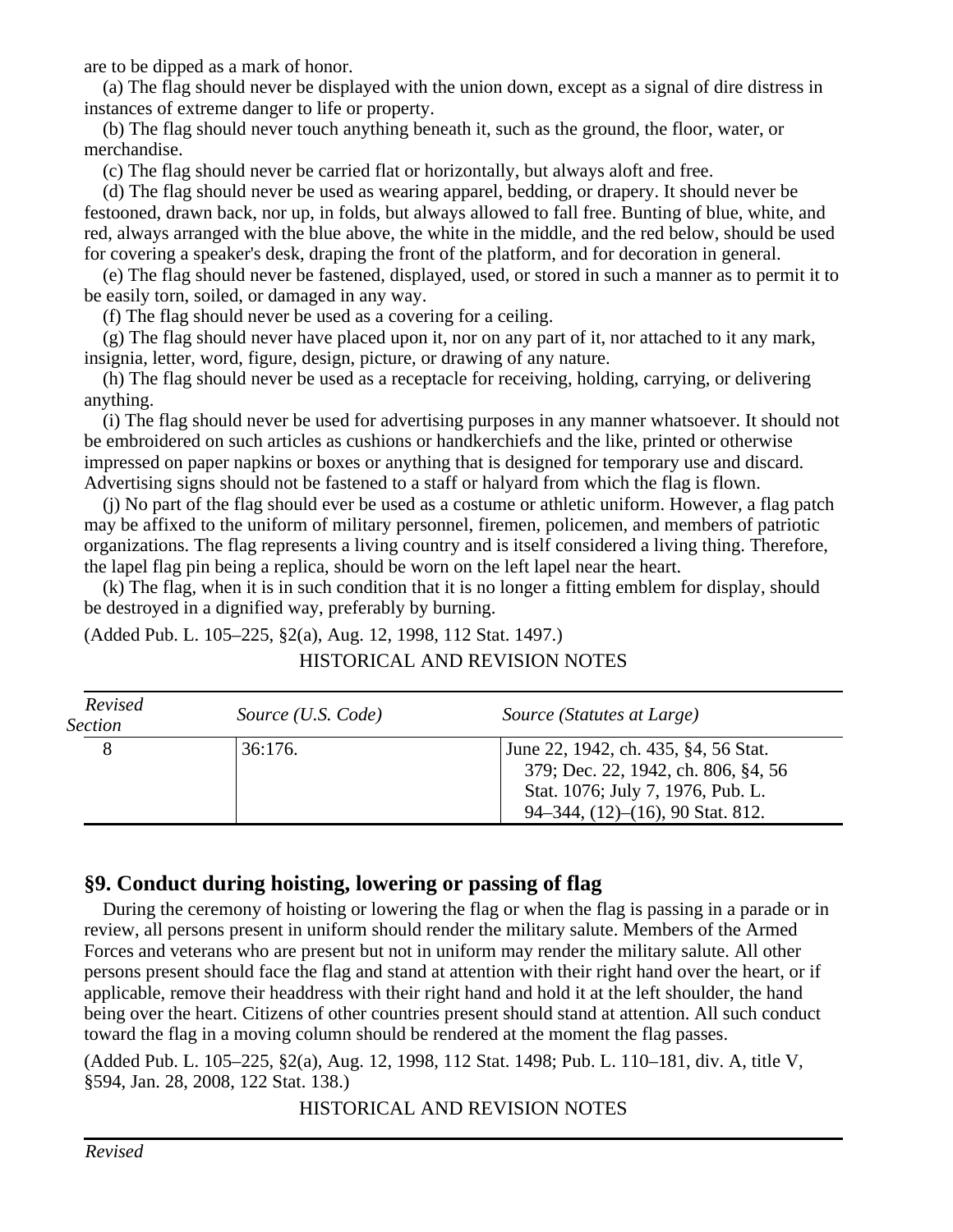| Section | Source (U.S. Code) | Source (Statutes at Large)                                                                                                                      |
|---------|--------------------|-------------------------------------------------------------------------------------------------------------------------------------------------|
|         | 36:177.            | June 22, 1942, ch. 435, §5, 56 Stat.<br>380; Dec. 22, 1942, ch. 806, §5, 56<br>Stat. 1077; July 7, 1976, Pub. L.<br>94–344, (17), 90 Stat. 812. |

### **AMENDMENTS**

**2008**—Pub. L. 110–181 substituted "all persons present in uniform should render the military salute. Members of the Armed Forces and veterans who are present but not in uniform may render the military salute. All other persons present should face the flag and stand at attention with their right hand over the heart, or if applicable, remove their headdress with their right hand and hold it at the left shoulder, the hand being over the heart. Citizens of other countries present should stand at attention. All such conduct toward the flag in a moving column should be rendered at the moment the flag passes." for "all persons present except those in uniform should face the flag and stand at attention with the right hand over the heart. Those present in uniform should render the military salute. When not in uniform, men should remove their headdress with their right hand and hold it at the left shoulder, the hand being over the heart. Aliens should stand at attention. The salute to the flag in a moving column should be rendered at the moment the flag passes."

# **§10. Modification of rules and customs by President**

Any rule or custom pertaining to the display of the flag of the United States of America, set forth herein, may be altered, modified, or repealed, or additional rules with respect thereto may be prescribed, by the Commander in Chief of the Armed Forces of the United States, whenever he deems it to be appropriate or desirable; and any such alteration or additional rule shall be set forth in a proclamation.

(Added Pub. L. 105–225, §2(a), Aug. 12, 1998, 112 Stat. 1498.)

| Revised<br>Section | Source (U.S. Code) | Source (Statutes at Large)                                                                                                                      |
|--------------------|--------------------|-------------------------------------------------------------------------------------------------------------------------------------------------|
| 10                 | 36:178.            | June 22, 1942, ch. 435, §8, 56 Stat.<br>380; Dec. 22, 1942, ch. 806, §8, 56<br>Stat. 1077; July 7, 1976, Pub. L.<br>94–344, (20), 90 Stat. 813. |

# HISTORICAL AND REVISION NOTES

# **REFERENCES IN TEXT**

Herein, referred to in text, means sections 4 to 10 of this title.

#### **PROC. NO. 2605. THE FLAG OF THE UNITED STATES**

Proc. No. 2605, Feb. 18, 1944, 9 F.R. 1957, 58 Stat. 1126, provided:

The flag of the United States of America is universally representative of the principles of the justice, liberty, and democracy enjoyed by the people of the United States; and

People all over the world recognize the flag of the United States as symbolic of the United States; and The effective prosecution of the war requires a proper understanding by the people of other countries of the material assistance being given by the Government of the United States:

NOW, THEREFORE, by virtue of the power vested in me by the Constitution and laws of the United States, particularly by the Joint Resolution approved June 22, 1942, as amended by the Joint Resolution approved December 22, 1942 [now sections 4 to 10 of this title], as President and Commander in Chief, it is hereby proclaimed as follows:

1. The use of the flag of the United States or any representation thereof, if approved by the Foreign Economic Administration, on labels, packages, cartons, cases, or other containers for articles or products of the United States intended for export as lend-lease aid, as relief and rehabilitation aid, or as emergency supplies for the Territories and possessions of the United States, or similar purposes, shall be considered a proper use of the flag of the United States and consistent with the honor and respect due to the flag.

2. If any article or product so labelled, packaged or otherwise bearing the flag of the United States or any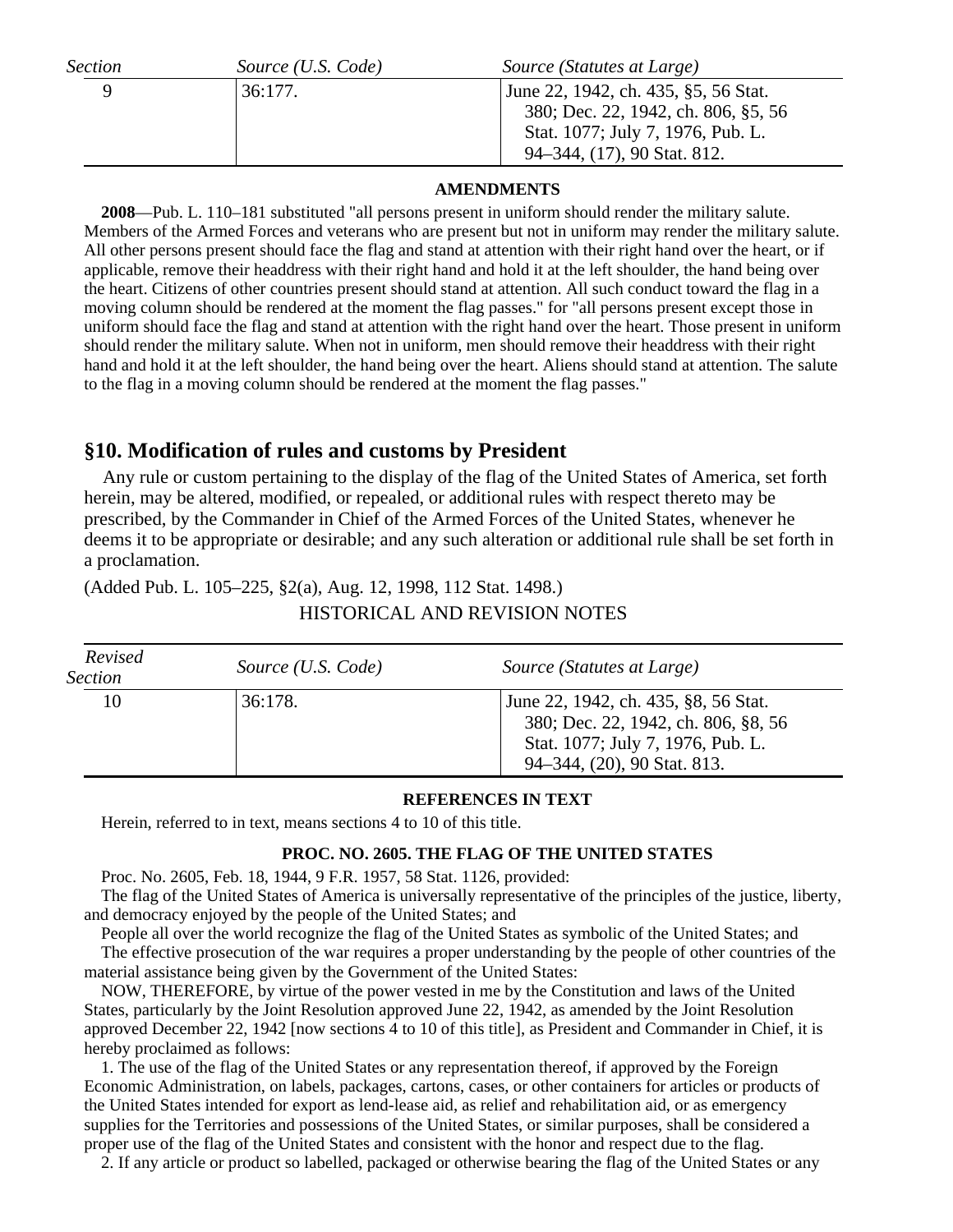representation thereof, as provided for in section 1, should, by force of circumstances, be diverted to the ordinary channels of domestic trade, no person shall be considered as violating the rules and customs pertaining to the display of the flag of the United States, as set forth in the Joint Resolution approved June 22, 1942, as amended by the Joint Resolution approved December 22, 1942 (U.S.C., Supp. II, title 36, secs. 171–178) [now sections 4 to 10 of this title] for possessing, transporting, displaying, selling or otherwise transferring any such article or product solely because the label, package, carton, case, or other container bears the flag of the United States or any representation thereof.

# **CHAPTER 2—THE SEAL**

41. Seal of the United States.

Sec.

42. Same; custody and use of.

# **§41. Seal of the United States**

The seal heretofore used by the United States in Congress assembled is declared to be the seal of the United States.

(July 30, 1947, ch. 389, 61 Stat. 643.)

# **§42. Same; custody and use of**

The Secretary of State shall have the custody and charge of such seal. Except as provided by section 2902(a) of title 5, the seal shall not be affixed to any instrument without the special warrant of the President therefor.

(July 30, 1947, ch. 389, 61 Stat. 643; Pub. L. 89–554, §2(a), Sept. 6, 1966, 80 Stat. 608.)

#### **AMENDMENTS**

**1966**—Pub. L. 89–554 struck out provisions which required the Secretary of State to make out and record, and to affix the seal to, all civil commissions for officers of the United States appointed by the President. See section 2902(a) of Title 5, Government Organization and Employees.

#### **EX. ORD. NO. 10347. AFFIXING OF SEAL WITHOUT SPECIAL WARRANT**

Ex. Ord. No. 10347, Apr. 18, 1952, 17 F.R. 3521, as amended by Ex. Ord. No. 11354, May 23, 1967, 32 F.R. 7695; Ex. Ord. No. 11517, Mar. 19, 1970, 35 F.R. 4937, provided:

By virtue of the authority vested in me by section 301 of title 3 of the United States Code (section 10, Public Law 248, approved October 31, 1951, 65 Stat. 713), and as President of the United States, I hereby authorize and direct the Secretary of State to affix the Seal of the United States, pursuant to section 42 of title 4 of the United States Code [this section], without any special warrant therefor, other than this order, to each document included within any of the following classes of documents when such document has been signed by the President and, in the case of any such document to which the counter-signature of the Secretary of State is required to be affixed, has been counter-signed by the said Secretary:

1. Proclamations by the President of treaties, conventions, protocols, or other international agreements.

2. Instruments of ratification of treaties.

3. Full powers to negotiate treaties and to exchange ratifications.

4. Letters of credence and recall and other communications from the President to heads of foreign governments.

5. Exequaturs issued to those foreign consular officers in the United States whose commissions bear the signature of the chief of state which they represent.

# **CHAPTER 3—SEAT OF THE GOVERNMENT**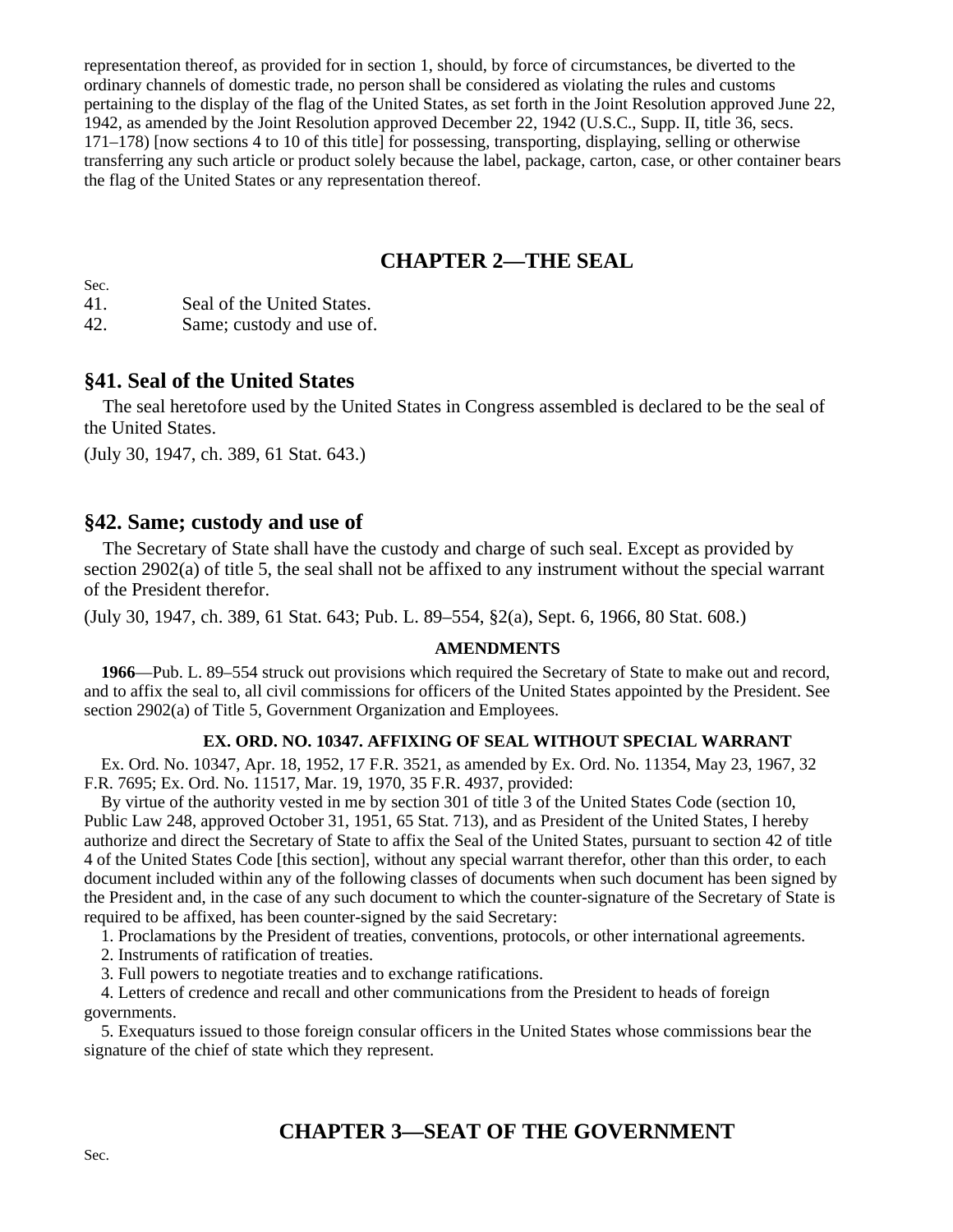- 71. Permanent seat of Government.
- 72. Public offices; at seat of Government.
- 73. Same; removal from seat of Government.

# **§71. Permanent seat of Government**

All that part of the territory of the United States included within the present limits of the District of Columbia shall be the permanent seat of government of the United States.

(July 30, 1947, ch. 389, 61 Stat. 643.)

# **§72. Public offices; at seat of Government**

All offices attached to the seat of government shall be exercised in the District of Columbia, and not elsewhere, except as otherwise expressly provided by law. (July 30, 1947, ch. 389, 61 Stat. 643.)

# **§73. Same; removal from seat of Government**

In case of the prevalence of a contagious or epidemic disease at the seat of government, the President may permit and direct the removal of any or all the public offices to such other place or places as he shall deem most safe and convenient for conducting the public business.

(July 30, 1947, ch. 389, 61 Stat. 643.)

Sec.

# **CHAPTER 4—THE STATES**

<span id="page-15-1"></span><span id="page-15-0"></span>

| 101. | Oath by members of legislatures and officers.                                                                            |  |  |
|------|--------------------------------------------------------------------------------------------------------------------------|--|--|
| 102. | Same; by whom administered.                                                                                              |  |  |
| 103. | Assent to purchase of lands for forts.                                                                                   |  |  |
| 104. | Tax on motor fuel sold on military or other reservation; reports to State taxing authority.                              |  |  |
| 105. | State, etc., taxation affecting Federal areas; sales or use tax. <sup>1</sup>                                            |  |  |
| 106. | Same; income tax.                                                                                                        |  |  |
| 107. | Same; exception of United States, its instrumentalities, and authorized purchasers<br>therefrom.                         |  |  |
| 108. | Same; jurisdiction of United States over Federal areas unaffected.                                                       |  |  |
| 109. | Same; exception of Indians.                                                                                              |  |  |
| 110. | Same; definitions.                                                                                                       |  |  |
| 111. | Same; taxation affecting Federal employees; income tax.                                                                  |  |  |
| 112. | Compacts between States for cooperation in prevention of crime; consent of Congress.                                     |  |  |
| 113. | Residence of Members of Congress for State income tax laws.                                                              |  |  |
| 114. | Limitation on State income taxation of certain pension income $\frac{2}{3}$                                              |  |  |
| 115. | Limitation on State authority to tax compensation paid to individuals performing<br>services at Fort Campbell, Kentucky. |  |  |
| 116. | Rules for determining State and local government treatment of charges related to<br>mobile telecommunications services.  |  |  |
| 117. | Sourcing rules.                                                                                                          |  |  |
| 118. | Limitations.                                                                                                             |  |  |
| 119. | Electronic databases for nationwide standard numeric jurisdictional codes.                                               |  |  |
| 120. | Procedure if no electronic database provided.                                                                            |  |  |
| 121. | Correction of erroneous data for place of primary use.                                                                   |  |  |
|      |                                                                                                                          |  |  |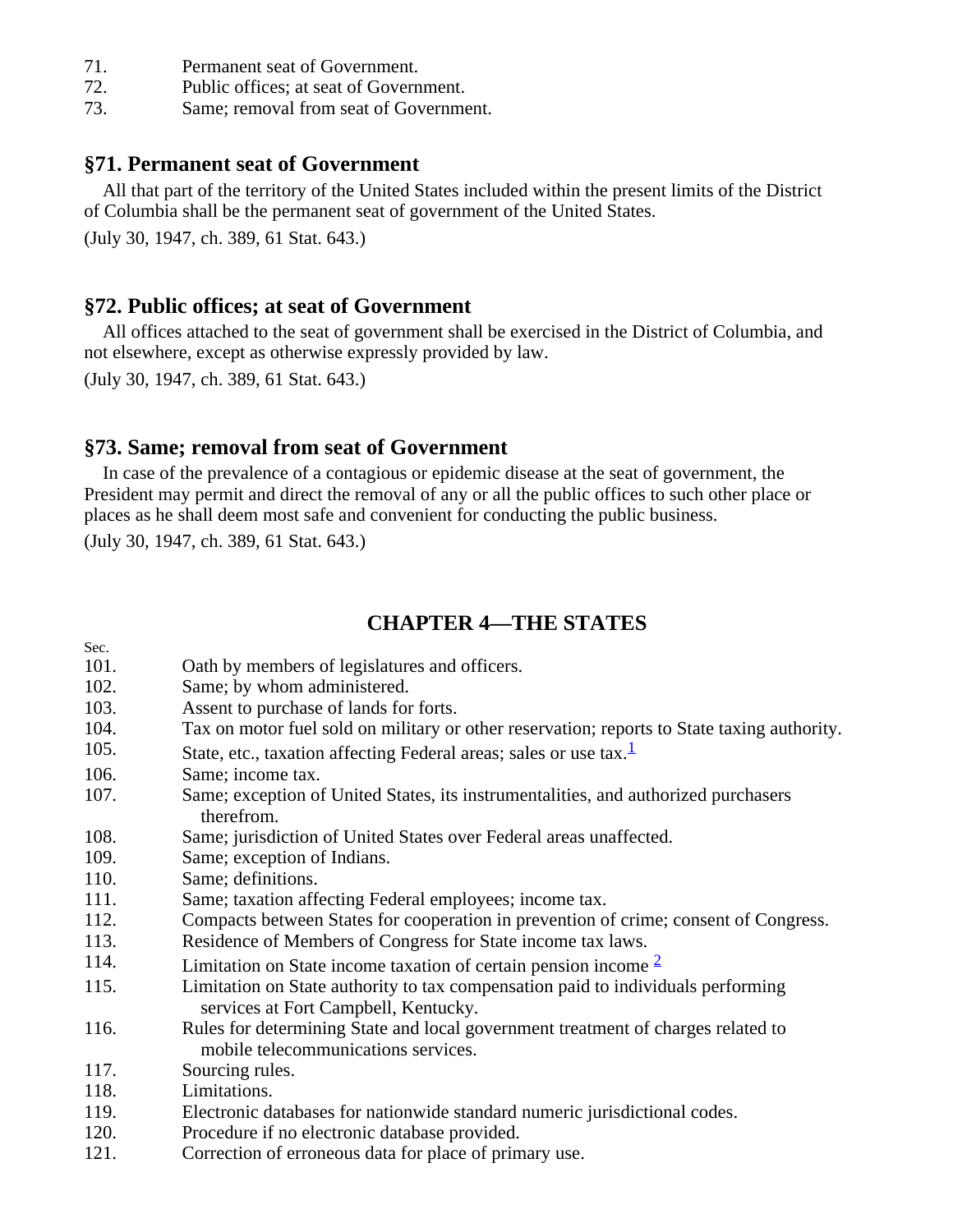- 122. Determination of place of primary use.
- 123. Scope; special rules.
- 124. Definitions.
- 125. Nonseverability.
- 126. No inference.

#### **AMENDMENTS**

**2000**—Pub. L. 106–252, §2(b), July 28, 2000, 114 Stat. 633, added items 116 to 126.

**1998**—Pub. L. 105–261, div. A, title X, §1075(a)(2), Oct. 17, 1998, 112 Stat. 2138, added item 115.

**1996**—Pub. L. 104–95, §1(b), Jan. 10, 1996, 109 Stat. 980, added item 114.

**1977**—Pub. L. 95–67, §1(b), July 19, 1977, 91 Stat. 271, added item 113.

**1966**—Pub. L. 89–554, §2(b), Sept. 6, 1966, 80 Stat. 608, added item 111 and redesignated former item 111 as 112.

**1949**—Act May 24, 1949, ch. 139, §129(a), 63 Stat. 107, added item 111.

#### **CIVIL AND CRIMINAL JURISDICTION OVER INDIANS**

Amendment of State Constitutions to remove legal impediment to the assumption of civil and criminal jurisdiction in accordance with the provisions of section 1162 of Title 18 and section 1360 of Title 28, see act Aug. 15, 1953, ch. 505, §6, 67 Stat. 590, set out as a note under section 1360 of Title 28, Judiciary and Judicial Procedure.

<span id="page-16-1"></span>Consent of United States to other States to assume jurisdiction with respect to criminal offenses or civil causes of action, or with respect to both, as provided for in section 1162 of Title 18 and section 1360 of Title 28, see act Aug. 15, 1953, ch. 505, §7, 67 Stat. 590, set out as a note under section 1360 of Title 28.

 *[So in original. Does not conform to section catchline.](#page-15-0) <sup>1</sup>*

 *[So in original. Probably should be followed by a period.](#page-15-1) <sup>2</sup>*

#### <span id="page-16-0"></span>**§101. Oath by members of legislatures and officers**

Every member of a State legislature, and every executive and judicial officer of a State, shall, before he proceeds to execute the duties of his office, take an oath in the following form, to wit: "I, A B, do solemnly swear that I will support the Constitution of the United States."

(July 30, 1947, ch. 389, 61 Stat. 643.)

### **§102. Same; by whom administered**

Such oath may be administered by any person who, by the law of the State, is authorized to administer the oath of office; and the person so administering such oath shall cause a record or certificate thereof to be made in the same manner, as by the law of the State, he is directed to record or certify the oath of office.

(July 30, 1947, ch. 389, 61 Stat. 644.)

# **§103. Assent to purchase of lands for forts**

The President of the United States is authorized to procure the assent of the legislature of any State, within which any purchase of land has been made for the erection of forts, magazines, arsenals, dockyards, and other needful buildings, without such consent having been obtained. (July 30, 1947, ch. 389, 61 Stat. 644.)

# §104. Tax on motor fuel sold on military or other reservation <sup>1</sup> reports to State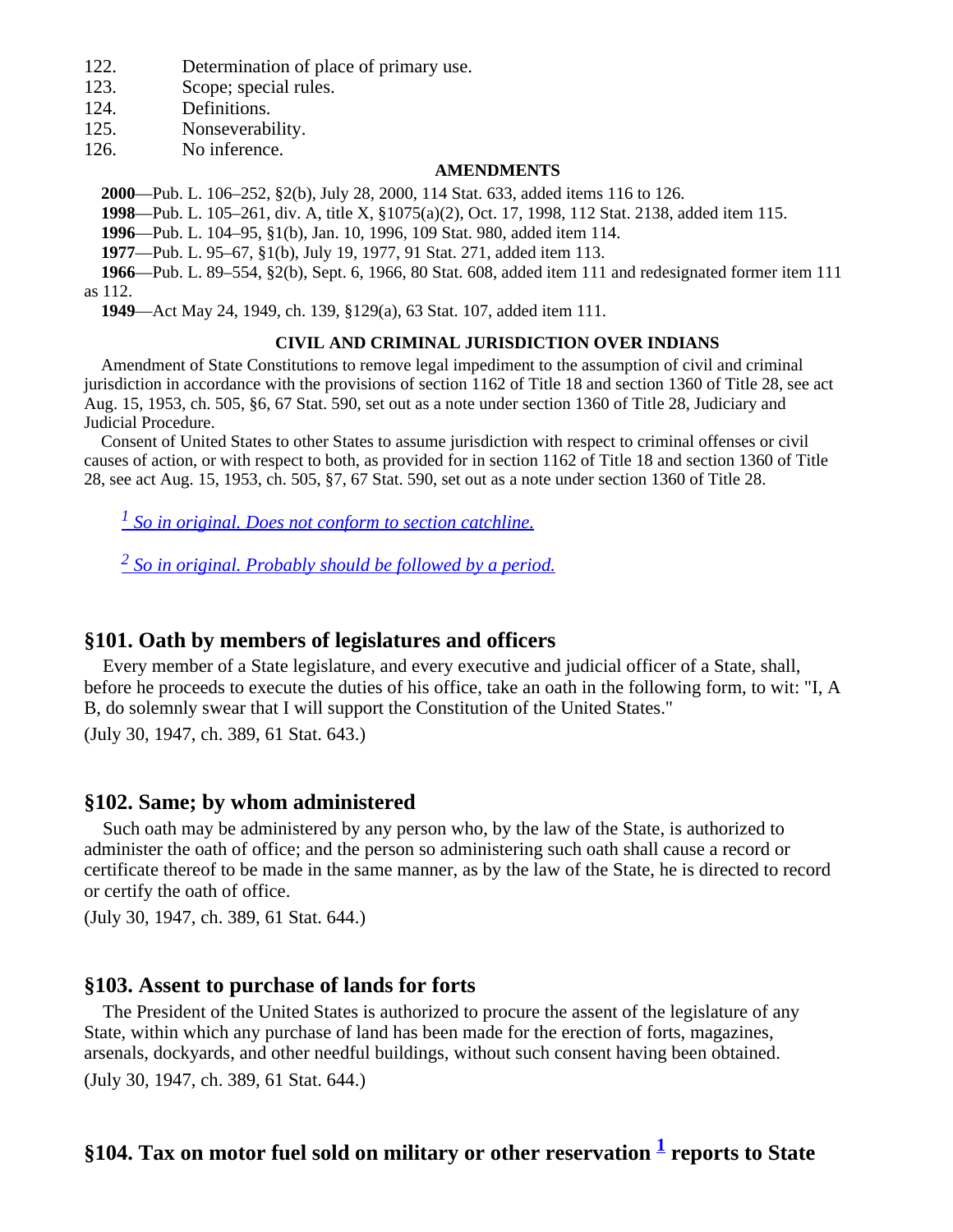# **taxing authority**

(a) All taxes levied by any State, Territory, or the District of Columbia upon, with respect to, or measured by, sales, purchases, storage, or use of gasoline or other motor vehicle fuels may be levied, in the same manner and to the same extent, with respect to such fuels when sold by or through post exchanges, ship stores, ship service stores, commissaries, filling stations, licensed traders, and other similar agencies, located on United States military or other reservations, when such fuels are not for the exclusive use of the United States. Such taxes, so levied, shall be paid to the proper taxing authorities of the State, Territory, or the District of Columbia, within whose borders the reservation affected may be located.

(b) The officer in charge of such reservation shall, on or before the fifteenth day of each month, submit a written statement to the proper taxing authorities of the State, Territory, or the District of Columbia within whose borders the reservation is located, showing the amount of such motor fuel with respect to which taxes are payable under subsection (a) for the preceding month.

(c) As used in this section, the term "Territory" shall include Guam.

(July 30, 1947, ch. 389, 61 Stat. 644; Aug. 1, 1956, ch. 827, 70 Stat. 799.)

#### **AMENDMENTS**

**1956**—Subsec. (c) added by act Aug. 1, 1956.

#### **CIVIL AIRPORTS OWNED BY UNITED STATES SUBJECT TO SECTIONS 104 TO 110; SALES OR USE TAXES: FUELS FOR AIRCRAFT OR OTHER SERVICING OF AIRCRAFT; LANDING OR TAKING OFF CHARGES; LEASES**

Pub. L. 91–258, title II, §210, May 21, 1970, 84 Stat. 253, provided that:

"(a) Nothing in this title or in any other law of the United States shall prevent the application of sections 104 through 110 of title 4 of the United States Code to civil airports owned by the United States.

"(b) Subsection (a) shall not apply to—

"(1) sales or use taxes in respect of fuels for aircraft or in respect of other servicing of aircraft, or

"(2) taxes, fees, head charges, or other charges in respect of the landing or taking off of aircraft or aircraft passengers or freight.

"(c) In the case of any lease in effect on September 28, 1969, subsection (a) shall not authorize the levy or collection of any tax in respect of any transaction occurring, or any service performed, pursuant to such lease before the expiration of such lease (determined without regard to any renewal or extension of such lease made after September 28, 1969). For purposes of the preceding sentence, the term 'lease' includes a contract."

 *So in original. Probably should be followed by a semicolon. <sup>1</sup>*

# **§105. State, and so forth, taxation affecting Federal areas; sales or use tax**

(a) No person shall be relieved from liability for payment of, collection of, or accounting for any sales or use tax levied by any State, or by any duly constituted taxing authority therein, having jurisdiction to levy such a tax, on the ground that the sale or use, with respect to which such tax is levied, occurred in whole or in part within a Federal area; and such State or taxing authority shall have full jurisdiction and power to levy and collect any such tax in any Federal area within such State to the same extent and with the same effect as though such area was not a Federal area.

(b) The provisions of subsection (a) shall be applicable only with respect to sales or purchases made, receipts from sales received, or storage or use occurring, after December 31, 1940.

(July 30, 1947, ch. 389, 61 Stat. 644.)

### **TAXATION WITH RESPECT TO ESSENTIAL SUPPORT ACTIVITIES OR FUNCTIONS OF NON-GOVERNMENTAL PERSONS IN CONGRESSIONALLY-CONTROLLED LOCATIONS IN DISTRICT OF COLUMBIA**

Pub. L. 100–202, §101(i) [title III, §307], Dec. 22, 1987, 101 Stat. 1329–290, 1329–309, as amended by Pub. L. 104–186, title II, §214, Aug. 20, 1996, 110 Stat. 1745, provided that:

"(a) Notwithstanding section 105 of title 4, United States Code, or any other provision of law, no person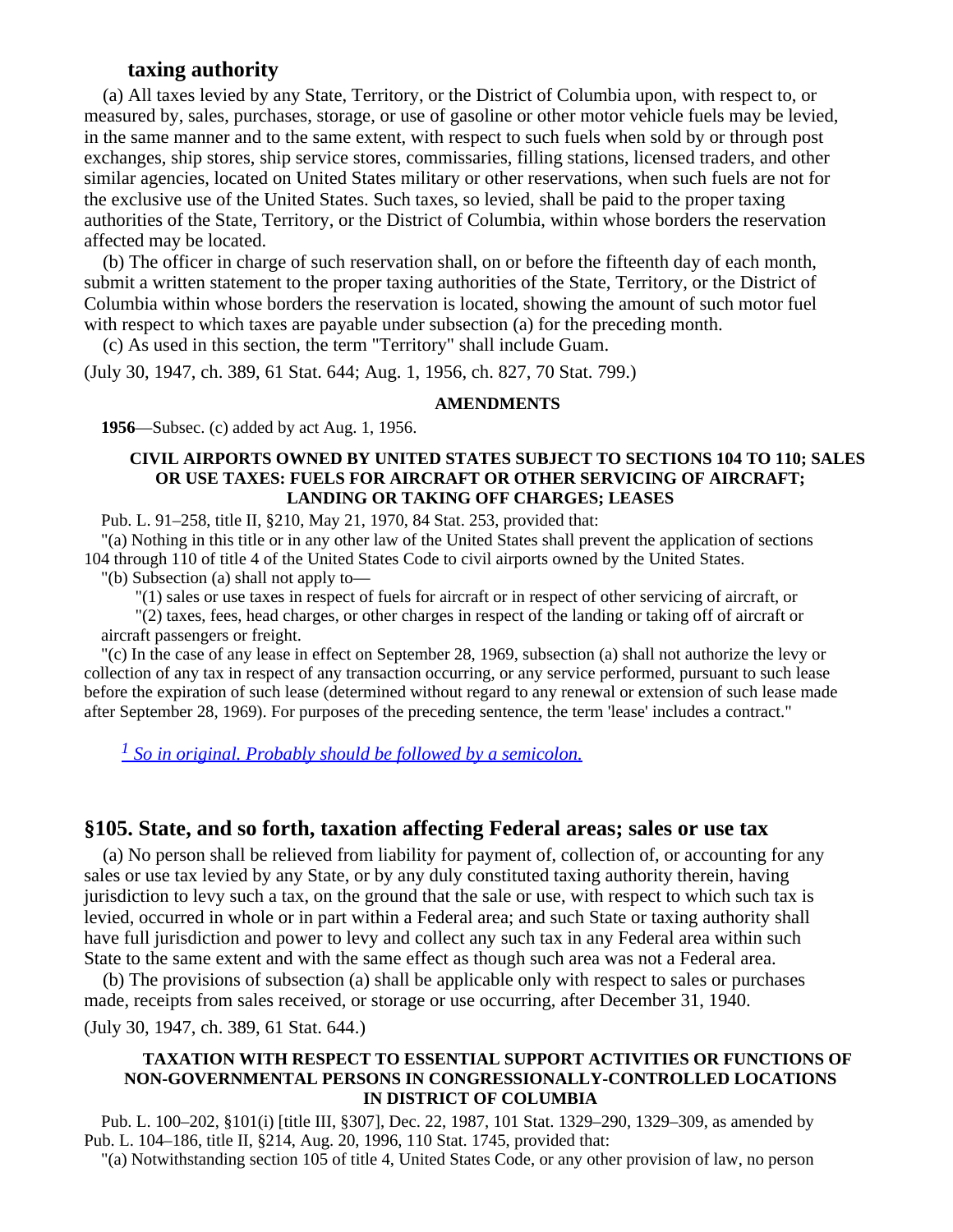shall be required to pay, collect, or account for any sales, use, or similar excise tax, or any personal property tax, with respect to an essential support activity or function conducted by a nongovernmental person in the Capitol, the House Office Buildings, the Senate Office Buildings, the Capitol Grounds, or any other location under the control of the Congress in the District of Columbia.

"(b) As used in this section—

"(1) the term 'essential support activity or function' means a support activity or function so designated by the Committee on House Oversight [now Committee on House Administration] of the House of Representatives or the Committee on Rules and Administration of the Senate, acting jointly or separately, as appropriate;

"(2) the term 'personal property tax' means a tax of a State, a subdivision of a State, or any other authority of a State, that is levied on, levied with respect to, or measured by, the value of personal property;

"(3) the term 'sales, use, or similar excise tax' means a tax of a State, a subdivision of a State, or any other authority of a State, that is levied on, levied with respect to, or measured by, sales, receipts from sales, or purchases, or by storage, possession, or use of personal property; and

"(4) the term 'State' means a State of the United States, the District of Columbia, or a territory or possession of the United States.

"(c) This section shall apply to any sale, receipt, purchase, storage, possession, use, or valuation taking place after December 31, 1986."

# **§106. Same; income tax**

(a) No person shall be relieved from liability for any income tax levied by any State, or by any duly constituted taxing authority therein, having jurisdiction to levy such a tax, by reason of his residing within a Federal area or receiving income from transactions occurring or services performed in such area; and such State or taxing authority shall have full jurisdiction and power to levy and collect such tax in any Federal area within such State to the same extent and with the same effect as though such area was not a Federal area.

(b) The provisions of subsection (a) shall be applicable only with respect to income or receipts received after December 31, 1940.

(July 30, 1947, ch. 389, 61 Stat. 644.)

# **§107. Same; exception of United States, its instrumentalities, and authorized purchases <sup>1</sup> therefrom**

(a) The provisions of sections 105 and 106 of this title shall not be deemed to authorize the levy or collection of any tax on or from the United States or any instrumentality thereof, or the levy or collection of any tax with respect to sale, purchase, storage, or use of tangible personal property sold by the United States or any instrumentality thereof to any authorized purchaser.

(b) A person shall be deemed to be an authorized purchaser under this section only with respect to purchases which he is permitted to make from commissaries, ship's stores, or voluntary unincorporated organizations of personnel of any branch of the Armed Forces of the United States, under regulations promulgated by the departmental Secretary having jurisdiction over such branch. (July 30, 1947, ch. 389, 61 Stat. 645; Sept. 3, 1954, ch. 1263, §4, 68 Stat. 1227.)

#### **AMENDMENTS**

**1954**—Subsec. (b). Act Sept. 3, 1954, substituted "personnel of any branch of the Armed Forces of the United States" for "Army or Navy personnel".

 *So in original. Probably should be "purchasers". <sup>1</sup>*

# **§108. Same; jurisdiction of United States over Federal areas unaffected**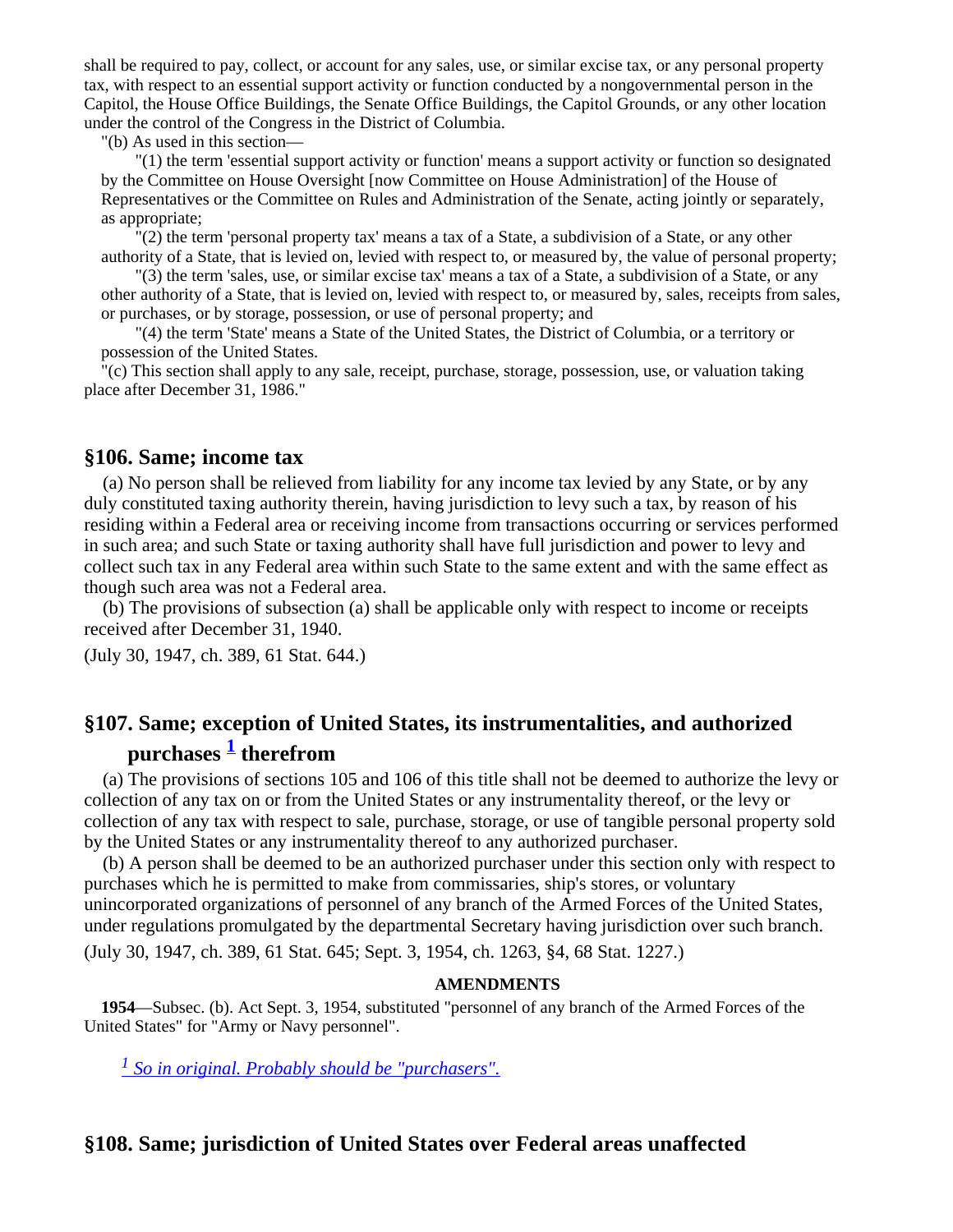The provisions of sections 105–110 of this title shall not for the purposes of any other provision of law be deemed to deprive the United States of exclusive jurisdiction over any Federal area over which it would otherwise have exclusive jurisdiction or to limit the jurisdiction of the United States over any Federal area.

(July 30, 1947, ch. 389, 61 Stat. 645.)

# **§109. Same; exception of Indians**

Nothing in sections 105 and 106 of this title shall be deemed to authorize the levy or collection of any tax on or from any Indian not otherwise taxed.

(July 30, 1947, ch. 389, 61 Stat. 645.)

### **§110. Same; definitions**

As used in sections 105–109 of this title—

(a) The term "person" shall have the meaning assigned to it in section 3797 of title 26.

(b) The term "sales or use tax" means any tax levied on, with respect to, or measured by, sales, receipts from sales, purchases, storage, or use of tangible personal property, except a tax with respect to which the provisions of section 104 of this title are applicable.

(c) The term "income tax" means any tax levied on, with respect to, or measured by, net income, gross income, or gross receipts.

(d) The term "State" includes any Territory or possession of the United States.

(e) The term "Federal area" means any lands or premises held or acquired by or for the use of the United States or any department, establishment, or agency, of the United States; and any Federal area, or any part thereof, which is located within the exterior boundaries of any State, shall be deemed to be a Federal area located within such State.

(July 30, 1947, ch. 389, 61 Stat. 645.)

#### **REFERENCES IN TEXT**

Section 3797 of title 26, referred to in subsec. (a), is a reference to section 3797 of the Internal Revenue Code of 1939, which was repealed by section 7851 of the Internal Revenue Code of 1954, Title 26, and is covered by section 7701(a)(1) of Title 26. The Internal Revenue Code of 1954 was redesignated the Internal Revenue Code of 1986 by Pub. L. 99–514, §2, Oct. 22, 1986, 100 Stat. 2095. For table of comparisons of the 1939 Code to the 1986 Code, see Table I preceding section 1 of Title 26, Internal Revenue Code. See also section 7852(b) of Title 26, Internal Revenue Code, for provision that references in any other law to a provision of the 1939 Code, unless expressly incompatible with the intent thereof, shall be deemed a reference to the corresponding provision of the 1986 Code.

# **§111. Same; taxation affecting Federal employees; income tax**

(a) GENERAL RULE.—The United States consents to the taxation of pay or compensation for personal service as an officer or employee of the United States, a territory or possession or political subdivision thereof, the government of the District of Columbia, or an agency or instrumentality of one or more of the foregoing, by a duly constituted taxing authority having jurisdiction, if the taxation does not discriminate against the officer or employee because of the source of the pay or compensation.

(b) TREATMENT OF CERTAIN FEDERAL EMPLOYEES EMPLOYED AT FEDERAL HYDROELECTRIC FACILITIES LOCATED ON THE COLUMBIA RIVER.—Pay or compensation paid by the United States for personal services as an employee of the United States at a hydroelectric facility—

(1) which is owned by the United States;

(2) which is located on the Columbia River; and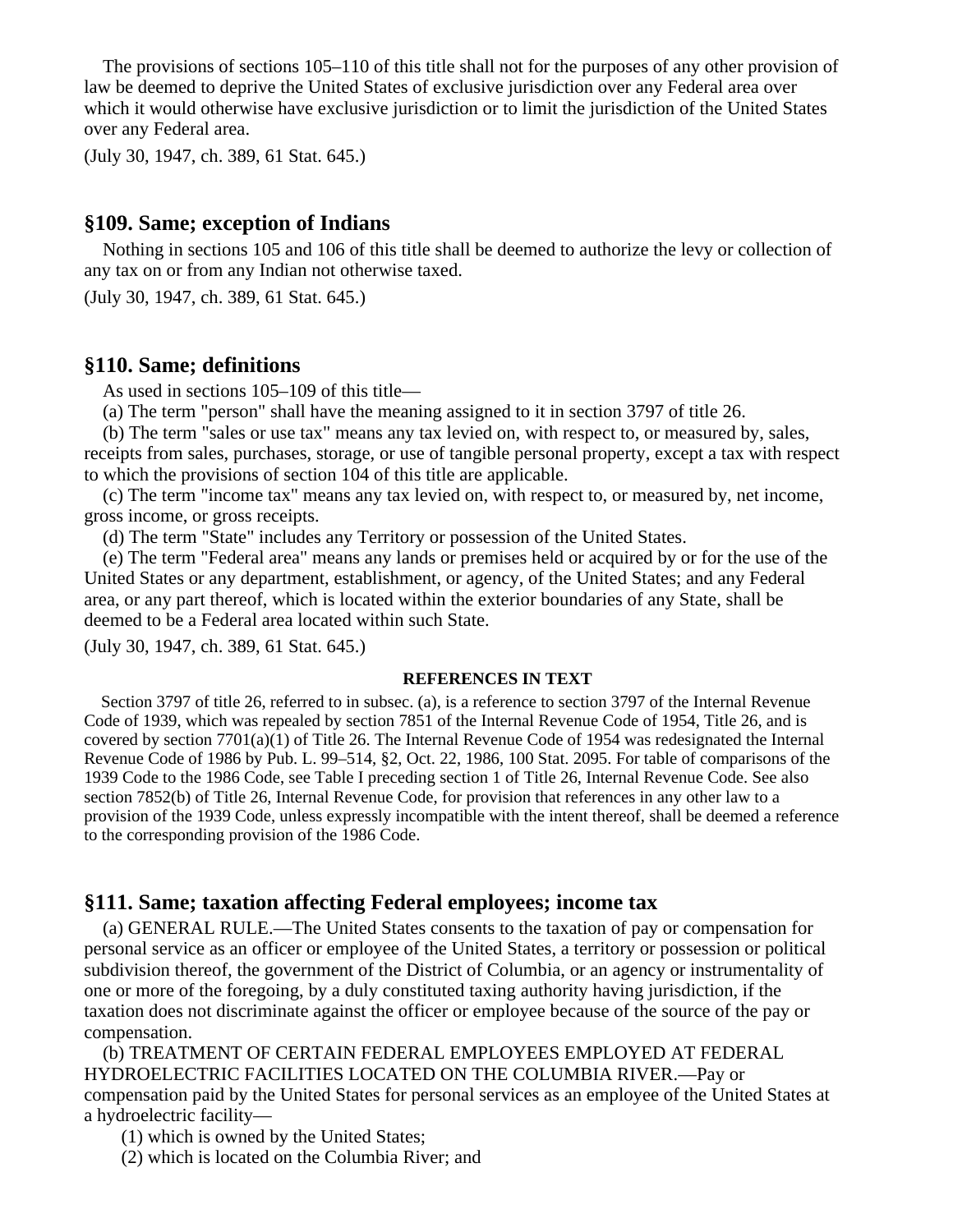(3) portions of which are within the States of Oregon and Washington,

shall be subject to taxation by the State or any political subdivision thereof of which such employee is a resident.

(c) TREATMENT OF CERTAIN FEDERAL EMPLOYEES EMPLOYED AT FEDERAL HYDROELECTRIC FACILITIES LOCATED ON THE MISSOURI RIVER.—Pay or compensation paid by the United States for personal services as an employee of the United States at a hydroelectric facility—

(1) which is owned by the United States;

- (2) which is located on the Missouri River; and
- (3) portions of which are within the States of South Dakota and Nebraska,

shall be subject to taxation by the State or any political subdivision thereof of which such employee is a resident.

(Added Pub. L. 89–554, §2(c), Sept. 6, 1966, 80 Stat. 608; amended Pub. L. 105–261, div. A, title X, §1075(b)(1), Oct. 17, 1998, 112 Stat. 2138.)

# HISTORICAL AND REVISION NOTES

| <i>Derivation</i> | U.S. Code    | Revised Statutes and<br>Statutes at Large |
|-------------------|--------------|-------------------------------------------|
|                   | 5 U.S.C. 84a | Apr. 12, 1939, ch. 59, §4, 53 Stat. 575.  |

The words "received after December 31, 1938," are omitted as obsolete. The words "pay or" are added before "compensation" for clarity as the word "pay" is used throughout title 5, United States Code, to refer to the remuneration, salary, wages, or compensation for the personal services of a Federal employee. The word "territory" is not capitalized as there are no longer any "Territories." The words "to tax such compensation" are omitted as unnecessary.

#### **AMENDMENTS**

**1998**—Pub. L. 105–261 designated existing provisions as subsec. (a), inserted heading, and added subsecs. (b) and (c).

#### **EFFECTIVE DATE OF 1998 AMENDMENT**

Pub. L. 105–261, div. A, title X, §1075(b)(2), Oct. 17, 1998, 112 Stat. 2139, provided that: "The amendment made by this subsection [amending this section] shall apply to pay and compensation paid after the date of the enactment of this Act [Oct. 17, 1998]."

# **§112. Compacts between States for cooperation in prevention of crime; consent of Congress**

(a) The consent of Congress is hereby given to any two or more States to enter into agreements or compacts for cooperative effort and mutual assistance in the prevention of crime and in the enforcement of their respective criminal laws and policies, and to establish such agencies, joint or otherwise, as they may deem desirable for making effective such agreements and compacts.

(b) For the purpose of this section, the term "States" means the several States and Alaska, Hawaii, the Commonwealth of Puerto Rico, the Virgin Islands, Guam, and the District of Columbia.

(Added May 24, 1949, ch. 139, §129(b), 63 Stat. 107, §112, formerly §111; amended Aug. 3, 1956, ch. 941, 70 Stat. 1020; Pub. L. 87–406, Feb. 16, 1962, 76 Stat. 9; renumbered §112, Pub. L. 89–554, §2(c), Sept. 6, 1966, 80 Stat. 608.)

#### **HISTORICAL AND REVISION NOTES**

This section [section 129(b) of Act May 24, 1949] incorporates in title 4, U.S.C. (enacted into positive law by act of July 30, 1947 (ch. 389, §1, 61 Stat. 641), the provisions of former section 420 of title 18, U.S.C. (act of June 6, 1934, ch. 406, 48 Stat. 909), which, in the course of the revision of such title 18, was omitted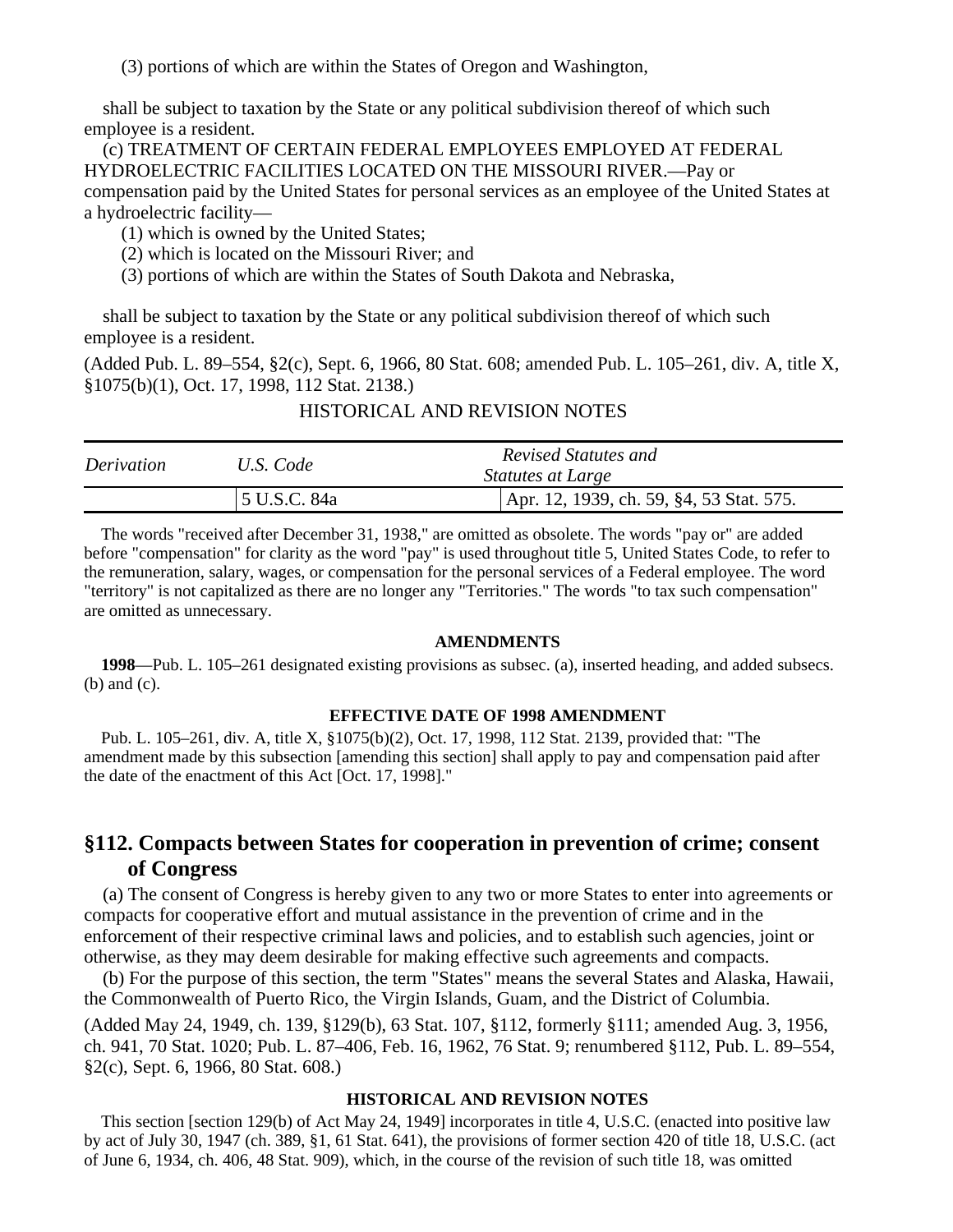therefrom and recommended for transfer to such title 4. (See table 7—Transferred sections, p. A219, H. Rept. No. 304, April 24, 1947, to accompany H.R. 3190, 80th Cong.).

#### **AMENDMENTS**

**1962**—Subsec. (b). Pub. L. 87–406 inserted "Guam" after "the Virgin Islands,". **1956**—Act Aug. 3, 1956, designated existing provisions as subsec. (a) and added subsec. (b).

#### **ADMISSION OF ALASKA AND HAWAII TO STATEHOOD**

Alaska was admitted into the Union on Jan. 3, 1959, on issuance of Proc. No. 3269, Jan. 3, 1959, 24 F.R. 81, 73 Stat. c16, and Hawaii was admitted into the Union on Aug. 21, 1959, on issuance of Proc. No. 3309, Aug. 21, 1959, 24 F.R. 6868, 73 Stat. c74. For Alaska Statehood Law, see Pub. L. 85–508, July 7, 1958, 72 Stat. 339, set out as a note preceding former section 21 of Title 48, Territories and Insular Possessions. For Hawaii Statehood Law, see Pub. L. 86–3, Mar. 18, 1959, 73 Stat. 4, set out as a note preceding former section 491 of Title 48.

# **§113. Residence of Members of Congress for State income tax laws**

(a) No State, or political subdivision thereof, in which a Member of Congress maintains a place of abode for purposes of attending sessions of Congress may, for purposes of any income tax (as defined in section 110(c) of this title) levied by such State or political subdivision thereof—

(1) treat such Member as a resident or domiciliary of such State or political subdivision thereof; or

(2) treat any compensation paid by the United States to such Member as income for services performed within, or from sources within, such State or political subdivision thereof,

unless such Member represents such State or a district in such State.

(b) For purposes of subsection (a)—

(1) the term "Member of Congress" includes the delegates from the District of Columbia, Guam, and the Virgin Islands, and the Resident Commissioner from Puerto Rico; and

(2) the term "State" includes the District of Columbia.

(Added Pub. L. 95–67, §1(a), July 19, 1977, 91 Stat. 271.)

#### **EFFECTIVE DATE**

Pub. L. 95–67, §1(c), July 19, 1977, 91 Stat. 271, provided that: "The amendments made by subsections (a) and (b) [enacting this section and amending analysis preceding section 101 of this title] shall be effective with respect to all taxable years, whether beginning before, on, or after the date of the enactment of this Act [July 19, 1977]."

#### **RESIDENCE OF MEMBERS OF CONGRESS FOR STATE PERSONAL PROPERTY TAX ON MOTOR VEHICLES**

Pub. L. 99–190, §101(c) [H.R. 3067, §131], Dec. 19, 1985, 99 Stat. 1224; Pub. L. 100–202, §106, Dec. 22, 1987, 101 Stat. 1329–433, provided that:

"(a) No State, or political subdivision thereof, in which a Member of Congress maintains a place of abode for purposes of attending sessions of Congress may impose a personal property tax with respect to any motor vehicle owned by such Member (or by the spouse of such Member) unless such Member represents such State or a district in such State.

"(b) For purposes of this section—

"(1) the term 'Member of Congress' includes the delegates from the District of Columbia, Guam, and the Virgin Islands, and the Resident Commissioner from Puerto Rico;

"(2) the term 'State' includes the District of Columbia; and

"(3) the term 'personal property tax' means any tax imposed on an annual basis and levied on, with respect to, or measured by, the market value or assessed value of an item of personal property.

"(c) This section shall apply to all taxable periods beginning on or after January 1, 1985."

# **§114. Limitation on State income taxation of certain pension income**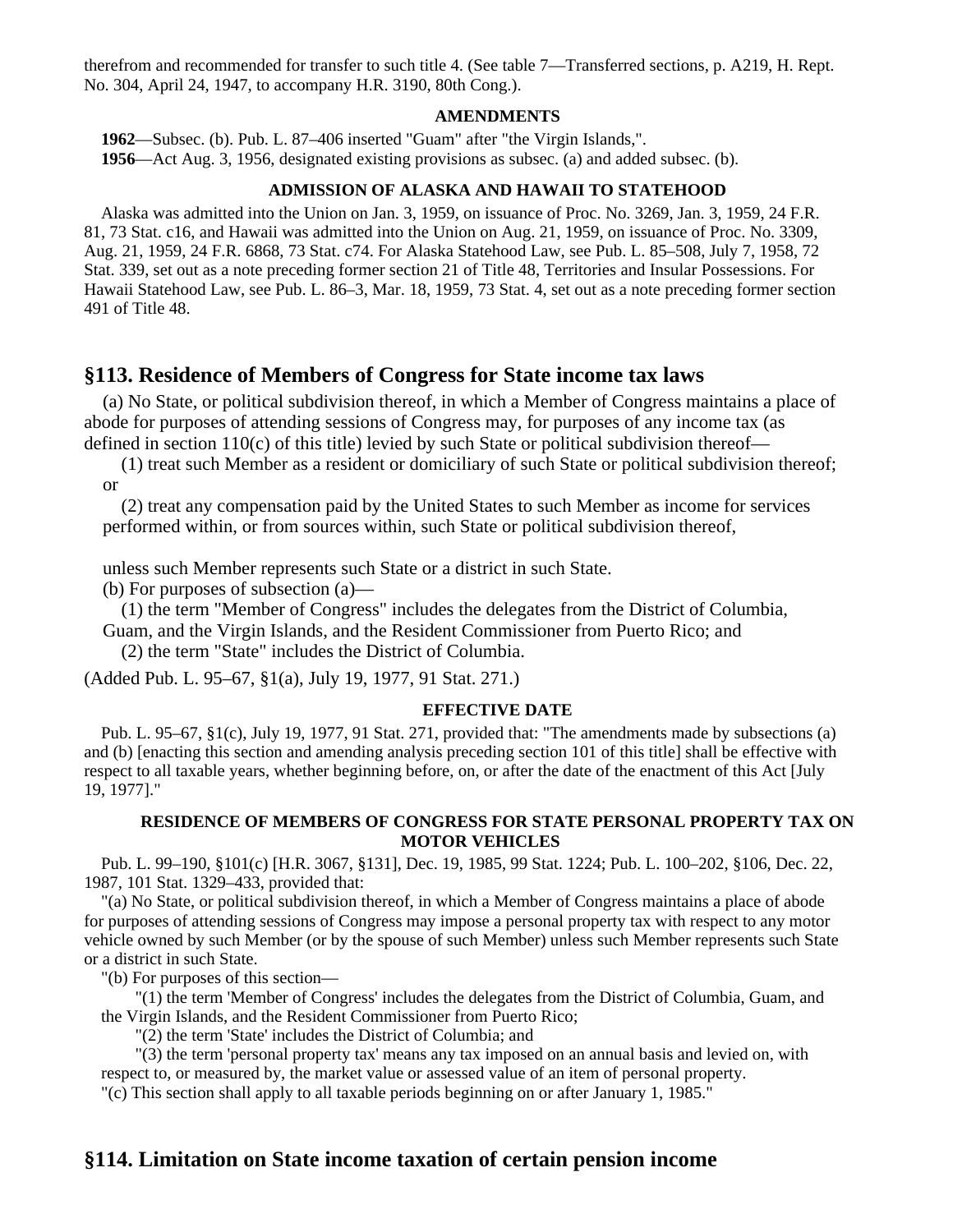(a) No State may impose an income tax on any retirement income of an individual who is not a resident or domiciliary of such State (as determined under the laws of such State).

(b) For purposes of this section—

(1) The term "retirement income" means any income from—

(A) a qualified trust under section 401(a) of the Internal Revenue Code of 1986 that is exempt under section 501(a) from taxation;

(B) a simplified employee pension as defined in section 408(k) of such Code;

(C) an annuity plan described in section 403(a) of such Code;

(D) an annuity contract described in section 403(b) of such Code;

(E) an individual retirement plan described in section 7701(a)(37) of such Code;

(F) an eligible deferred compensation plan (as defined in section 457 of such Code);

(G) a governmental plan (as defined in section 414(d) of such Code);

(H) a trust described in section  $501(c)(18)$  of such Code; or

(I) any plan, program, or arrangement described in section 3121(v)(2)(C) of such Code (or any plan, program, or arrangement that is in writing, that provides for retirement payments in recognition of prior service to be made to a retired partner, and that is in effect immediately before retirement begins), if such income—

(i) is part of a series of substantially equal periodic payments (not less frequently than annually which may include income described in subparagraphs (A) through (H)) made for—

(I) the life or life expectancy of the recipient (or the joint lives or joint life expectancies of the recipient and the designated beneficiary of the recipient), or

(II) a period of not less than 10 years, or

(ii) is a payment received after termination of employment and under a plan, program, or arrangement (to which such employment relates) maintained solely for the purpose of providing retirement benefits for employees in excess of the limitations imposed by 1 or more of sections 401(a)(17), 401(k), 401(m), 402(g), 403(b), 408(k), or 415 of such Code or any other limitation on contributions or benefits in such Code on plans to which any of such sections apply.

The fact that payments may be adjusted from time to time pursuant to such plan, program, or arrangement to limit total disbursements under a predetermined formula, or to provide cost of living or similar adjustments, will not cause the periodic payments provided under such plan, program, or arrangement to fail the "substantially equal periodic payments" test.

Such term includes any retired or retainer pay of a member or former member of a uniform service computed under chapter 71 of title 10, United States Code.

(2) The term "income tax" has the meaning given such term by section 110(c).

(3) The term "State" includes any political subdivision of a State, the District of Columbia, and the possessions of the United States.

(4) For purposes of this section, the term "retired partner" is an individual who is described as a partner in section 7701(a)(2) of the Internal Revenue Code of 1986 and who is retired under such individual's partnership agreement.

<span id="page-22-0"></span>(e)  $\frac{1}{2}$  $\frac{1}{2}$  $\frac{1}{2}$  Nothing in this section shall be construed as having any effect on the application of section 514 of the Employee Retirement Income Security Act of 1974.

(Added Pub. L. 104–95, §1(a), Jan. 10, 1996, 109 Stat. 979; amended Pub. L. 109–264, §1(a), Aug. 3, 2006, 120 Stat. 667.)

### **REFERENCES IN TEXT**

The Internal Revenue Code of 1986, referred to in subsec. (b)(1), (4), is classified generally to Title 26, Internal Revenue Code.

Section 514 of the Employee Retirement Income Security Act of 1974, referred to in subsec. (e), is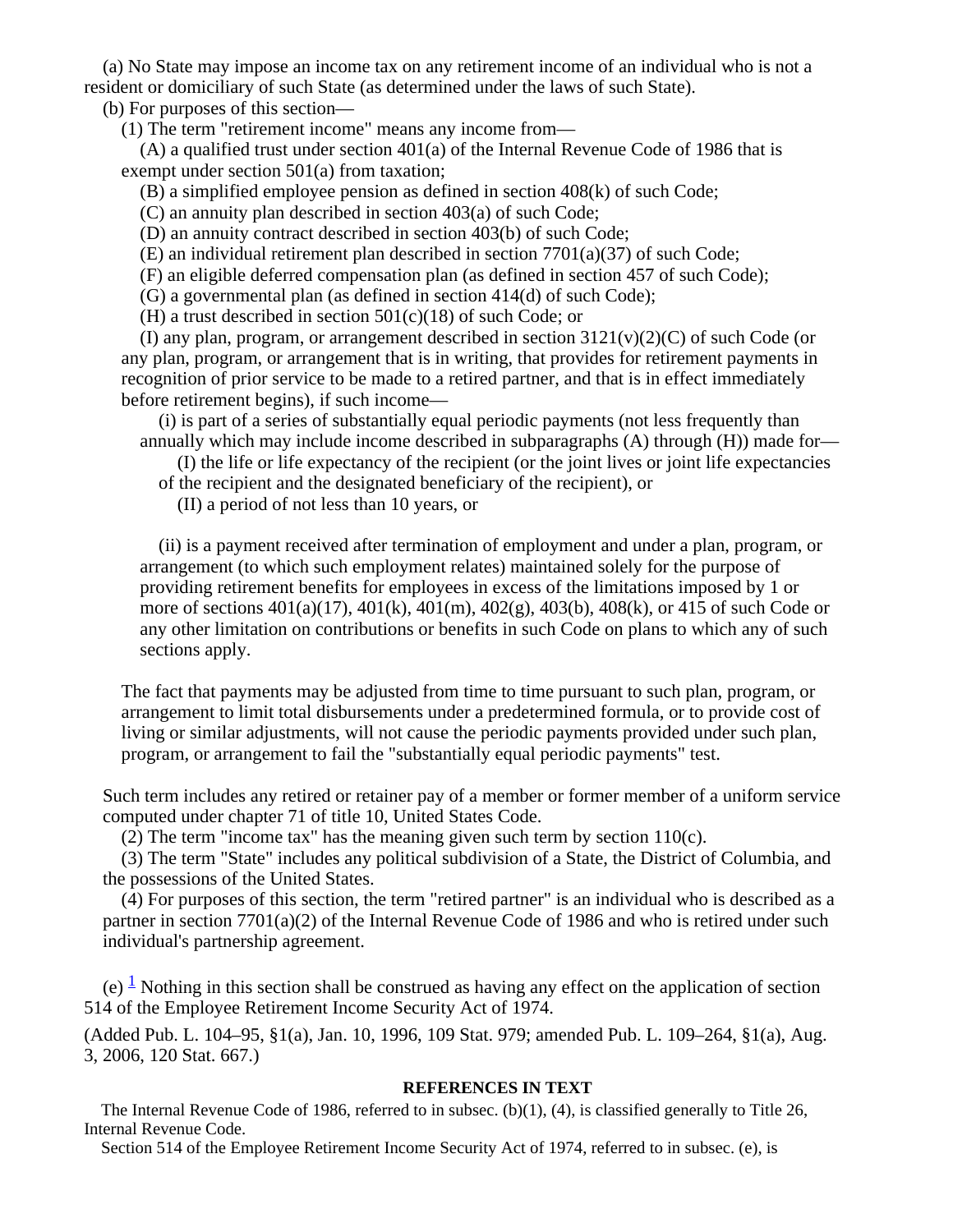classified to section 1144 of Title 29, Labor.

#### **AMENDMENTS**

**2006**—Subsec. (b)(1)(I). Pub. L. 109–264, §1(a)(1)–(3), inserted "(or any plan, program, or arrangement that is in writing, that provides for retirement payments in recognition of prior service to be made to a retired partner, and that is in effect immediately before retirement begins)" after "section  $3121(v)(2)(C)$  of such Code" in introductory provisions, "which may include income described in subparagraphs (A) through (H)" after "(not less frequently than annually" in cl. (i), and concluding provisions at end.

Subsec. (b)(4). Pub. L. 109–264,  $\S1(a)(4)$ , which directed the addition of par. (4) at end of subsec. (b)(1)(I), was executed by adding par. (4) at end of subsec. (b) to reflect the probable intent of Congress.

# **EFFECTIVE DATE OF 2006 AMENDMENT**

Pub. L. 109–264, §1(b), Aug. 3, 2006, 120 Stat. 667, provided that: "The amendments made by this section [amending this section] apply to amounts received after December 31, 1995."

#### **EFFECTIVE DATE**

<span id="page-23-0"></span>Pub. L. 104–95, §1(c), Jan. 10, 1996, 109 Stat. 980, provided that: "The amendments made by this section [enacting this section] shall apply to amounts received after December 31, 1995."

<sup>1</sup> [So in original. No subsecs. \(c\) and \(d\) have been enacted.](#page-22-0)

# **§115. Limitation on State authority to tax compensation paid to individuals performing services at Fort Campbell, Kentucky**

Pay and compensation paid to an individual for personal services at Fort Campbell, Kentucky, shall be subject to taxation by the State or any political subdivision thereof of which such employee is a resident.

(Added Pub. L. 105–261, div. A, title X, §1075(a)(1), Oct. 17, 1998, 112 Stat. 2138.)

#### **EFFECTIVE DATE**

Pub. L. 105–261, div. A, title X, §1075(a)(3), Oct. 17, 1998, 112 Stat. 2138, provided that: "The amendments made by this subsection [enacting this section] shall apply to pay and compensation paid after the date of the enactment of this Act [Oct. 17, 1998]."

# **§116. Rules for determining State and local government treatment of charges related to mobile telecommunications services**

(a) APPLICATION OF THIS SECTION THROUGH SECTION [1](#page-24-0)26.—This section through  $\frac{1}{1}$ 126 of this title apply to any tax, charge, or fee levied by a taxing jurisdiction as a fixed charge for each customer or measured by gross amounts charged to customers for mobile telecommunications services, regardless of whether such tax, charge, or fee is imposed on the vendor or customer of the service and regardless of the terminology used to describe the tax, charge, or fee.

(b) GENERAL EXCEPTIONS.—This section through  $\frac{1}{2}$  $\frac{1}{2}$  $\frac{1}{2}$  126 of this title do not apply to—

 $(1)$  any tax, charge, or fee levied upon or measured by the net income, capital stock, net worth, or property value of the provider of mobile telecommunications service;

(2) any tax, charge, or fee that is applied to an equitably apportioned amount that is not determined on a transactional basis;

(3) any tax, charge, or fee that represents compensation for a mobile telecommunications service provider's use of public rights of way or other public property, provided that such tax, charge, or fee is not levied by the taxing jurisdiction as a fixed charge for each customer or measured by gross amounts charged to customers for mobile telecommunication services;

(4) any generally applicable business and occupation tax that is imposed by a State, is applied to gross receipts or gross proceeds, is the legal liability of the home service provider, and that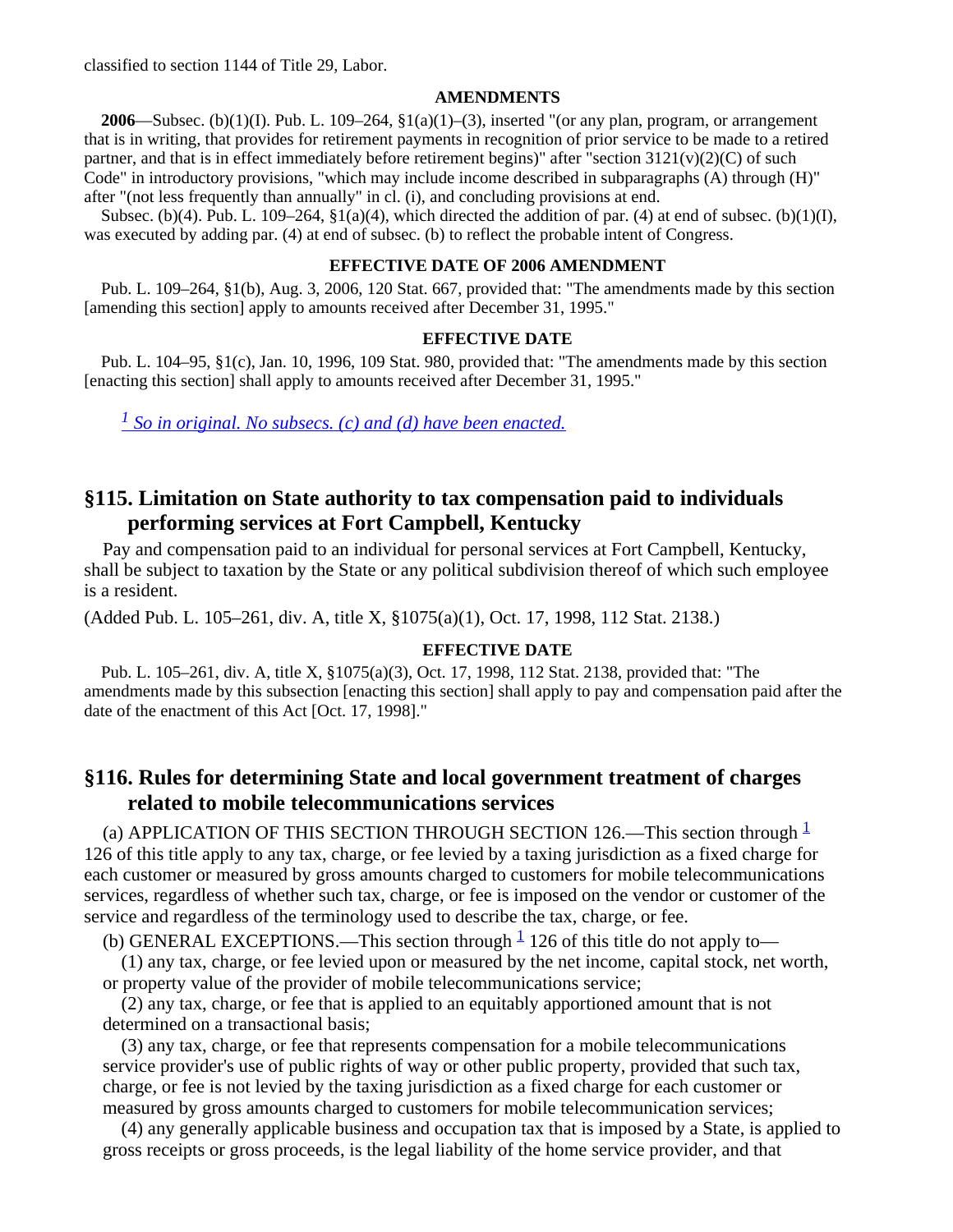statutorily allows the home service provider to elect to use the sourcing method required in this section through  $\frac{1}{2}$  $\frac{1}{2}$  $\frac{1}{2}$  126 of this title;

(5) any fee related to obligations under section 254 of the Communications Act of 1934; or

(6) any tax, charge, or fee imposed by the Federal Communications Commission.

<span id="page-24-1"></span>(c) SPECIFIC EXCEPTIONS.—This section through  $\frac{1}{2}$  $\frac{1}{2}$  $\frac{1}{2}$  126 of this title—

(1) do not apply to the determination of the taxing situs of prepaid telephone calling services;

(2) do not affect the taxability of either the initial sale of mobile telecommunications services or subsequent resale of such services, whether as sales of such services alone or as a part of a bundled product, if the Internet Tax Freedom Act would preclude a taxing jurisdiction from subjecting the charges of the sale of such services to a tax, charge, or fee, but this section provides no evidence of the intent of Congress with respect to the applicability of the Internet Tax Freedom Act to such charges; and

(3) do not apply to the determination of the taxing situs of air-ground radiotelephone service as defined in section 22.99 of title 47 of the Code of Federal Regulations as in effect on June 1, 1999.

(Added Pub. L. 106–252, §2(a), July 28, 2000, 114 Stat. 626.)

#### **REFERENCES IN TEXT**

Section 254 of the Communications Act of 1934, referred to in subsec. (b)(5), is classified to section 254 of Title 47, Telecommunications.

The Internet Tax Freedom Act, referred to in subsec. (c)(2), is title XI of Pub. L. 105–277, div. C, Oct. 21, 1998, 112 Stat. 2681–719, which is set out as a note under section 151 of Title 47, Telecommunications.

#### **EFFECTIVE DATE; APPLICATION OF AMENDMENT**

Pub. L. 106–252, §3, July 28, 2000, 114 Stat. 633, provided that:

"(a) EFFECTIVE DATE.—Except as provided in subsection (b), this Act [enacting this section and sections 117 to 126 of this title and provisions set out as a note under section 1 of this title] and the amendment made by this Act shall take effect on the date of the enactment of this Act [July 28, 2000].

"(b) APPLICATION OF ACT.—The amendment made by this Act [enacting this section and sections 117 to 126 of this title] shall apply only to customer bills issued after the first day of the first month beginning more than 2 years after the date of the enactment of this Act [July 28, 2000]."

 *[So in original. Probably should be followed by "section".](#page-24-1) <sup>1</sup>*

# <span id="page-24-0"></span>**§117. Sourcing rules**

(a) TREATMENT OF CHARGES FOR MOBILE TELECOMMUNICATIONS SERVICES .—Notwithstanding the law of any State or political subdivision of any State, mobile telecommunications services provided in a taxing jurisdiction to a customer, the charges for which are billed by or for the customer's home service provider, shall be deemed to be provided by the customer's home service provider.

(b) JURISDICTION.—All charges for mobile telecommunications services that are deemed to be provided by the customer's home service provider under sections 116 through 126 of this title are authorized to be subjected to tax, charge, or fee by the taxing jurisdictions whose territorial limits encompass the customer's place of primary use, regardless of where the mobile telecommunication services originate, terminate, or pass through, and no other taxing jurisdiction may impose taxes, charges, or fees on charges for such mobile telecommunications services.

(Added Pub. L. 106–252, §2(a), July 28, 2000, 114 Stat. 627.)

#### **EFFECTIVE DATE; APPLICATION OF AMENDMENT**

Section effective July 28, 2000, and applicable only to customer bills issued after the first day of the first month beginning more than 2 years after July 28, 2000, see section 3 of Pub. L. 106–252, set out as a note under section 116 of this title.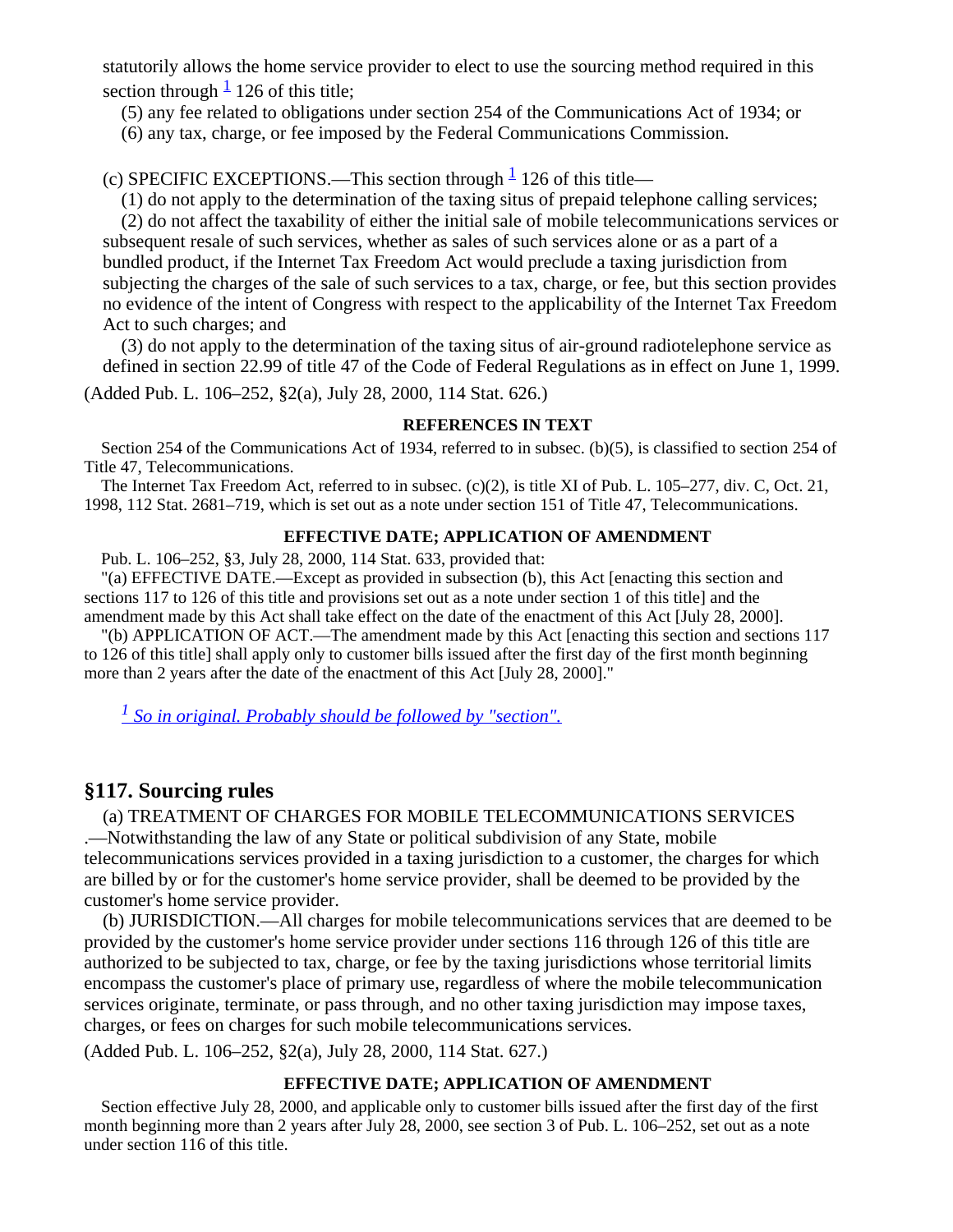# **§118. Limitations**

Sections 116 through 126 of this title do not—

(1) provide authority to a taxing jurisdiction to impose a tax, charge, or fee that the laws of such jurisdiction do not authorize such jurisdiction to impose; or

(2) modify, impair, supersede, or authorize the modification, impairment, or supersession of the law of any taxing jurisdiction pertaining to taxation except as expressly provided in sections 116 through 126 of this title.

(Added Pub. L. 106–252, §2(a), July 28, 2000, 114 Stat. 627.)

#### **EFFECTIVE DATE; APPLICATION OF AMENDMENT**

Section effective July 28, 2000, and applicable only to customer bills issued after the first day of the first month beginning more than 2 years after July 28, 2000, see section 3 of Pub. L. 106–252, set out as a note under section 116 of this title.

# **§119. Electronic databases for nationwide standard numeric jurisdictional codes**

### (a) ELECTRONIC DATABASE.—

(1) PROVISION OF DATABASE.—A State may provide an electronic database to a home service provider or, if a State does not provide such an electronic database to home service providers, then the designated database provider may provide an electronic database to a home service provider.

(2) FORMAT.—(A) Such electronic database, whether provided by the State or the designated database provider, shall be provided in a format approved by the American National Standards Institute's Accredited Standards Committee X12, that, allowing for de minimis deviations, designates for each street address in the State, including to the extent practicable, any multiple postal street addresses applicable to one street location, the appropriate taxing jurisdictions, and the appropriate code for each taxing jurisdiction, for each level of taxing jurisdiction, identified by one nationwide standard numeric code.

(B) Such electronic database shall also provide the appropriate code for each street address with respect to political subdivisions which are not taxing jurisdictions when reasonably needed to determine the proper taxing jurisdiction.

(C) The nationwide standard numeric codes shall contain the same number of numeric digits with each digit or combination of digits referring to the same level of taxing jurisdiction throughout the United States using a format similar to FIPS 55–3 or other appropriate standard approved by the Federation of Tax Administrators and the Multistate Tax Commission, or their successors. Each address shall be provided in standard postal format.

(b) NOTICE; UPDATES.—A State or designated database provider that provides or maintains an electronic database described in subsection (a) shall provide notice of the availability of the then current electronic database, and any subsequent revisions thereof, by publication in the manner normally employed for the publication of informational tax, charge, or fee notices to taxpayers in such State.

(c) USER HELD HARMLESS.—A home service provider using the data contained in an electronic database described in subsection (a) shall be held harmless from any tax, charge, or fee liability that otherwise would be due solely as a result of any error or omission in such database provided by a State or designated database provider. The home service provider shall reflect changes made to such database during a calendar quarter not later than 30 days after the end of such calendar quarter for each State that issues notice of the availability of an electronic database reflecting such changes under subsection (b).

(Added Pub. L. 106–252, §2(a), July 28, 2000, 114 Stat. 627.)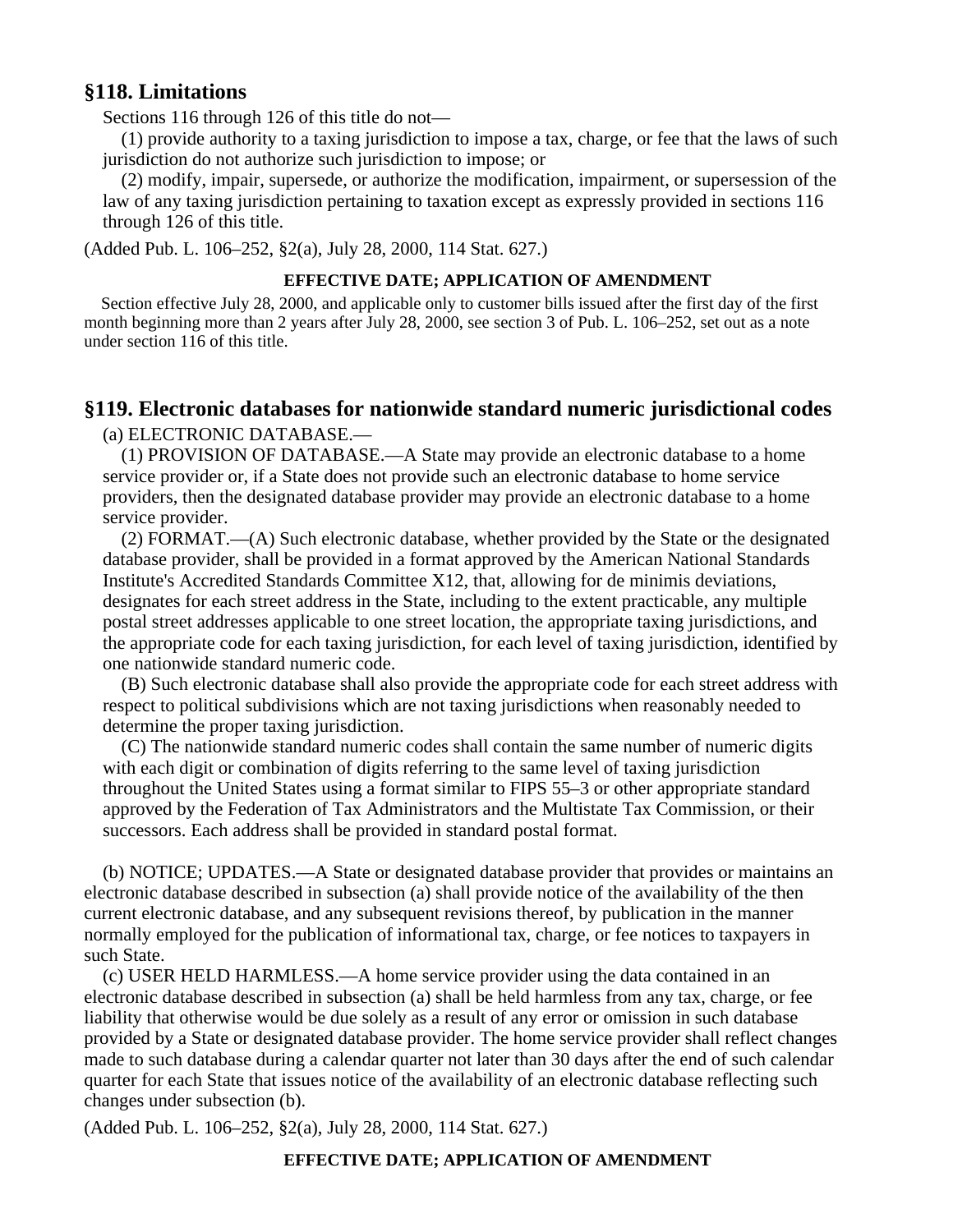Section effective July 28, 2000, and applicable only to customer bills issued after the first day of the first month beginning more than 2 years after July 28, 2000, see section 3 of Pub. L. 106–252, set out as a note under section 116 of this title.

# **§120. Procedure if no electronic database provided**

(a) SAFE HARBOR.—If neither a State nor designated database provider provides an electronic database under section 119, a home service provider shall be held harmless from any tax, charge, or fee liability in such State that otherwise would be due solely as a result of an assignment of a street address to an incorrect taxing jurisdiction if, subject to section 121, the home service provider employs an enhanced zip code to assign each street address to a specific taxing jurisdiction for each level of taxing jurisdiction and exercises due diligence at each level of taxing jurisdiction to ensure that each such street address is assigned to the correct taxing jurisdiction. If an enhanced zip code overlaps boundaries of taxing jurisdictions of the same level, the home service provider must designate one specific jurisdiction within such enhanced zip code for use in taxing the activity for such enhanced zip code for each level of taxing jurisdiction. Any enhanced zip code assignment changed in accordance with section 121 is deemed to be in compliance with this section. For purposes of this section, there is a rebuttable presumption that a home service provider has exercised due diligence if such home service provider demonstrates that it has—

(1) expended reasonable resources to implement and maintain an appropriately detailed electronic database of street address assignments to taxing jurisdictions;

(2) implemented and maintained reasonable internal controls to promptly correct misassignments of street addresses to taxing jurisdictions; and

(3) used all reasonably obtainable and usable data pertaining to municipal annexations, incorporations, reorganizations and any other changes in jurisdictional boundaries that materially affect the accuracy of such database.

(b) TERMINATION OF SAFE HARBOR.—Subsection (a) applies to a home service provider that is in compliance with the requirements of subsection (a), with respect to a State for which an electronic database is not provided under section 119 until the later of—

 $(1)$  18 months after the nationwide standard numeric code described in section 119(a) has been approved by the Federation of Tax Administrators and the Multistate Tax Commission; or

(2) 6 months after such State or a designated database provider in such State provides such database as prescribed in section 119(a).

(Added Pub. L. 106–252, §2(a), July 28, 2000, 114 Stat. 628.)

#### **EFFECTIVE DATE; APPLICATION OF AMENDMENT**

Section effective July 28, 2000, and applicable only to customer bills issued after the first day of the first month beginning more than 2 years after July 28, 2000, see section 3 of Pub. L. 106–252, set out as a note under section 116 of this title.

# **§121. Correction of erroneous data for place of primary use**

<span id="page-26-0"></span>(a)  $\frac{1}{2}$  $\frac{1}{2}$  $\frac{1}{2}$  IN GENERAL.—A taxing jurisdiction, or a State on behalf of any taxing jurisdiction or taxing jurisdictions within such State, may—

(1) determine that the address used for purposes of determining the taxing jurisdictions to which taxes, charges, or fees for mobile telecommunications services are remitted does not meet the definition of place of primary use in section 124(8) and give binding notice to the home service provider to change the place of primary use on a prospective basis from the date of notice of determination if—

(A) if the taxing jurisdiction making such determination is not a State, such taxing jurisdiction obtains the consent of all affected taxing jurisdictions within the State before giving such notice of determination; and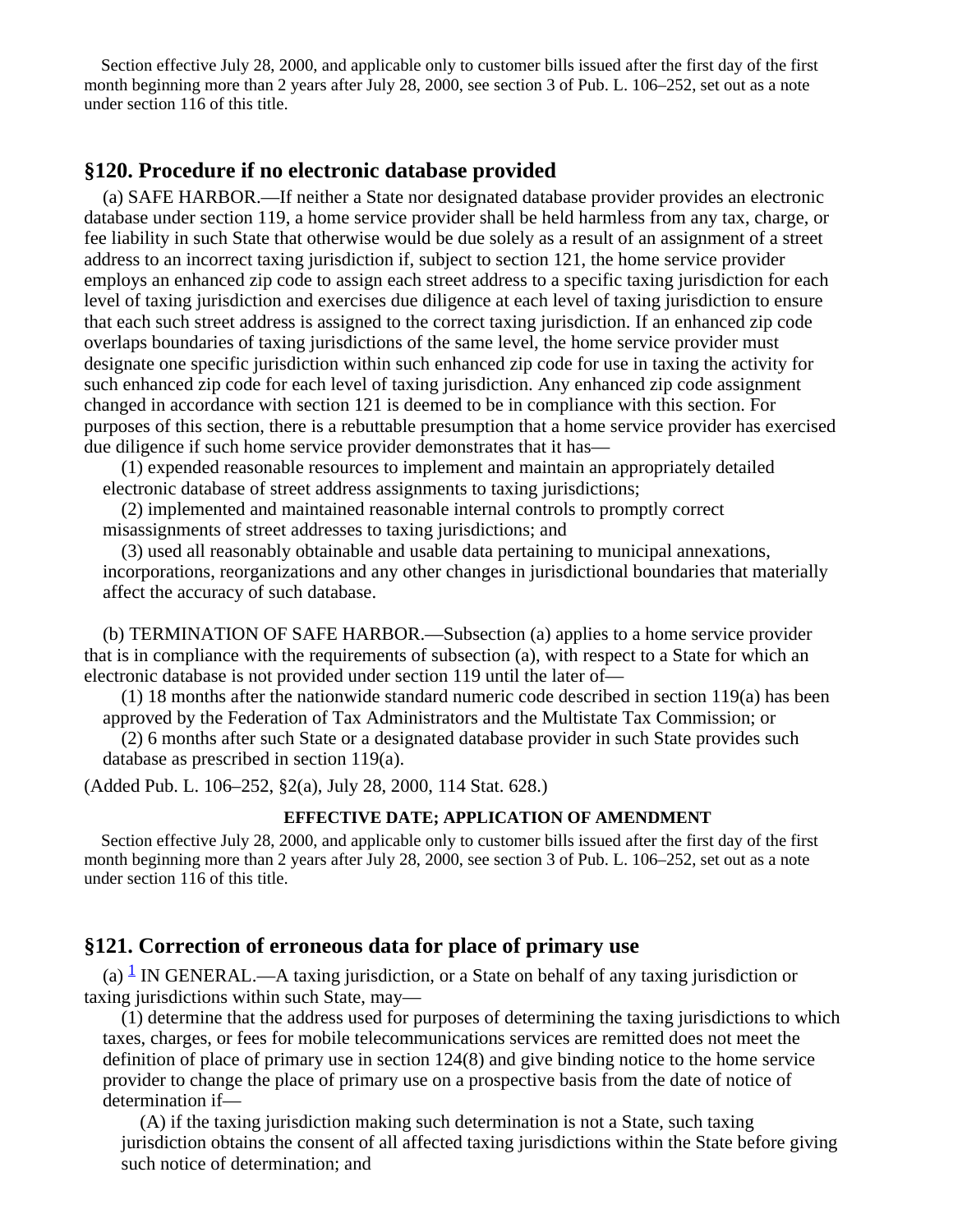(B) before the taxing jurisdiction gives such notice of determination, the customer is given an opportunity to demonstrate in accordance with applicable State or local tax, charge, or fee administrative procedures that the address is the customer's place of primary use;

(2) determine that the assignment of a taxing jurisdiction by a home service provider under section 120 does not reflect the correct taxing jurisdiction and give binding notice to the home service provider to change the assignment on a prospective basis from the date of notice of determination if—

(A) if the taxing jurisdiction making such determination is not a State, such taxing jurisdiction obtains the consent of all affected taxing jurisdictions within the State before giving such notice of determination; and

(B) the home service provider is given an opportunity to demonstrate in accordance with applicable State or local tax, charge, or fee administrative procedures that the assignment reflects the correct taxing jurisdiction.

(Added Pub. L. 106–252, §2(a), July 28, 2000, 114 Stat. 629.)

#### **EFFECTIVE DATE; APPLICATION OF AMENDMENT**

Section effective July 28, 2000, and applicable only to customer bills issued after the first day of the first month beginning more than 2 years after July 28, 2000, see section 3 of Pub. L. 106–252, set out as a note under section 116 of this title.

 *[So in original. No subsec. \(b\) was enacted.](#page-26-0) <sup>1</sup>*

# <span id="page-27-0"></span>**§122. Determination of place of primary use**

(a) PLACE OF PRIMARY USE.—A home service provider shall be responsible for obtaining and maintaining the customer's place of primary use (as defined in section 124). Subject to section 121, and if the home service provider's reliance on information provided by its customer is in good faith, a taxing jurisdiction shall—

(1) allow a home service provider to rely on the applicable residential or business street address supplied by the home service provider's customer; and

(2) not hold a home service provider liable for any additional taxes, charges, or fees based on a different determination of the place of primary use for taxes, charges, or fees that are customarily passed on to the customer as a separate itemized charge.

(b) ADDRESS UNDER EXISTING AGREEMENTS.—Except as provided in section 121, a taxing jurisdiction shall allow a home service provider to treat the address used by the home service provider for tax purposes for any customer under a service contract or agreement in effect 2 years after the date of the enactment of the Mobile Telecommunications Sourcing Act as that customer's place of primary use for the remaining term of such service contract or agreement, excluding any extension or renewal of such service contract or agreement, for purposes of determining the taxing jurisdictions to which taxes, charges, or fees on charges for mobile telecommunications services are remitted.

(Added Pub. L. 106–252, §2(a), July 28, 2000, 114 Stat. 630.)

#### **REFERENCES IN TEXT**

The date of the enactment of the Mobile Telecommunications Sourcing Act, referred to in subsec. (b), is the date of enactment of Pub. L. 106–252, which was approved July 28, 2000.

### **EFFECTIVE DATE; APPLICATION OF AMENDMENT**

Section effective July 28, 2000, and applicable only to customer bills issued after the first day of the first month beginning more than 2 years after July 28, 2000, see section 3 of Pub. L. 106–252, set out as a note under section 116 of this title.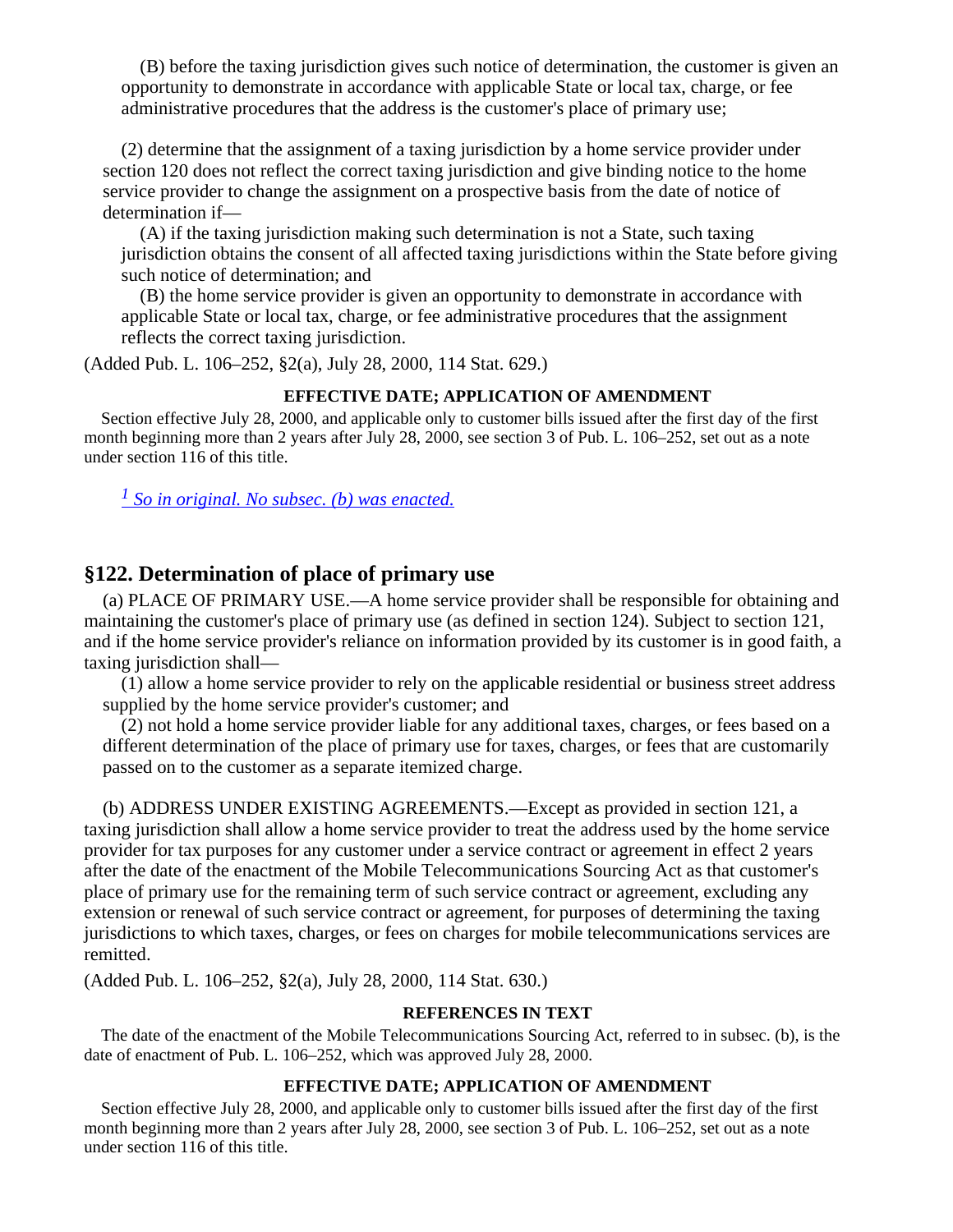# **§123. Scope; special rules**

(a) ACT DOES NOT SUPERSEDE CUSTOMER'S LIABILITY TO TAXING JURISDICTION .—Nothing in sections 116 through 126 modifies, impairs, supersedes, or authorizes the modification, impairment, or supersession of, any law allowing a taxing jurisdiction to collect a tax, charge, or fee from a customer that has failed to provide its place of primary use.

(b) ADDITIONAL TAXABLE CHARGES.—If a taxing jurisdiction does not otherwise subject charges for mobile telecommunications services to taxation and if these charges are aggregated with and not separately stated from charges that are subject to taxation, then the charges for nontaxable mobile telecommunications services may be subject to taxation unless the home service provider can reasonably identify charges not subject to such tax, charge, or fee from its books and records that are kept in the regular course of business.

(c) NONTAXABLE CHARGES.—If a taxing jurisdiction does not subject charges for mobile telecommunications services to taxation, a customer may not rely upon the nontaxability of charges for mobile telecommunications services unless the customer's home service provider separately states the charges for nontaxable mobile telecommunications services from taxable charges or the home service provider elects, after receiving a written request from the customer in the form required by the provider, to provide verifiable data based upon the home service provider's books and records that are kept in the regular course of business that reasonably identifies the nontaxable charges.

(Added Pub. L. 106–252, §2(a), July 28, 2000, 114 Stat. 630.)

### **REFERENCES IN TEXT**

Act, referred to in subsec. (a), probably means the Mobile Telecommunications Sourcing Act, Pub. L. 106–252, July 28, 2000, 114 Stat. 626, which enacted sections 116 to 126 of this title and provisions set out as notes under sections 1 and 116 of this title. For complete classification of this Act to the Code, see Short Title of 2000 Amendment note set out under section 1 of this title and Tables.

#### **EFFECTIVE DATE; APPLICATION OF AMENDMENT**

Section effective July 28, 2000, and applicable only to customer bills issued after the first day of the first month beginning more than 2 years after July 28, 2000, see section 3 of Pub. L. 106–252, set out as a note under section 116 of this title.

# **§124. Definitions**

In sections 116 through 126 of this title:

(1) CHARGES FOR MOBILE TELECOMMUNICATIONS SERVICES.—The term "charges for mobile telecommunications services" means any charge for, or associated with, the provision of commercial mobile radio service, as defined in section 20.3 of title 47 of the Code of Federal Regulations as in effect on June 1, 1999, or any charge for, or associated with, a service provided as an adjunct to a commercial mobile radio service, that is billed to the customer by or for the customer's home service provider regardless of whether individual transmissions originate or terminate within the licensed service area of the home service provider.

(2) CUSTOMER.—

(A) IN GENERAL.—The term "customer" means—

(i) the person or entity that contracts with the home service provider for mobile telecommunications services; or

(ii) if the end user of mobile telecommunications services is not the contracting party, the end user of the mobile telecommunications service, but this clause applies only for the purpose of determining the place of primary use.

(B) The term "customer" does not include—

(i) a reseller of mobile telecommunications service; or

(ii) a serving carrier under an arrangement to serve the customer outside the home service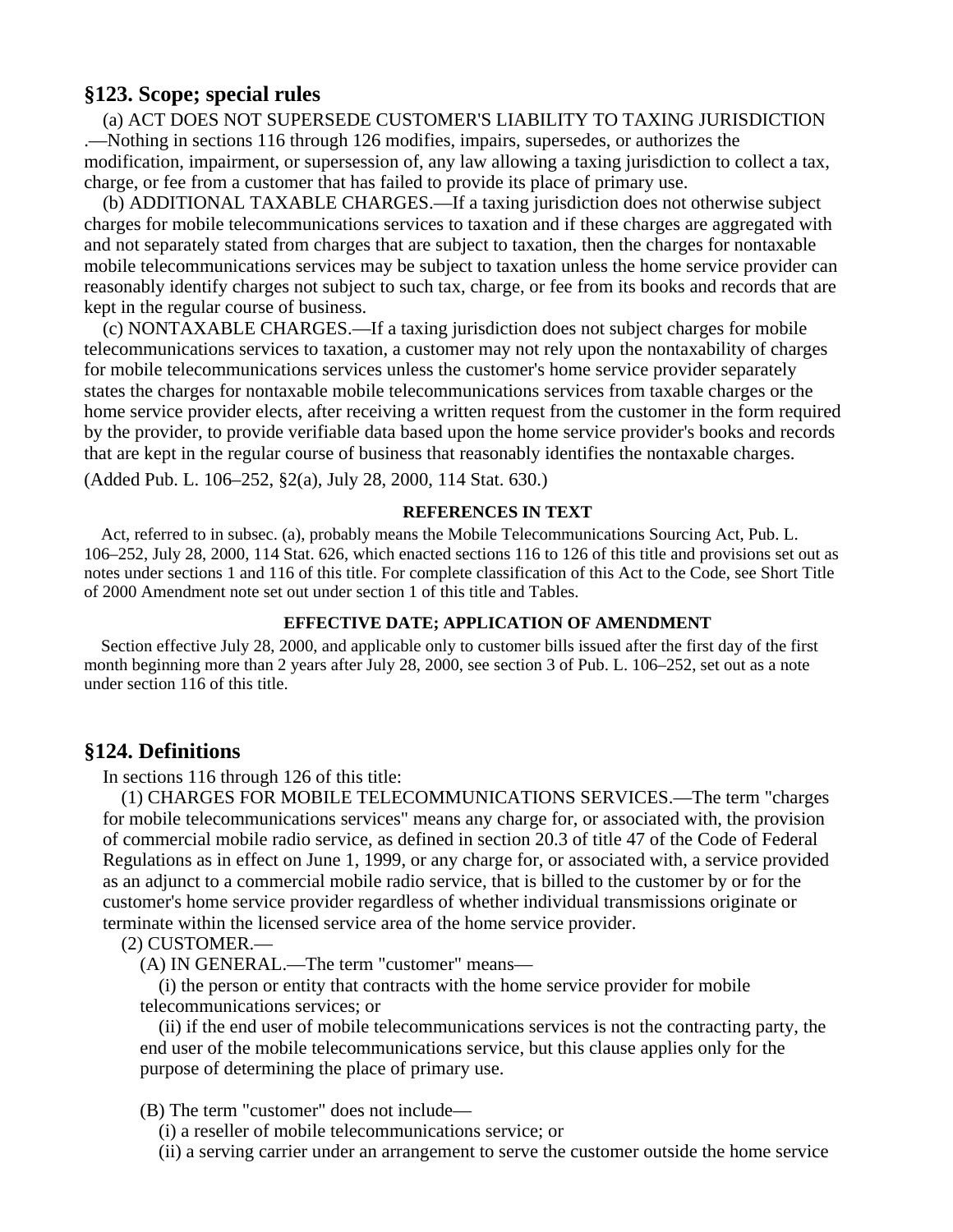provider's licensed service area.

(3) DESIGNATED DATABASE PROVIDER.—The term "designated database provider" means a corporation, association, or other entity representing all the political subdivisions of a State that is—

(A) responsible for providing an electronic database prescribed in section 119(a) if the State has not provided such electronic database; and

(B) approved by municipal and county associations or leagues of the State whose responsibility it would otherwise be to provide such database prescribed by sections 116 through 126 of this title.

(4) ENHANCED ZIP CODE.—The term "enhanced zip code" means a United States postal zip code of 9 or more digits.

(5) HOME SERVICE PROVIDER.—The term "home service provider" means the facilities-based carrier or reseller with which the customer contracts for the provision of mobile telecommunications services.

(6) LICENSED SERVICE AREA.—The term "licensed service area" means the geographic area in which the home service provider is authorized by law or contract to provide commercial mobile radio service to the customer.

(7) MOBILE TELECOMMUNICATIONS SERVICE.—The term "mobile telecommunications service" means commercial mobile radio service, as defined in section 20.3 of title 47 of the Code of Federal Regulations as in effect on June 1, 1999.

(8) PLACE OF PRIMARY USE.—The term "place of primary use" means the street address representative of where the customer's use of the mobile telecommunications service primarily occurs, which must be—

(A) the residential street address or the primary business street address of the customer; and

(B) within the licensed service area of the home service provider.

(9) PREPAID TELEPHONE CALLING SERVICES.—The term "prepaid telephone calling service" means the right to purchase exclusively telecommunications services that must be paid for in advance, that enables the origination of calls using an access number, authorization code, or both, whether manually or electronically dialed, if the remaining amount of units of service that have been prepaid is known by the provider of the prepaid service on a continuous basis.

(10) RESELLER.—The term "reseller"—

(A) means a provider who purchases telecommunications services from another telecommunications service provider and then resells, uses as a component part of, or integrates the purchased services into a mobile telecommunications service; and

(B) does not include a serving carrier with which a home service provider arranges for the services to its customers outside the home service provider's licensed service area.

(11) SERVING CARRIER.—The term "serving carrier" means a facilities-based carrier providing mobile telecommunications service to a customer outside a home service provider's or reseller's licensed service area.

(12) TAXING JURISDICTION.—The term "taxing jurisdiction" means any of the several States, the District of Columbia, or any territory or possession of the United States, any municipality, city, county, township, parish, transportation district, or assessment jurisdiction, or any other political subdivision within the territorial limits of the United States with the authority to impose a tax, charge, or fee.

(Added Pub. L. 106–252, §2(a), July 28, 2000, 114 Stat. 631.)

# **EFFECTIVE DATE; APPLICATION OF AMENDMENT**

Section effective July 28, 2000, and applicable only to customer bills issued after the first day of the first month beginning more than 2 years after July 28, 2000, see section 3 of Pub. L. 106–252, set out as a note under section 116 of this title.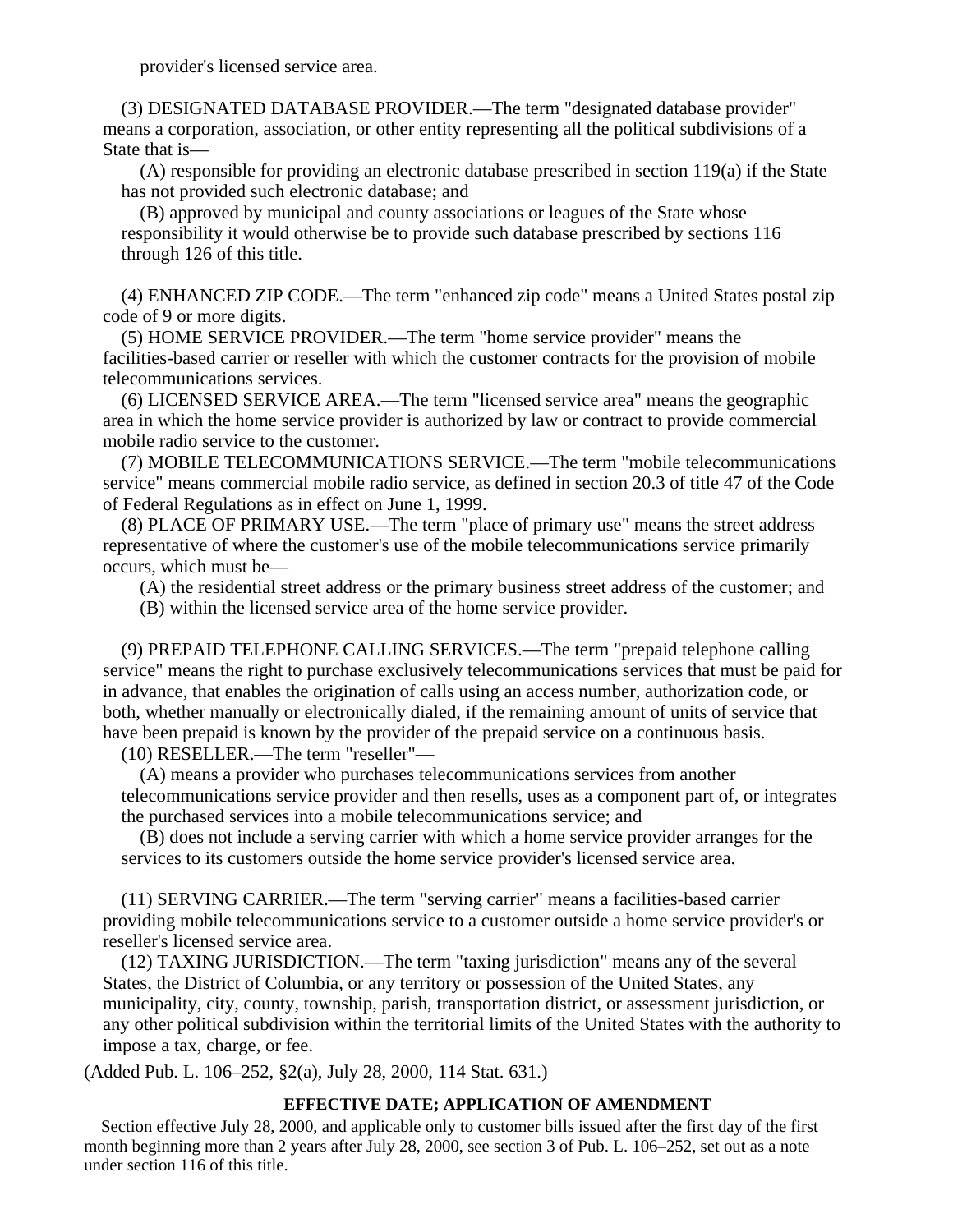# **§125. Nonseverability**

If a court of competent jurisdiction enters a final judgment on the merits that—

- (1) is based on Federal law;
- (2) is no longer subject to appeal; and
- (3) substantially limits or impairs the essential elements of sections 116 through 126 of this title,

then sections 116 through 126 of this title are invalid and have no legal effect as of the date of entry of such judgment.

(Added Pub. L. 106–252, §2(a), July 28, 2000, 114 Stat. 632.)

# **EFFECTIVE DATE; APPLICATION OF AMENDMENT**

Section effective July 28, 2000, and applicable only to customer bills issued after the first day of the first month beginning more than 2 years after July 28, 2000, see section 3 of Pub. L. 106–252, set out as a note under section 116 of this title.

# **§126. No inference**

(a) INTERNET TAX FREEDOM ACT.—Nothing in sections 116 through this section of this title shall be construed as bearing on Congressional intent in enacting the Internet Tax Freedom Act or to modify or supersede the operation of such Act.

(b) TELECOMMUNICATIONS ACT OF 1996.—Nothing in sections 116 through this section of this title shall limit or otherwise affect the implementation of the Telecommunications Act of 1996 or the amendments made by such Act.

(Added Pub. L. 106–252, §2(a), July 28, 2000, 114 Stat. 632.)

# **REFERENCES IN TEXT**

The Internet Tax Freedom Act, referred to in subsec. (a), is title XI of Pub. L. 105–277, div. C, Oct. 21, 1998, 112 Stat. 2681–719, which is set out as a note under section 151 of Title 47, Telecommunications.

The Telecommunications Act of 1996, referred to in subsec. (b), is Pub. L. 104–104, Feb. 8, 1996, 110 Stat. 56. For complete classification of this Act to the Code, see Short Title of 1996 Amendment note set out under section 609 of Title 47, Telecommunications, and Tables.

# **EFFECTIVE DATE; APPLICATION OF AMENDMENT**

Section effective July 28, 2000, and applicable only to customer bills issued after the first day of the first month beginning more than 2 years after July 28, 2000, see section 3 of Pub. L. 106–252, set out as a note under section 116 of this title.

# **CHAPTER 5—OFFICIAL TERRITORIAL PAPERS**

- 141. Collection, preparation and publication.
- 142. Appointment of experts.

Sec.

- 143. Employment and utilization of other personnel; cost of copy reading and indexing.
- 144. Cooperation of departments and agencies.
- 145. Printing and distribution.
- 146. Authorization of appropriations.

# **AMENDMENTS**

**1951**—Chapter added by act Oct. 31, 1951, ch. 655, §12, 65 Stat. 713.

### **SIMILAR PROVISIONS; REPEAL; SAVING CLAUSE; DELEGATION OF FUNCTIONS; TRANSFER OF PROPERTY AND PERSONNEL**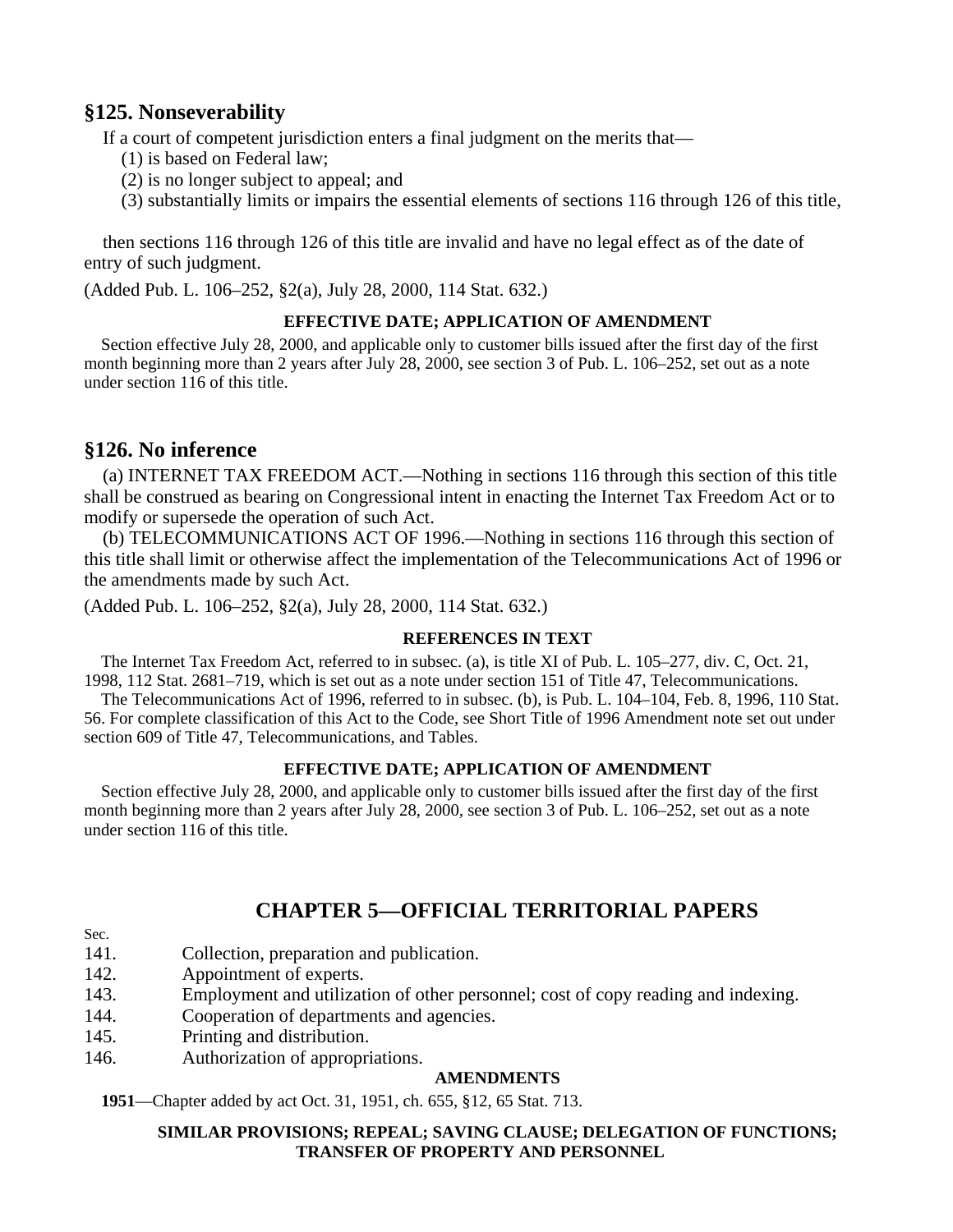Similar provisions were contained in former chapter 5, comprising former sections 141 to 146, which was set out here but which was not a part of this title. Former sections 141 to 146 were derived from: acts Mar. 3, 1925, ch. 419, §§1, 2, 43 Stat. 1104; Mar. 3, 1925, ch. 419, §§3, 4, as added Feb. 28, 1929, ch. 385, 45 Stat. 1412, 1413; Feb. 28, 1929, ch. 385, 45 Stat. 1412 (in addition to the provisions added to said act Mar. 3, 1925); Mar. 22, 1935, ch. 39, §1 (part), 49 Stat. 69; Feb. 14, 1936, ch. 70, 49 Stat. 1139; May 15, 1936, ch. 405, §1 (part), 49 Stat. 1311; June 16, 1937, ch. 359, §1 (part), 50 Stat. 262, 263; June 28, 1937, ch. 386, 50 Stat. 323, 324; Apr. 27, 1938, ch. 180, §1 (part), 52 Stat. 249; June 29, 1939, ch. 248, title I (part), 53 Stat. 886; July 31, 1945, ch. 336, 59 Stat. 510, 511; 1946 Proc. No. 2714, Dec. 31, 1946, 12 F.R. 1; act Oct. 28, 1949, ch. 782, title XI, §1106(a), 63 Stat. 972; 1950 Reorg. Plan No. 20, §1, eff. May 24, 1950, 15 F.R. 3178, 64 Stat. 1272; act July 7, 1950, ch. 452, 64 Stat. 320. All of the foregoing provisions, with the exception of 1946 Proc. No. 2714, act Oct. 28, 1949, §1106(a), and 1950 Reorg. Plan No. 20, §1, were repealed by act Oct. 31, 1951, ch.  $655$ ,  $§56(k)(1)–(11)$ , 65 Stat. 730. Subsec. (1) of section 56 provided that the repeal should not affect any rights or liabilities existing under the repealed statutes on the effective date of the repeal (Oct. 31, 1951). For delegation of functions under the repealed statutes, and for transfer of records, property, personnel, and funds, see sections 3 and 4 of said 1950 Reorg. Plan No. 20, set out in the Appendix to Title 5, Government Organization and Employees.

# **§141. Collection, preparation and publication**

The Archivist of the United States, hereinafter referred to in this chapter as the "Archivist", shall continue to completion the work of collecting, editing, copying, and suitably arranging for issuance as a Government publication, the official papers relating to the Territories from which States of the United States were formed, in the national archives, as listed in Parker's "Calendar of Papers in Washington" Archives Relating to the Territories of the United States (to 1873)", being publication numbered 148 of the Carnegie Institution of Washington, together with such additional papers of like character which may be found.

(Added Oct. 31, 1951, ch. 655, §12, 65 Stat. 713; amended Pub. L. 98–497, title I, §107(f), Oct. 19, 1984, 98 Stat. 2292.)

#### **AMENDMENTS**

**1984**—Pub. L. 98–497 substituted "Archivist of the United States" and "Archivist" for "Administrator of General Services" and "Administrator", respectively.

#### **EFFECTIVE DATE OF 1984 AMENDMENT**

Amendment by Pub. L. 98–497 effective Apr. 1, 1985, see section 301 of Pub. L. 98–497, set out as a note under section 2102 of Title 44, Public Printing and Documents.

#### **SIMILAR PROVISIONS; REPEAL; SAVING CLAUSE; DELEGATION OF FUNCTIONS; TRANSFER OF PROPERTY AND PERSONNEL**

See note preceding this section.

# **§142. Appointment of experts**

For the purpose of carrying on the work prescribed by section 141 of this title, the Archivist, without regard to the Classification Act of 1949 and the civil service laws and regulations thereunder, may engage the services, either in or outside of the District of Columbia, of not to exceed five historical experts who are especially informed on the various phases of the territorial history of the United States and are especially qualified for the editorial work necessary in arranging such territorial papers for publication.

(Added Oct. 31, 1951, ch. 655, §12, 65 Stat. 714; amended Pub. L. 98–497, title I, §107(f), Oct. 19, 1984, 98 Stat. 2292.)

#### **REFERENCES IN TEXT**

The Classification Act of 1949, referred to in text, is act Oct. 28, 1949, ch. 782, 63 Stat. 954, which was repealed by Pub. L. 89–554, §8(a), Sept. 6, 1966, 80 Stat. 632, and reenacted by the first section thereof as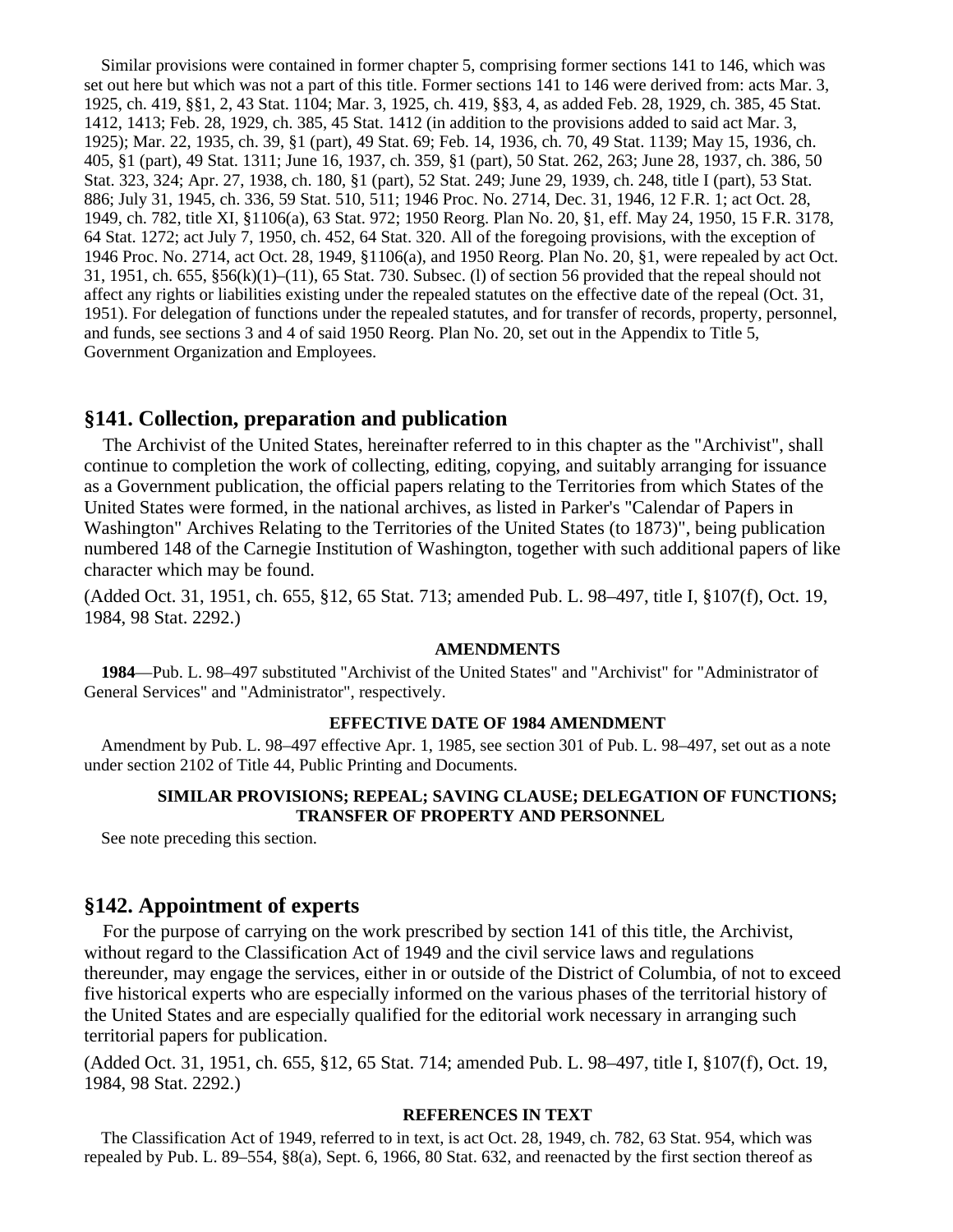chapter 51 and subchapter III of chapter 53 of Title 5, Government Organization and Employees.

#### **AMENDMENTS**

**1984**—Pub. L. 98–497 substituted "Archivist" for "Administrator".

#### **EFFECTIVE DATE OF 1984 AMENDMENT**

Amendment by Pub. L. 98–497 effective Apr. 1, 1985, see section 301 of Pub. L. 98–497, set out as a note under section 2102 of Title 44, Public Printing and Documents.

#### **SIMILAR PROVISIONS; REPEAL; SAVING CLAUSE; DELEGATION OF FUNCTIONS; TRANSFER OF PROPERTY AND PERSONNEL**

See note preceding section 141 of this title.

# **§143. Employment and utilization of other personnel; cost of copy reading and indexing**

(a) In carrying out his functions under this chapter, the Archivist may employ such clerical assistants as may be necessary.

(b) The work of copy reading and index making for the publication of the papers described in section 141 of this title shall be done by the regular editorial staff of the National Archives and Records Administration, and the cost of this particular phase of the work (prorated each month according to the number of hours spent and the annual salaries of the clerks employed) shall be charged against the annual appropriations made under section 146 of this title.

(Added Oct. 31, 1951, ch. 655, §12, 65 Stat. 714; amended Pub. L. 98–497, title I, §107(f), Oct. 19, 1984, 98 Stat. 2292.)

#### **AMENDMENTS**

**1984**—Subsec. (a). Pub. L. 98–497 substituted "Archivist" for "Administrator". Subsec. (b). Pub. L. 98–497 substituted "National Archives and Records Administration" for "General Services Administration".

#### **EFFECTIVE DATE OF 1984 AMENDMENT**

Amendment by Pub. L. 98–497 effective Apr. 1, 1985, see section 301 of Pub. L. 98–497, set out as a note under section 2102 of Title 44, Public Printing and Documents.

#### **SIMILAR PROVISIONS; REPEAL; SAVING CLAUSE; DELEGATION OF FUNCTIONS; TRANSFER OF PROPERTY AND PERSONNEL**

See note preceding section 141 of this title.

# **§144. Cooperation of departments and agencies**

The heads of the several executive departments and independent agencies and establishments shall cooperate with the Archivist in the work prescribed by section 141 of this title by permitting access to any records deemed by him to be necessary to the completion of such work.

(Added Oct. 31, 1951, ch. 655, §12, 65 Stat. 714; amended Pub. L. 98–497, title I, §107(f), Oct. 19, 1984, 98 Stat. 2292.)

#### **AMENDMENTS**

**1984**—Pub. L. 98–497 substituted "Archivist" for "Administrator".

#### **EFFECTIVE DATE OF 1984 AMENDMENT**

Amendment by Pub. L. 98–497 effective Apr. 1, 1985, see section 301 of Pub. L. 98–497, set out as a note under section 2102 of Title 44, Public Printing and Documents.

#### **SIMILAR PROVISIONS; REPEAL; SAVING CLAUSE; DELEGATION OF FUNCTIONS; TRANSFER OF PROPERTY AND PERSONNEL**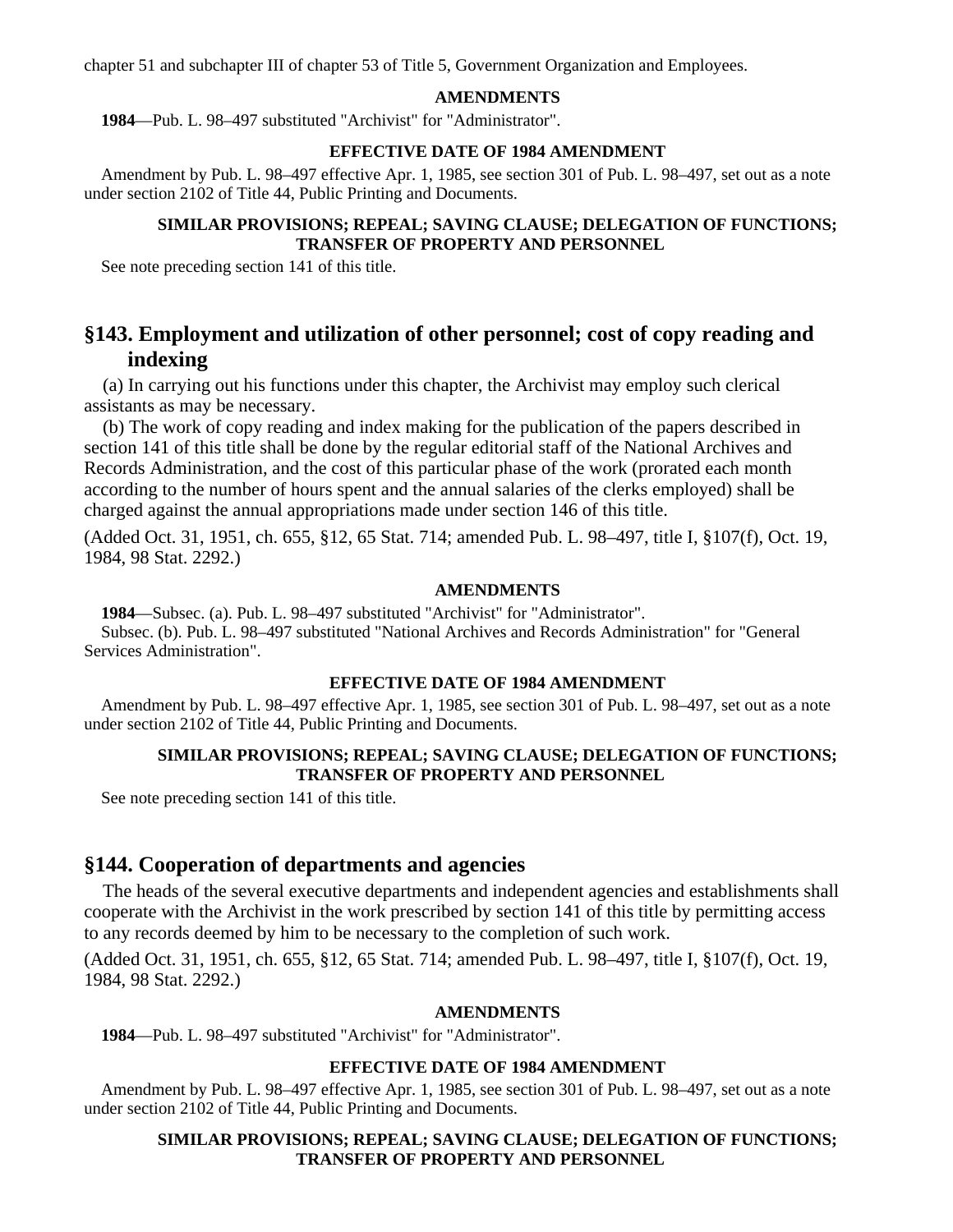# **§145. Printing and distribution**

(a) The Director of the Government Publishing Office shall print and bind each volume of the official papers relating to the Territories of the United States as provided for in this chapter, of which—

(1) four hundred and twenty copies shall be delivered to the Superintendent of Documents, Government Publishing Office, for distribution, on the basis of one copy each, and as directed by the Archivist, to those historical associations, commissions, museums, or libraries and other nondepository libraries, not to exceed eight in number within each State, Territory, or Possession, which have been or may be designated by the Governor thereof to receive such copies;

(2) one hundred copies shall be delivered to the National Archives and Records Administration for the use of that Administration; and

(3) one hundred copies shall be delivered to the Superintendent of Documents for distribution in such manner and number as may be authorized and directed by the Joint Committee on Printing.

(b) The historical associations, commissions, museums, or libraries and other nondepository libraries within each State, Territory, or Possession which have been or may be designated by the Governor thereof to receive the publications referred to in subsection (a) of this section, shall, during their existence, receive the succeeding volumes, the distribution of which shall be made by the Superintendent of Documents in accordance with lists of designations transmitted to him by the Archivist. A new designation may be made to the Archivist by the Governor only when a designated association, commission, museum, or library shall cease to exist, or when authorized by law.

(Added Oct. 31, 1951, ch. 655, §12, 65 Stat. 714; amended Pub. L. 98–497, title I, §107(f), Oct. 19, 1984, 98 Stat. 2292; Pub. L. 113–235, div. H, title I, §1301(b), (d), Dec. 16, 2014, 128 Stat. 2537.)

#### **AMENDMENTS**

**1984**—Subsec. (a)(1). Pub. L. 98–497 substituted "Archivist" for "Administrator".

Subsec. (a)(2). Pub. L. 98–497 substituted "National Archives and Records Administration" for "General Services Administration".

Subsec. (b). Pub. L. 98–497 substituted "Archivist" for "Administrator" in two places.

#### **CHANGE OF NAME**

"Director of the Government Publishing Office" substituted for "Public Printer" in subsec. (a) on authority of section 1301(d) of Pub. L. 113–235, set out as a note under section 301 of Title 44, Public Printing and Documents.

"Government Publishing Office" substituted for "Government Printing Office" in subsec. (a)(1) on authority of section 1301(b) of Pub. L. 113–235, set out as a note preceding section 301 of Title 44, Public Printing and Documents.

#### **EFFECTIVE DATE OF 1984 AMENDMENT**

Amendment by Pub. L. 98–497 effective Apr. 1, 1985, see section 301 of Pub. L. 98–497, set out as a note under section 2102 of Title 44, Public Printing and Documents.

#### **SIMILAR PROVISIONS; REPEAL; SAVING CLAUSE; DELEGATION OF FUNCTIONS; TRANSFER OF PROPERTY AND PERSONNEL**

See note preceding section 141 of this title.

# **§146. Authorization of appropriations**

For the purposes of this chapter, there are authorized to be appropriated, out of any money in the Treasury not otherwise appropriated, sums of not more than \$50,000 for any one fiscal year.

(Added Oct. 31, 1951, ch. 655, §12, 65 Stat. 715.)